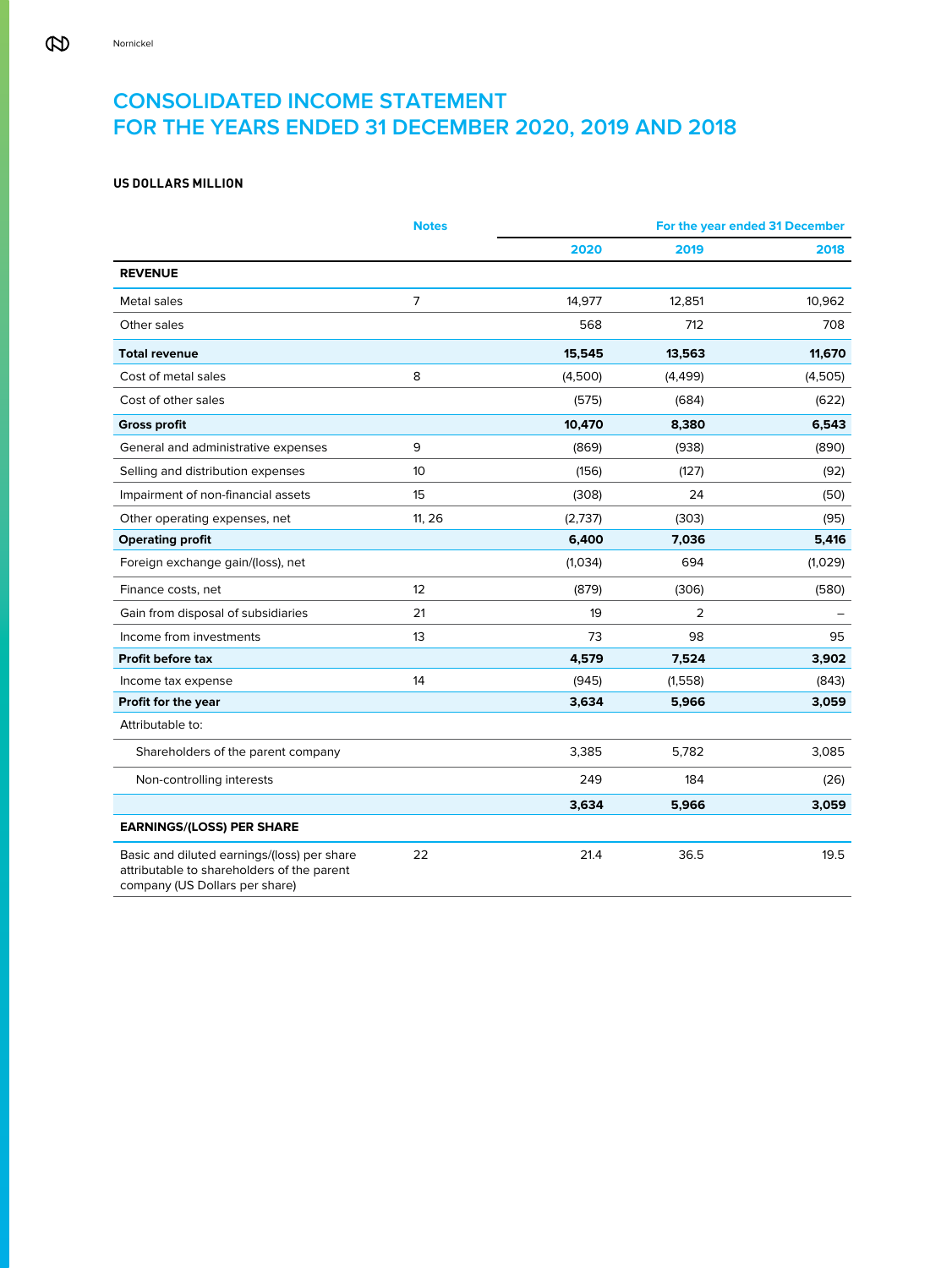# **CONSOLIDATED STATEMENT OF COMPREHENSIVE INCOME FOR THE YEARS ENDED 31 DECEMBER 2020, 2019 AND 2018**

# **US DOLLARS MILLION**

|                                                                                                          | For the year ended 31 December |       |       |  |
|----------------------------------------------------------------------------------------------------------|--------------------------------|-------|-------|--|
|                                                                                                          | 2020                           | 2019  | 2018  |  |
| <b>PROFIT FOR THE YEAR</b>                                                                               | 3,634                          | 5,966 | 3,059 |  |
| <b>OTHER COMPREHENSIVE INCOME/(LOSS)</b>                                                                 |                                |       |       |  |
| Items to be reclassified to profit or loss in subsequent periods:                                        |                                |       |       |  |
| Effect of translation of foreign operations                                                              | (9)                            | (4)   | (2)   |  |
| Other comprehensive loss to be reclassified to profit or loss in<br>subsequent periods, net              | (9)                            | (4)   | (2)   |  |
| Items not to be reclassified to profit or loss in subsequent periods:                                    |                                |       |       |  |
| Effect of translation to presentation currency                                                           | (690)                          | 488   | (905) |  |
| Other comprehensive income/(loss) not to be reclassified to profit or<br>loss in subsequent periods, net | (690)                          | 488   | (905) |  |
| Other comprehensive income/(loss) for the year, net of tax                                               | (699)                          | 484   | (907) |  |
| TOTAL COMPREHENSIVE INCOME/(LOSS) FOR THE YEAR,<br><b>NET OF TAX</b>                                     | 2.935                          | 6.450 | 2,152 |  |
| Attributable to:                                                                                         |                                |       |       |  |
| Shareholders of the parent company                                                                       | 2.763                          | 6.226 | 2.232 |  |
| Non-controlling interests                                                                                | 172                            | 224   | (80)  |  |
|                                                                                                          | 2,935                          | 6,450 | 2,152 |  |

 $\bullet$ 

9

 $\bullet$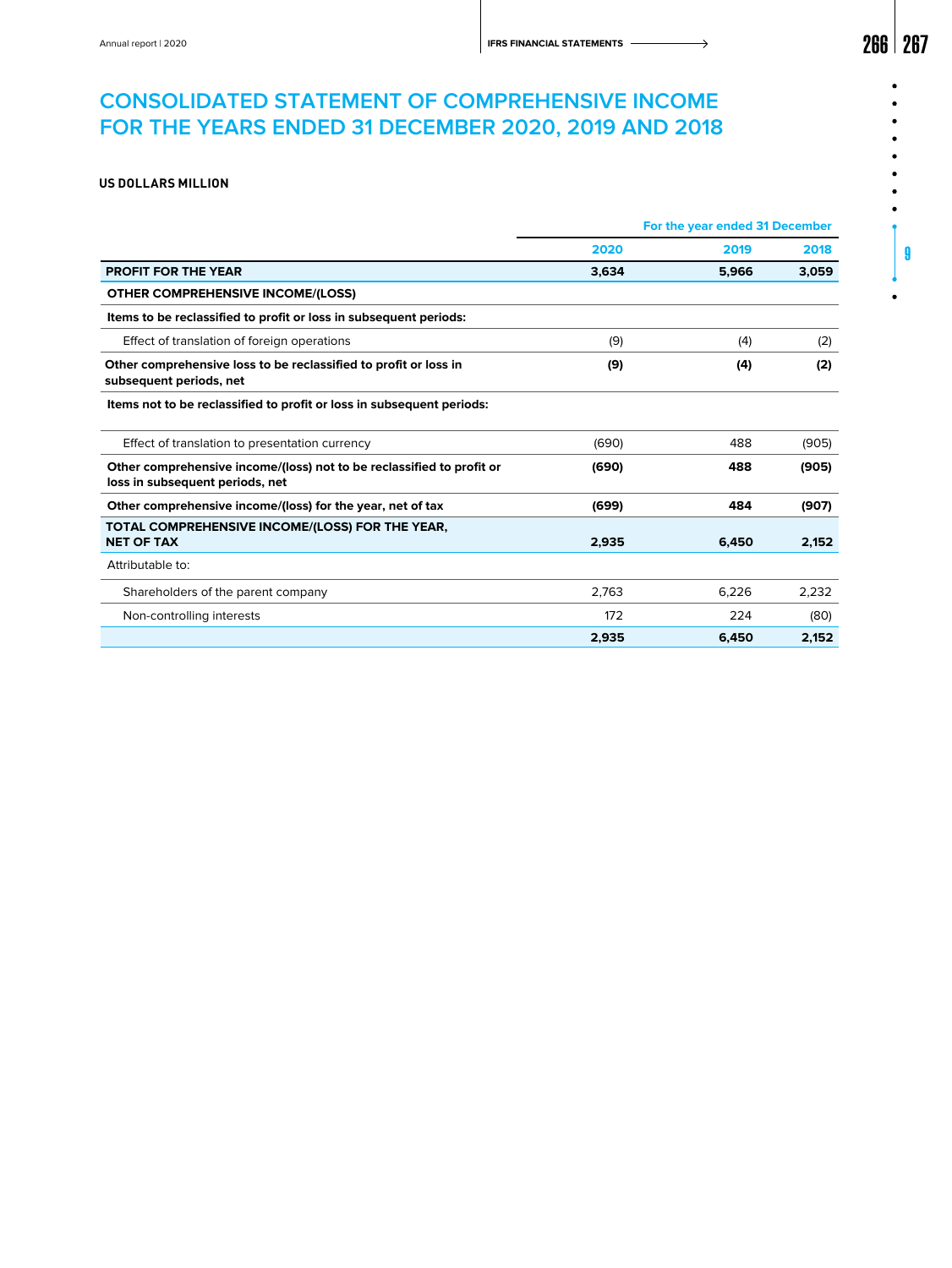# **CONSOLIDATED STATEMENT OF FINANCIAL POSITION AT 31 DECEMBER 2020, 2019 AND 2018**

# **US DOLLARS MILLION**

|                                                              |             |         | <b>At 31 December</b> |          |
|--------------------------------------------------------------|-------------|---------|-----------------------|----------|
|                                                              | <b>Note</b> | 2020    | 2019                  | 2018     |
| <b>ASSETS</b>                                                |             |         |                       |          |
| <b>Non-current assets</b>                                    |             |         |                       |          |
| Property, plant and equipment                                | 15          | 10,762  | 11,993                | 9,934    |
| Intangible assets                                            |             | 222     | 215                   | 163      |
| Other financial assets                                       | 16          | 81      | 223                   | 141      |
| Deferred tax assets                                          | 14          | 755     | 98                    | 73       |
| Other non-current assets                                     | 18          | 327     | 370                   | 386      |
|                                                              |             | 12,147  | 12,899                | 10,697   |
| <b>Current assets</b>                                        |             |         |                       |          |
| Inventories                                                  | 18          | 2,192   | 2,475                 | 2,280    |
| Trade and other receivables                                  | 19          | 537     | 362                   | 204      |
| Advances paid and prepaid expenses                           |             | 79      | 74                    | 75       |
| Other financial assets                                       | 16          | 58      | 51                    | 147      |
| Income tax receivable                                        |             | 7       | 68                    | 92       |
| Other taxes receivable                                       | 17          | 444     | 644                   | 271      |
| Cash and cash equivalents                                    | 20          | 5,191   | 2,784                 | 1,388    |
| Other current assets                                         |             | 51      | 117                   | 97       |
|                                                              |             | 8,559   | 6,575                 | 4,554    |
| <b>TOTAL ASSETS</b>                                          |             | 20,706  | 19,474                | 15,251   |
| <b>EQUITY AND LIABILITIES</b>                                |             |         |                       |          |
| <b>Capital and reserves</b>                                  |             |         |                       |          |
| Share capital                                                | 22          | 6       | 6                     | 6        |
| Share premium                                                |             | 1,254   | 1,254                 | 1.254    |
| <b>Translation reserve</b>                                   |             | (5,521) | (4,899)               | (5, 343) |
| Retained earnings                                            | 30          | 8,290   | 7,452                 | 7,306    |
| Equity attributable to shareholders of the<br>parent company |             | 4,029   | 3,813                 | 3,223    |
| Non-controlling interests                                    | 23          | 646     | 474                   | 250      |
|                                                              |             | 4,675   | 4,287                 | 3,473    |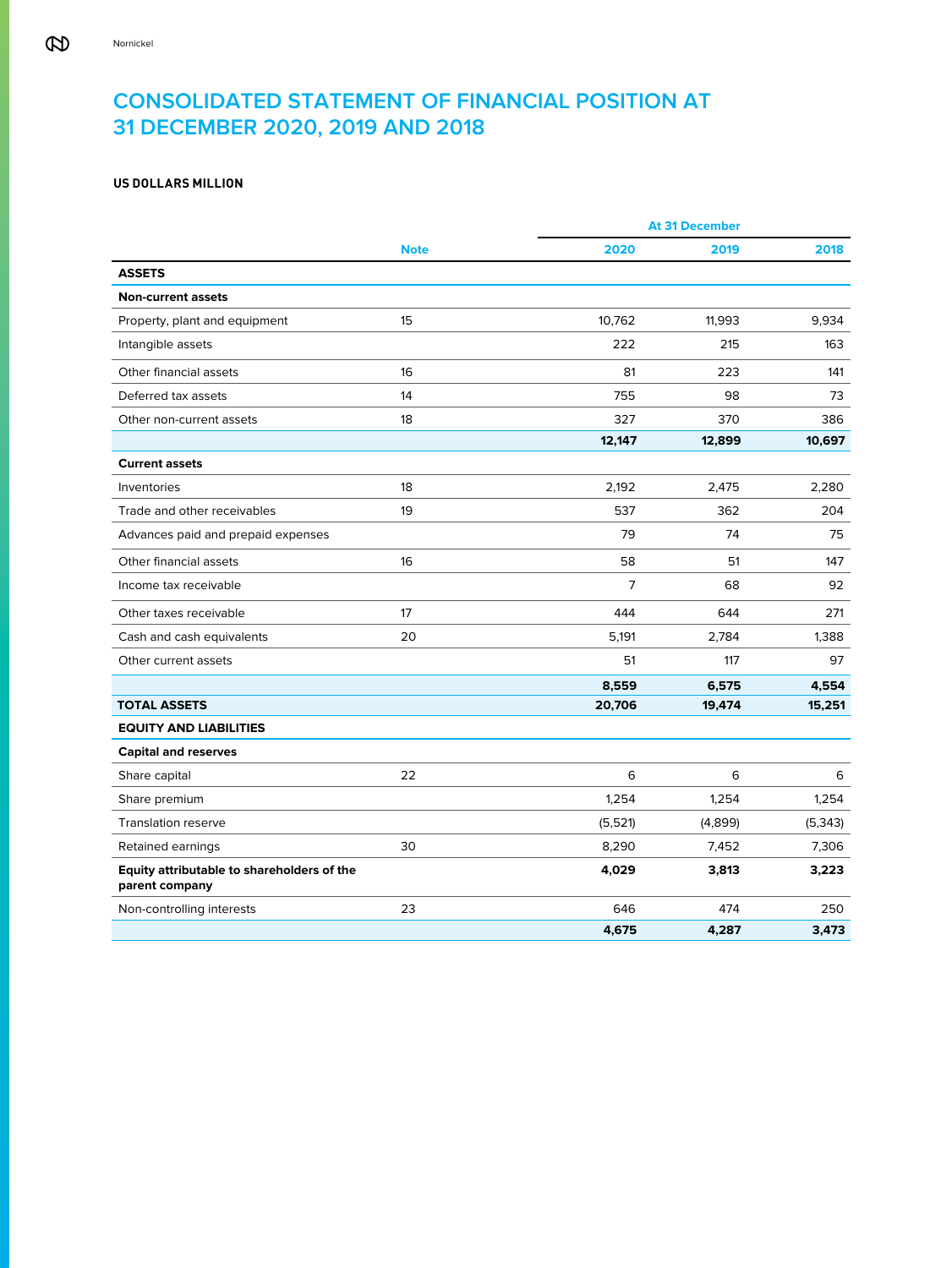$\bullet$  $\bullet$  $\bullet$  $\bullet$  $\bullet$ 

| ż      |   |
|--------|---|
| j<br>ш |   |
|        |   |
| ľ      |   |
|        | q |
|        |   |

|                                     |             |        | <b>At 31 December</b> |        |  |
|-------------------------------------|-------------|--------|-----------------------|--------|--|
|                                     | <b>Note</b> | 2020   | 2019                  | 2018   |  |
| <b>Non-current liabilities</b>      |             |        |                       |        |  |
| Loans and borrowings                | 24          | 9,622  | 8,533                 | 8,208  |  |
| Lease liabilities                   | 25          | 203    | 180                   | 16     |  |
| Provisions                          | 26          | 644    | 674                   | 365    |  |
| Trade and other long-term payables  |             | 32     | 37                    | 200    |  |
| Derivative financial instruments    | 29          | 52     |                       | 61     |  |
| Deferred tax liabilities            | 14          | 43     | 60                    | 385    |  |
| Other long-term liabilities         | 35          | 23     | 281                   | 185    |  |
|                                     |             | 10,619 | 9,765                 | 9,420  |  |
| <b>Current liabilities</b>          |             |        |                       |        |  |
| Loans and borrowings                | 24          | 12     | 1,087                 | 209    |  |
| Lease liabilities                   | 25          | 59     | 44                    | 6      |  |
| Trade and other payables            | 27          | 1,427  | 1,706                 | 1,551  |  |
| Dividends payable                   | 30          | 47     | 1,553                 | 6      |  |
| Employee benefit obligations        | 28          | 401    | 393                   | 307    |  |
| Provisions                          | 26          | 2,258  | 100                   | 77     |  |
| Derivative financial instruments    | 29          | 93     |                       | 5      |  |
| Income tax payable                  |             | 358    | 36                    | 35     |  |
| Other taxes payable                 | 17          | 329    | 503                   | 162    |  |
| Other current liabilities           | 35          | 428    |                       |        |  |
|                                     |             | 5,412  | 5,422                 | 2,358  |  |
| <b>TOTAL LIABILITIES</b>            |             | 16,031 | 15,187                | 11,778 |  |
| <b>TOTAL EQUITY AND LIABILITIES</b> |             | 20,706 | 19,474                | 15,251 |  |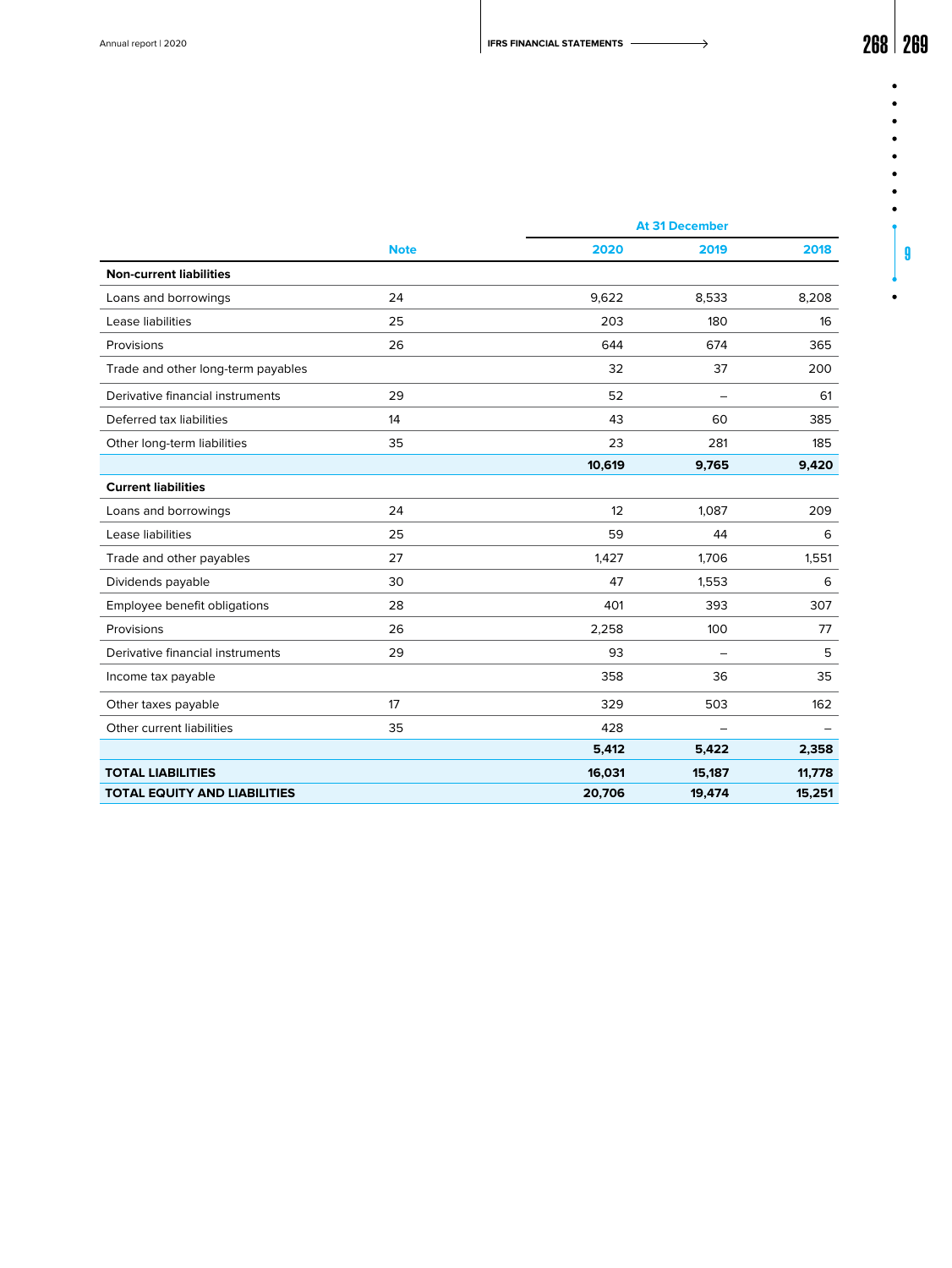# **CONSOLIDATED STATEMENT OF CASH FLOWS FOR THE YEARS ENDED 31 DECEMBER 2020, 2019 AND 2018**

# **US DOLLARS MILLION**

|                                                   | For the year ended 31 December |         |              |  |
|---------------------------------------------------|--------------------------------|---------|--------------|--|
|                                                   | 2020                           | 2019    | 2018         |  |
| <b>OPERATING ACTIVITIES</b>                       |                                |         |              |  |
| <b>Profit before tax</b>                          | 4,579                          | 7,524   | 3,902        |  |
| Adjustments for:                                  |                                |         |              |  |
| Depreciation and amortisation                     | 943                            | 911     | 765          |  |
| Impairment of non-financial assets                | 308                            | (24)    | 50           |  |
| Loss on disposal of property, plant and equipment | 19                             | 19      | $\mathbf{1}$ |  |
| Gain from disposal of subsidiaries (Note 21)      | (19)                           | (2)     |              |  |
| Change in provisions and allowances (Note 26)     | 2,464                          | 220     | 61           |  |
| Finance costs and income from investments, net    | 806                            | 208     | 485          |  |
| Foreign exchange (gain)/loss, net                 | 1.034                          | (694)   | 1,029        |  |
| Other                                             | 120                            | 64      | 46           |  |
|                                                   | 10,254                         | 8,226   | 6,339        |  |
| Movements in working capital:                     |                                |         |              |  |
| Inventories                                       | (119)                          | 48      | 297          |  |
| Trade and other receivables                       | (161)                          | (122)   | 102          |  |
| Advances paid and prepaid expenses                | (32)                           | 14      | (5)          |  |
| Other taxes receivable                            | 125                            | (331)   | (15)         |  |
| Employee benefit obligations                      | 20                             | 62      | 11           |  |
| Trade and other payables                          | (239)                          | (247)   | 676          |  |
| Provisions                                        | (186)                          | (35)    | (28)         |  |
| Other taxes payable                               | (70)                           | 304     | (97)         |  |
| <b>Cash generated from operations</b>             | 9,592                          | 7,919   | 7,280        |  |
| Income tax paid                                   | (1, 304)                       | (1,910) | (787)        |  |
| Net cash generated from operating activities      | 8,288                          | 6,009   | 6,493        |  |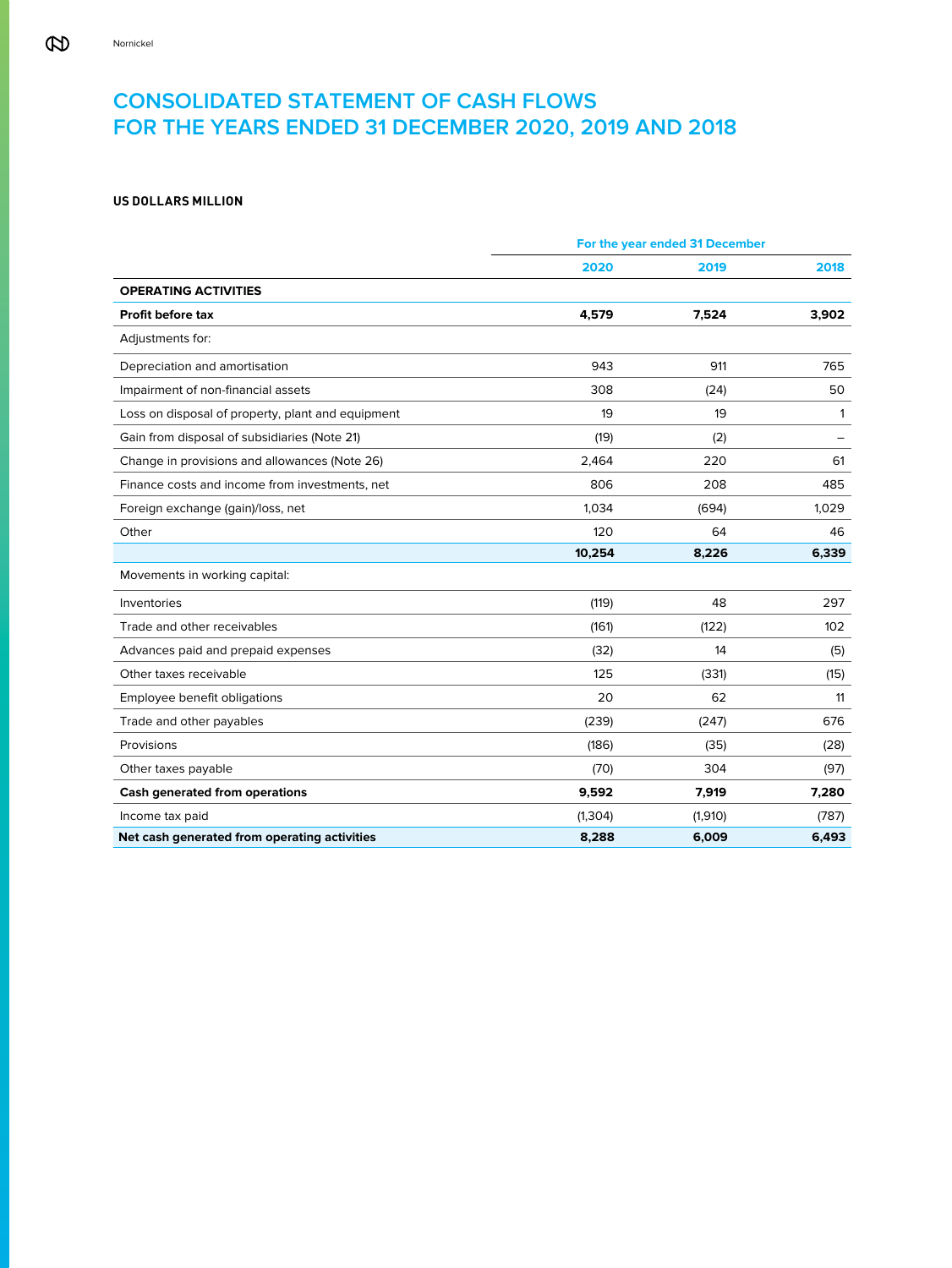$\bullet$  $\bullet$ 

 $\bullet$ 

| ۰ |  |   |
|---|--|---|
| ٠ |  |   |
|   |  |   |
|   |  |   |
|   |  |   |
|   |  | 9 |
|   |  |   |

 $\bullet$ 

|                                                                                     | For the year ended 31 December |                 |          |  |
|-------------------------------------------------------------------------------------|--------------------------------|-----------------|----------|--|
|                                                                                     | 2020                           | 2019            | 2018     |  |
| <b>INVESTING ACTIVITIES</b>                                                         |                                |                 |          |  |
| Purchase of share in associates                                                     | (14)                           |                 |          |  |
| Purchase of property, plant and equipment                                           | (1,686)                        | (1, 262)        | (1,480)  |  |
| Purchase of intangible assets                                                       | (74)                           | (62)            | (73)     |  |
| Purchase of non-current assets                                                      |                                |                 | (104)    |  |
| Loans issued                                                                        | (3)                            | (3)             | (7)      |  |
| Proceeds from repayment of loans issued                                             | 36                             | 54              | 13       |  |
| Net change in deposits placed                                                       | (4)                            | 78              | 5        |  |
| Proceeds from disposal of property, plant and equipment                             | 2                              | 10 <sup>°</sup> | 3        |  |
| Net cash inflow/(net cash outflow) from disposal of subsidiaries<br>(Note 21)       | 28                             | (20)            |          |  |
| Interest and other investment income received                                       | 67                             | 85              | 81       |  |
| Net cash used in investing activities                                               | (1,648)                        | (1, 120)        | (1, 562) |  |
| <b>FINANCING ACTIVITIES</b>                                                         |                                |                 |          |  |
| Proceeds from loans and borrowings                                                  | 2.903                          | 3.212           | 2.173    |  |
| Repayments of loans and borrowings                                                  | (2, 552)                       | (2, 163)        | (2,547)  |  |
| Payments of lease liabilities                                                       | (46)                           | (45)            | (9)      |  |
| Dividends paid (Note 30)                                                            | (4, 165)                       | (4,166)         | (3,369)  |  |
| Dividends paid to non-controlling interest                                          |                                | (1)             | (1)      |  |
| Interest paid                                                                       | (472)                          | (460)           | (551)    |  |
| Net cash used in financing activities                                               | (4, 332)                       | (3,623)         | (4, 304) |  |
| Net increase in cash and cash equivalents                                           | 2,308                          | 1,266           | 627      |  |
| Cash and cash equivalents at the beginning of the year                              | 2,784                          | 1,388           | 852      |  |
| Effects of foreign exchange differences on balances of cash and<br>cash equivalents | 99                             | 130             | (91)     |  |
| CASH AND CASH EQUIVALENTS AT THE END OF THE YEAR                                    | 5.191                          | 2.784           | 1.388    |  |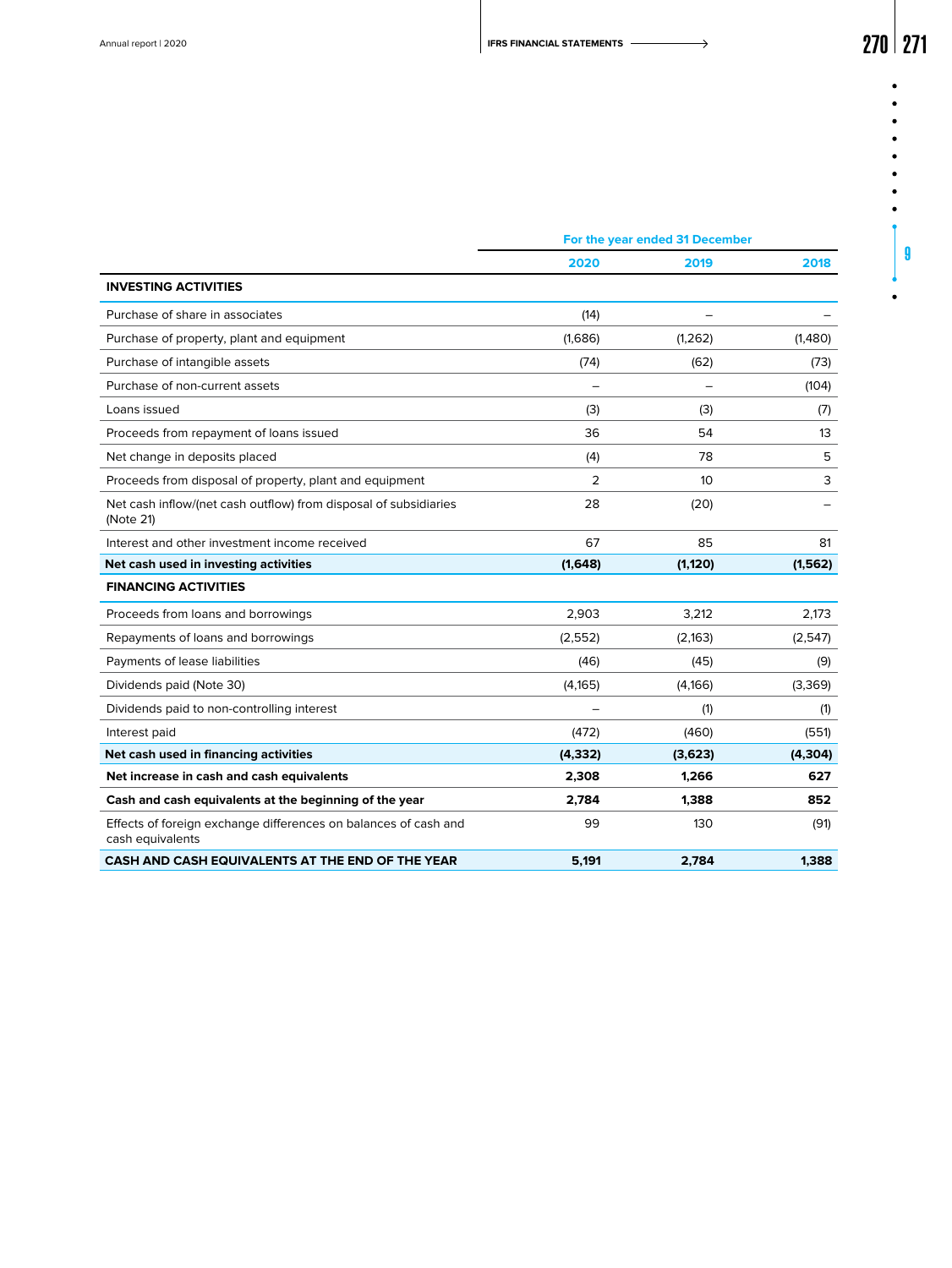# **CONSOLIDATED STATEMENT OF CHANGES IN EQUITY FOR THE YEARS ENDED 31 DECEMBER 2020, 2019 AND 2018**

# **US DOLLARS MILLION**

|                                                   | <b>Notes</b> |                          |                                    |                                 |  |
|---------------------------------------------------|--------------|--------------------------|------------------------------------|---------------------------------|--|
|                                                   |              |                          | <b>Share capital Share premium</b> | <b>Translation reserve</b>      |  |
| <b>BALANCE AT 1 JANUARY 2018</b>                  |              | 6                        | 1,254                              | (4, 490)                        |  |
| Profit/(loss) for the year                        |              | $\overline{\phantom{0}}$ | $-$                                | $\overline{\phantom{0}}$        |  |
| Other comprehensive loss                          |              | $\overline{\phantom{m}}$ | $\qquad \qquad -$                  | (853)                           |  |
| Total comprehensive income/(loss) for the<br>year |              | $\overline{\phantom{0}}$ | $\overline{\phantom{m}}$           | (853)                           |  |
| Dividends                                         | 30           | $\overline{\phantom{0}}$ | $\overline{\phantom{0}}$           | $\overline{\phantom{0}}$        |  |
| <b>BALANCE AT 31 DECEMBER 2018</b>                |              | 6                        | 1,254                              | (5, 343)                        |  |
| Profit for the year                               |              | $\overline{\phantom{m}}$ | $\overline{\phantom{0}}$           | $\overline{\phantom{0}}$        |  |
| Other comprehensive income                        |              | $\overline{\phantom{0}}$ | $-$                                | 444                             |  |
| Total comprehensive income for the year           |              | $\overline{\phantom{0}}$ | $\overline{\phantom{a}}$           | 444                             |  |
| Dividends                                         | 30           | $\overline{\phantom{0}}$ | $\overline{\phantom{0}}$           | $\overline{\phantom{0}}$        |  |
| <b>BALANCE AT 31 DECEMBER 2019</b>                |              | 6                        | 1,254                              | (4,899)                         |  |
| Profit for the year                               |              | $\overline{\phantom{0}}$ | $-$                                | $\overline{\phantom{0}}$        |  |
| Other comprehensive loss                          |              | $\overline{\phantom{m}}$ | $\overline{\phantom{0}}$           | (622)                           |  |
| Total comprehensive income for the year           |              | $\overline{\phantom{0}}$ | $\sim$                             | (622)                           |  |
| Dividends                                         | 30           | $\overline{\phantom{m}}$ | $\overline{\phantom{0}}$           | $\hspace{0.1mm}-\hspace{0.1mm}$ |  |
| <b>BALANCE AT 31 DECEMBER 2020</b>                |              | 6                        | 1,254                              | (5,521)                         |  |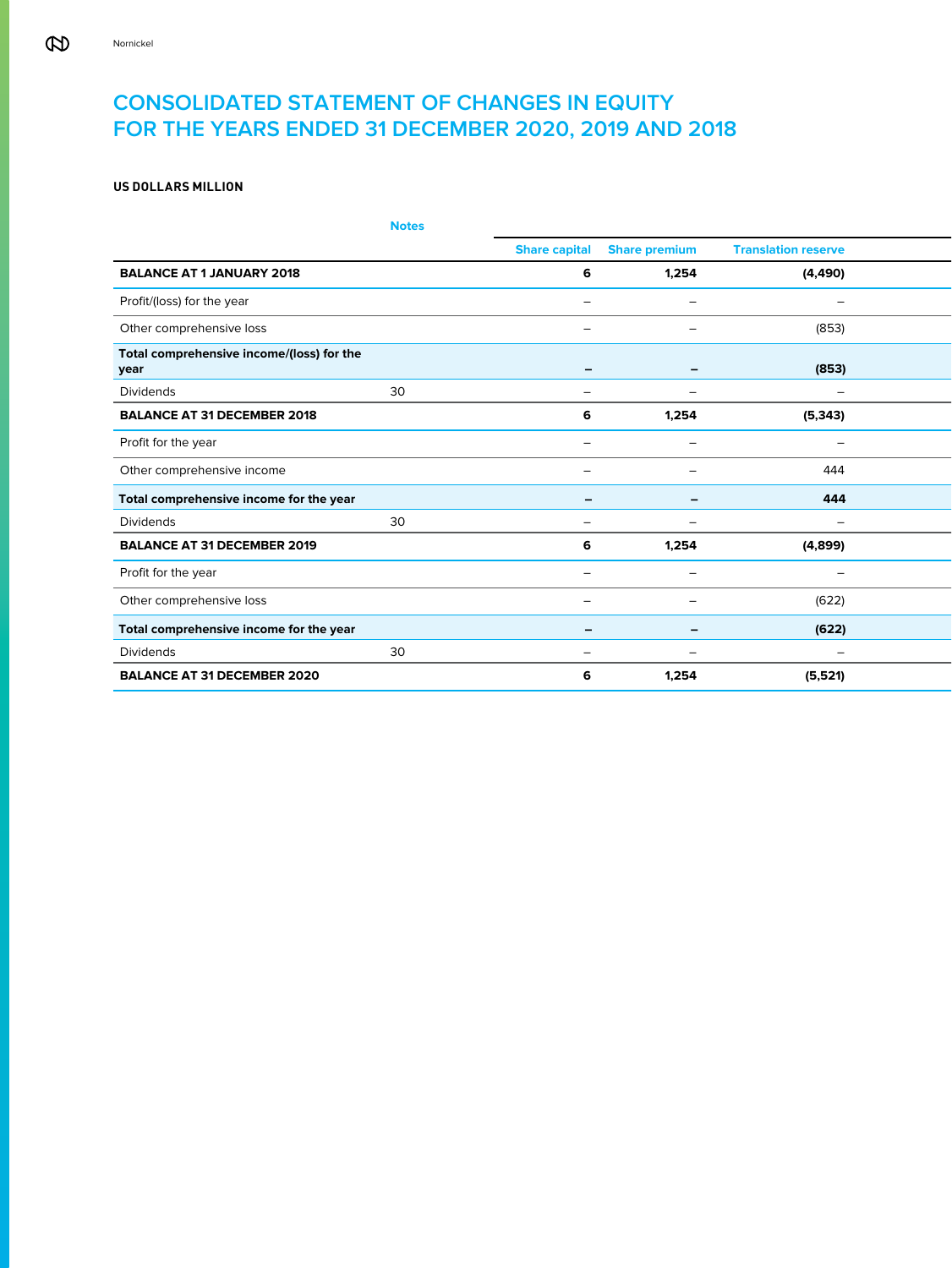$\bullet$  $\bullet$  $\bullet$  $\bullet$ .

> $\bullet$  $\bullet$  $\bullet$ 9

 $\bullet$ 

# **Notes Equity attributable to shareholders of the parent company**

| <b>Retained earnings</b><br><b>Non-controlling interests</b><br><b>Total</b><br>331<br>7,557<br>4,327<br>3,085<br>(26)<br>3,085<br>(54)<br>(907)<br>(853)<br>$ \,$<br>2,152<br>3,085<br>2,232<br>(80)<br>(3,337)<br>(1)<br>(3,336)<br>(3, 336)<br>250<br>3,473<br>7,306<br>3,223<br>5,966<br>5,782<br>184<br>5,782<br>40<br>484<br>444<br>$\sim$<br>6,450<br>224<br>5,782<br>6,226<br>(5,636)<br>(5,636)<br>(5,636)<br>$\sim$<br>4,287<br>3,813<br>474<br>7,452<br>249<br>3,634<br>3,385<br>3,385<br>(699)<br>(77)<br>(622)<br>$-$<br>2,935<br>3,385<br>2,763<br>172<br>(2,547)<br>(2,547)<br>(2,547)<br>$\sim$<br>646<br>4,675<br>8,290<br>4,029 | $\sim$ $\sim$ $\sim$ | and the contract of<br><b>START</b> |  |
|---------------------------------------------------------------------------------------------------------------------------------------------------------------------------------------------------------------------------------------------------------------------------------------------------------------------------------------------------------------------------------------------------------------------------------------------------------------------------------------------------------------------------------------------------------------------------------------------------------------------------------------------------|----------------------|-------------------------------------|--|
|                                                                                                                                                                                                                                                                                                                                                                                                                                                                                                                                                                                                                                                   | <b>Total</b>         |                                     |  |
|                                                                                                                                                                                                                                                                                                                                                                                                                                                                                                                                                                                                                                                   | 4,658                |                                     |  |
|                                                                                                                                                                                                                                                                                                                                                                                                                                                                                                                                                                                                                                                   | 3,059                |                                     |  |
|                                                                                                                                                                                                                                                                                                                                                                                                                                                                                                                                                                                                                                                   |                      |                                     |  |
|                                                                                                                                                                                                                                                                                                                                                                                                                                                                                                                                                                                                                                                   |                      |                                     |  |
|                                                                                                                                                                                                                                                                                                                                                                                                                                                                                                                                                                                                                                                   |                      |                                     |  |
|                                                                                                                                                                                                                                                                                                                                                                                                                                                                                                                                                                                                                                                   |                      |                                     |  |
|                                                                                                                                                                                                                                                                                                                                                                                                                                                                                                                                                                                                                                                   |                      |                                     |  |
|                                                                                                                                                                                                                                                                                                                                                                                                                                                                                                                                                                                                                                                   |                      |                                     |  |
|                                                                                                                                                                                                                                                                                                                                                                                                                                                                                                                                                                                                                                                   |                      |                                     |  |
|                                                                                                                                                                                                                                                                                                                                                                                                                                                                                                                                                                                                                                                   |                      |                                     |  |
|                                                                                                                                                                                                                                                                                                                                                                                                                                                                                                                                                                                                                                                   |                      |                                     |  |
|                                                                                                                                                                                                                                                                                                                                                                                                                                                                                                                                                                                                                                                   |                      |                                     |  |
|                                                                                                                                                                                                                                                                                                                                                                                                                                                                                                                                                                                                                                                   |                      |                                     |  |
|                                                                                                                                                                                                                                                                                                                                                                                                                                                                                                                                                                                                                                                   |                      |                                     |  |
|                                                                                                                                                                                                                                                                                                                                                                                                                                                                                                                                                                                                                                                   |                      |                                     |  |
|                                                                                                                                                                                                                                                                                                                                                                                                                                                                                                                                                                                                                                                   |                      |                                     |  |
|                                                                                                                                                                                                                                                                                                                                                                                                                                                                                                                                                                                                                                                   |                      |                                     |  |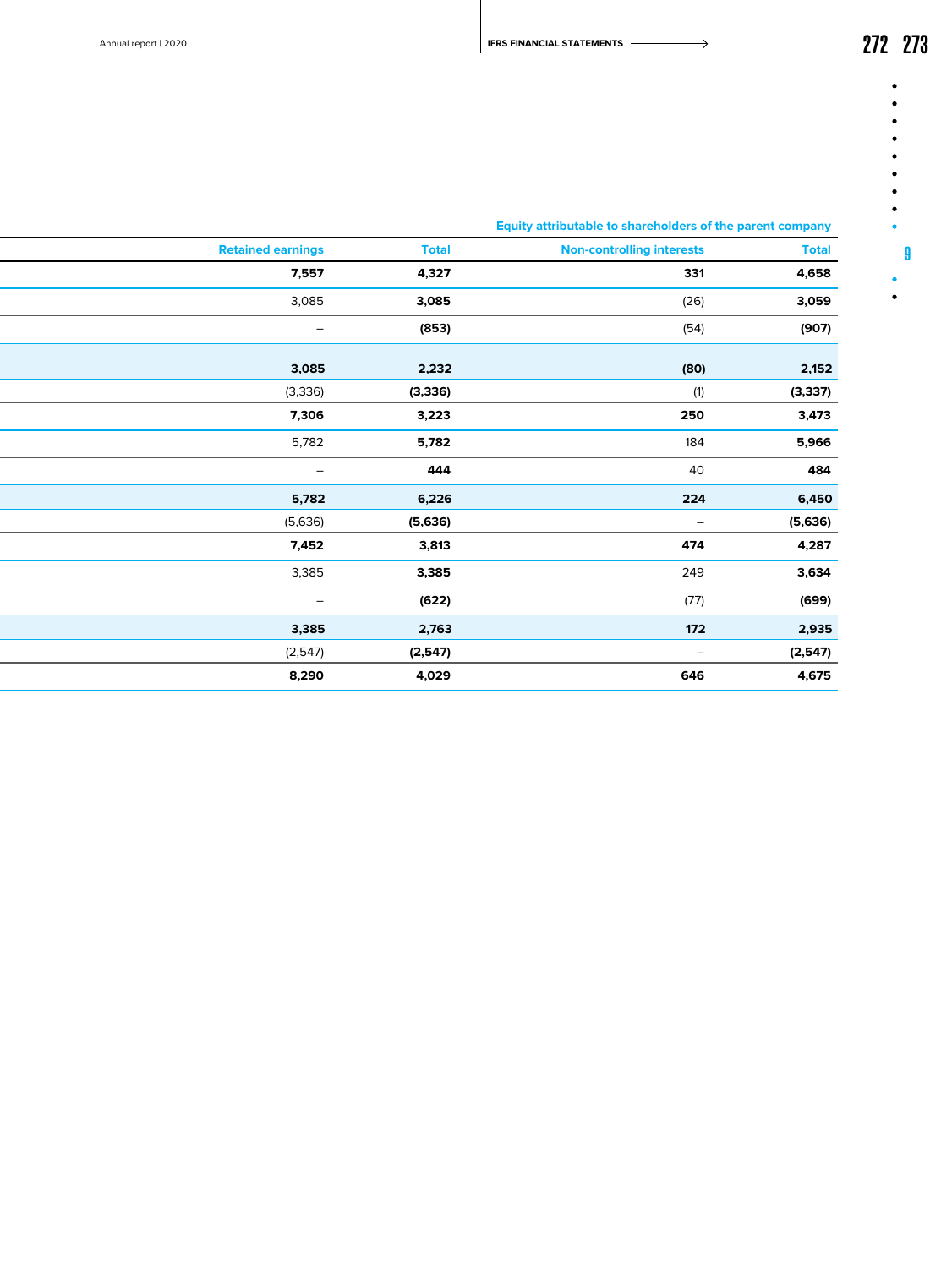# **1. GENERAL INFORMATION**

# **Organisation and principal business activities**

Public Joint Stock Company "Mining and Metallurgical Company "Norilsk Nickel" (the "Company" or "MMC "Norilsk Nickel") was incorporated in the Russian Federation on 4 July 1997. The principal activities of the Company and its subsidiaries (the "Group") are exploration, extraction, refining of ore and nonmetallic minerals and sale of base and precious metals produced from ore. Further details regarding the nature of the business and structure of the Group are presented in note 36.

Major production facilities of the Group are located in Taimyr and Kola Peninsulas and the Zabaikalsky region of the Russian Federation, and in Finland.

# **2. BASIS OF PREPARATION**

# **Statement of compliance**

The consolidated financial statements of the Group have been prepared in accordance with International Financial Reporting Standards ("IFRS").

The entities of the Group maintain their accounting records in accordance with the laws, accounting and reporting regulations of the jurisdictions in which they are incorporated and registered. Accounting principles in certain jurisdictions may differ from those generally accepted under IFRS. Financial statements of such entities have been adjusted to ensure that the consolidated financial statements are presented in accordance with IFRS.

The Group issues a separate set of IFRS consolidated financial statements to comply with the requirements of Russian Federal Law No 208-FZ On consolidated financial statements ("Law 208-FZ") dated 27 July 2010.

# **Basis of measurement**

The consolidated financial statements of the Group are prepared on the historical cost basis, except for mark-to-market valuation of certain classes of financial instruments, in accordance with IFRS 9 Financial Instruments.

# **3. CHANGES IN ACCOUNTING POLICIES**

The accounting policies applied in the preparation of these consolidated financial statements are generally consistent with those applied in the preparation of the Group's consolidated financial statements at and for the year ended 31 December 2019.

The accounting policies applied in the preparation of consolidated financial statements at and for the year ended 31 December 2019 are generally consistent with those applied in the preparation of the Group's consolidated financial statements at and for the year ended 31 December 2018 except for changes related to the adoption of IFRS 16 Leases from 1 January 2019.

# **Adoption of new and revised standards and interpretations during the year ended 31 December 2020**

Adoption of amendments to the following Standards did not have material impact on the accounting policies, financial position or results of the Group:

**·** IFRS 3 Business combinations (amended);

- **·** IFRS 7 Financial Instruments: Disclosures (amended);
- **·** IFRS 9 Financial Instruments (amended);
- **· IFRS 16 Leases (amended);**
- **· IAS 1 Presentation of Financial Statements (amended);**
- **EXECO 2 Accounting Policies, Changes in Accounting Estimates and Errors (amended);**
- **· IAS 39 Financial Instruments: Recognition and Measurement (amended);**
- Revised Conceptual Framework for Financial Reporting.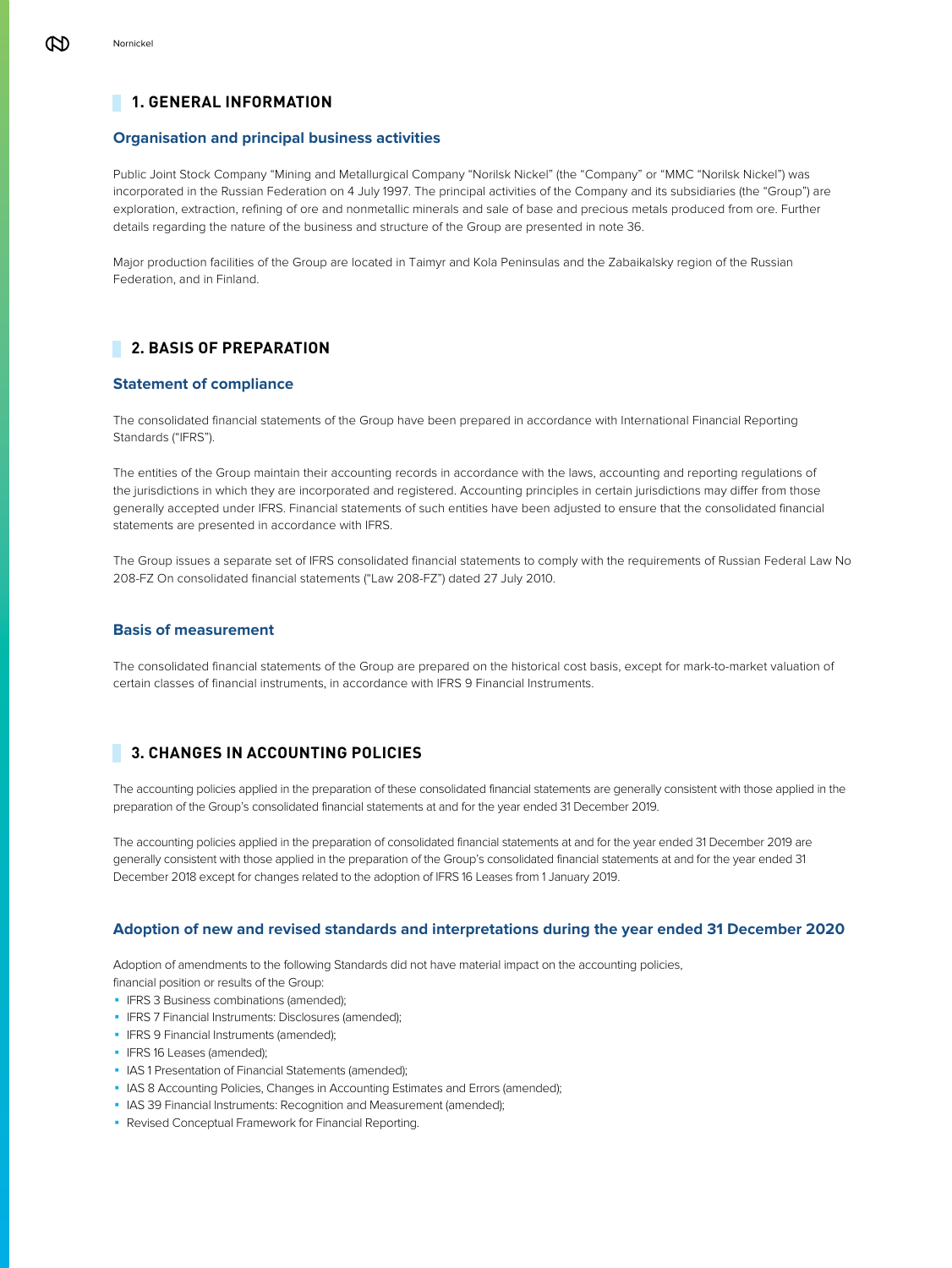9

# **Adoption of new and revised standards and interpretations during the year ended 31 December 2019**

The Group initially adopted IFRS 16 Leases from 1 January 2019. In accordance with the modified retrospective approach on the initial application of the standard the comparative information for the year ended 31 December 2018 has not been restated

In accordance with modified retrospective approach as of the date of initial application:

- ◾ for leases previously classified as operating lease in line with IAS 17 Leases lease liabilities were recognised at the present value of the remaining lease payments, discounted using the weighted average incremental borrowing rate at that date (at 1 January 2019: 5.55% per annum);
- ◾ right-of-use assets were recognised in the amount equal to the lease liability, adjusted by the amount of any prepaid or accrued lease payments relating to the respective lease contracts.

On the initial application of IFRS 16 Leases the Group has recognised additional lease liabilities (both current and non-current) in the amount of USD 204 million (see below). These leases were classified as operating lease applying IAS 17 Leases and not recognised as lease liabilities before 1 January 2019.

|                                                                                                                  | At 1 January 2019 |
|------------------------------------------------------------------------------------------------------------------|-------------------|
| FUTURE MINIMUM LEASE PAYMENTS DUE UNDER NON-CANCELLABLE OPERATING LEASE<br><b>AGREEMENTS AT 31 DECEMBER 2018</b> | 611               |
| Less                                                                                                             |                   |
| <b>Current leases</b>                                                                                            | (13)              |
| Variable lease payments that do not depend on an index or a rate                                                 | (103)             |
| Future lease payments for leased items not transferred to the lessee at 1 January 2019                           | (158)             |
| Effect of discounting of payments                                                                                | (133)             |
| <b>LEASE LIABILITIES ADDITIONALLY RECOGNISED AT 1 JANUARY 2019</b>                                               | 204               |
| Plus                                                                                                             |                   |
| Finance lease liabilities recognised at 31 December 2018                                                         | 22                |
| Lease liabilities recognised at 1 January 2019                                                                   | 226               |

The Group applied the following practical expedients on the initial application of IFRS 16 Leases:

- ◾ applied this standard to the contracts that were previously identified as leases in line with IAS 17 Leases and IFRIC 4 Determining whether an Arrangement contains a Lease;
- ◾ did not recognise lease liabilities in respect of the current leases expiring within 12 months of the date of the initial application;
- ◾ did not perform impairment review of right-of-use assets due to the absence of the onerous lease contracts according to IAS 37 Provisions, Contingent Liabilities and Contingent Assets immediately before the date of initial application;
- excluded initial direct costs from the measurement of right-of-use assets;
- ◾ used hindsight, such as determination of the lease term if the contract contains options to extend or terminate the lease.

# **Adoption of other new and revised standards and interpretations during the year ended 31 December 2019**

Adoption of amendments to the following Standards did not have material impact on the accounting policies, financial position or results of the Group:

- **·** IFRIC 23 Uncertainty over Income Tax Treatments;
- **·** IFRS 9 Financial Instruments (amended);
- **· IAS 28 Investments in Associates and Joint Ventures (amended);**
- **· IAS 19 Employee Benefits (amended);**
- **Annual Improvements to IFRSs 2015-2017 Cycle.**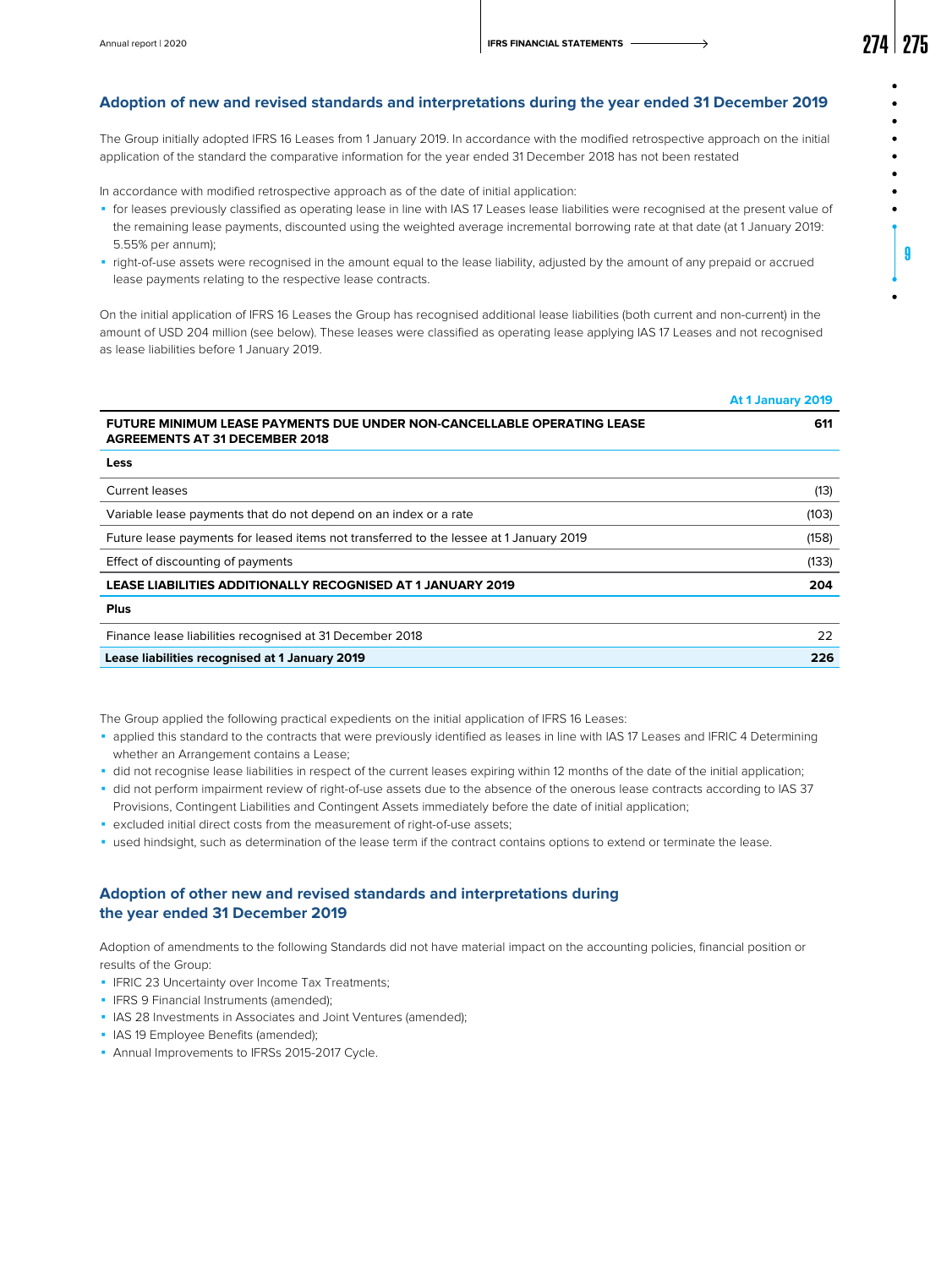# **Adoption of new and revised standards and interpretations during the year ended 31 December 2018**

Adoption of amendments to the following Standards for annual periods from 1 January 2018 did not have material impact on the accounting policies, financial position or results of the Group:

- **IFRS 1 First-time Adoption of International Financial Reporting Standards (amended);**
- **·** IFRS 2 Share-based Payment (amended);
- **· IFRS 4 Insurance Contracts (amended);**
- **EXECTS 28 Investments in Associates and Joint Ventures (amended);**
- **· IAS 40 Investment Property (amended);**
- **IFRIC 22 Foreign Currency Transactions and Advance Consideration.**

# **Standards and interpretations in issue but not yet effective**

The Group has not early adopted any other standard, interpretation or amendment that has been issued but is not yet effective.

| <b>Standards and Interpretations</b>                                                | <b>Effective for annual periods</b><br>beginning on or after |
|-------------------------------------------------------------------------------------|--------------------------------------------------------------|
| IAS 16 Property, plant and equipment                                                | 1 January 2022                                               |
| IAS 37 Provisions, contingent liabilities and contingent assets                     | 1 January 2022                                               |
| IAS 41 Agriculture (amended)                                                        | 1 January 2022                                               |
| IFRS 1 First-time Adoption of International Financial Reporting Standards (amended) | 1 January 2022                                               |
| <b>IFRS 3 Business Combinations (amended)</b>                                       | 1 January 2022                                               |
| IFRS 9 Financial Instruments (amended)                                              | 1 January 2022                                               |
| IFRS 16 Leases (amended)                                                            | 1 January 2022                                               |
| IAS 1 Presentation of financial statements (amended)                                | 1 January 2023                                               |
| <b>IFRS 17 Insurance Contracts</b>                                                  | 1 January 2023                                               |

Management of the Group plans to adopt all of the above standards and interpretations in the Group's consolidated financial statements for the respective periods. These standards are not expected to have a material impact on the Group in the future reporting periods and on foreseeable future transactions.

### **Reclassification**

Finance lease liabilities recognised in line with IAS 17 Leases are presented as lease liabilities in the consolidated statement of financial position at 31 December 2018 (previously presented in loans and borrowings).

At 31 December 2020 management reassessed reclassification between cost of metal sales and selling and distribution expenses (refer to notes 8 and 10). Information for the year ended 31 December 2019 has been reclassified to conform with the current period presentation.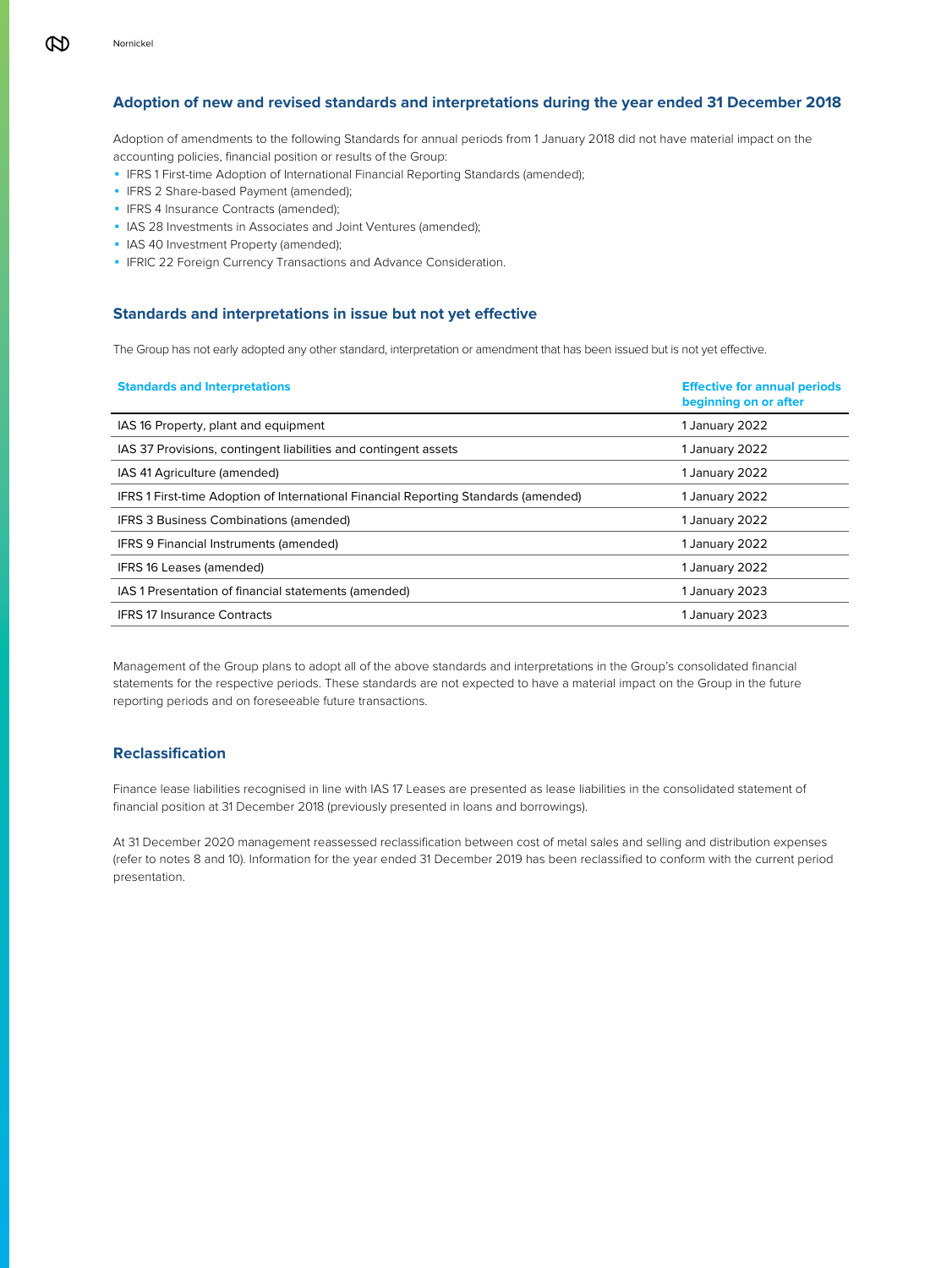9

# **4. SIGNIFICANT ACCOUNTING POLICIES**

# **Basis of consolidation**

### **Subsidiaries**

The consolidated financial statements incorporate financial statements of the Company and its subsidiaries, from the date that control effectively commenced until the date that control effectively ceased. Control is achieved where the Company is exposed to, or has rights to, variable returns from its involvement with the entity and has the ability to affect those returns through its power over the entity.

Non-controlling interests in net assets (excluding goodwill) of the consolidated subsidiaries are identified separately from the equity of the shareholders of the Company therein. Non-controlling interests include interests at the date of the original business combination and a non-controlling share of changes in net assets since the date of the combination. Total comprehensive income must be attributed to the shareholders of the Company and to the non-controlling interests even if this results in the non-controlling interests having a deficit balance.

Non-controlling interests may be initially measured either at fair value or at the non-controlling interests' proportionate share of the recognised amounts of the acquiree's identifiable net assets. The choice of measurement basis is made on a transaction-bytransaction basis.

All intra-group balances, transactions and any unrealised profits or losses arising from intra-group transactions are eliminated in full on consolidation.

Changes in the Group's ownership interest in a subsidiary that do not result in the Group losing control are accounted for within the equity.

When the Group loses control of a subsidiary it derecognises the assets and liabilities and related equity components of the former subsidiary. Any gain or loss is recognised in the consolidated income statement. Any investment retained in the former subsidiary is measured at its fair value at the date when control is lost.

#### **Joint arrangements**

Investments in joint arrangements are classified as either joint operations or joint ventures, depending on the contractual rights and obligations of each investor. The Group recognises in relation to its interest in a joint operation: its assets, including its share of any assets held jointly; its liabilities, including its share of any liabilities incurred jointly; its revenue from the sale of its share of the output arising from the joint operation; its share of the revenue from the sale of the output by the joint operation; and its expenses, including its share of any expenses incurred jointly. The Group accounts for its investments in joint ventures using the equity method.

### **Business combinations**

Acquisitions of businesses are accounted for using the acquisition method. The consideration transferred in a business combination is measured at fair value, which is calculated as the sum of fair values of the assets transferred by the Group, liabilities incurred by the Group to the former owners of the acquiree and the equity interests issued by the Group at the date of acquisition in exchange for control of the acquiree.

Where an investment in a subsidiary, an associate or a joint venture is made, any excess of the sum of the consideration transferred, the amount of any non-controlling interests in the acquiree, and the fair value of the acquirer's previously held equity interest in the acquiree (if any) over the fair value of the identifiable assets acquired and the liabilities assumed at the acquisition date is recognised as goodwill. Goodwill in respect of subsidiaries and joint operations is disclosed separately and goodwill relating to associates and joint ventures is included in the carrying value of the investment in associates or joint ventures. Goodwill disclosed separately is reviewed for impairment at least annually. If impairment has occurred, it is recognised in the consolidated income statement during the period in which the circumstances are identified and is not subsequently reversed.

If, after reassessment, the fair value of the identifiable assets acquired and liabilities assumed at the acquisition date exceeds the sum of the consideration transferred, the amount of any non-controlling interests in the acquiree and the fair value of the acquirer's previously held interest in the acquiree (if any), the excess is recognised in the consolidated income statement immediately as a bargain purchase gain.

Acquisition-related costs are recognised in the consolidated income statement as incurred.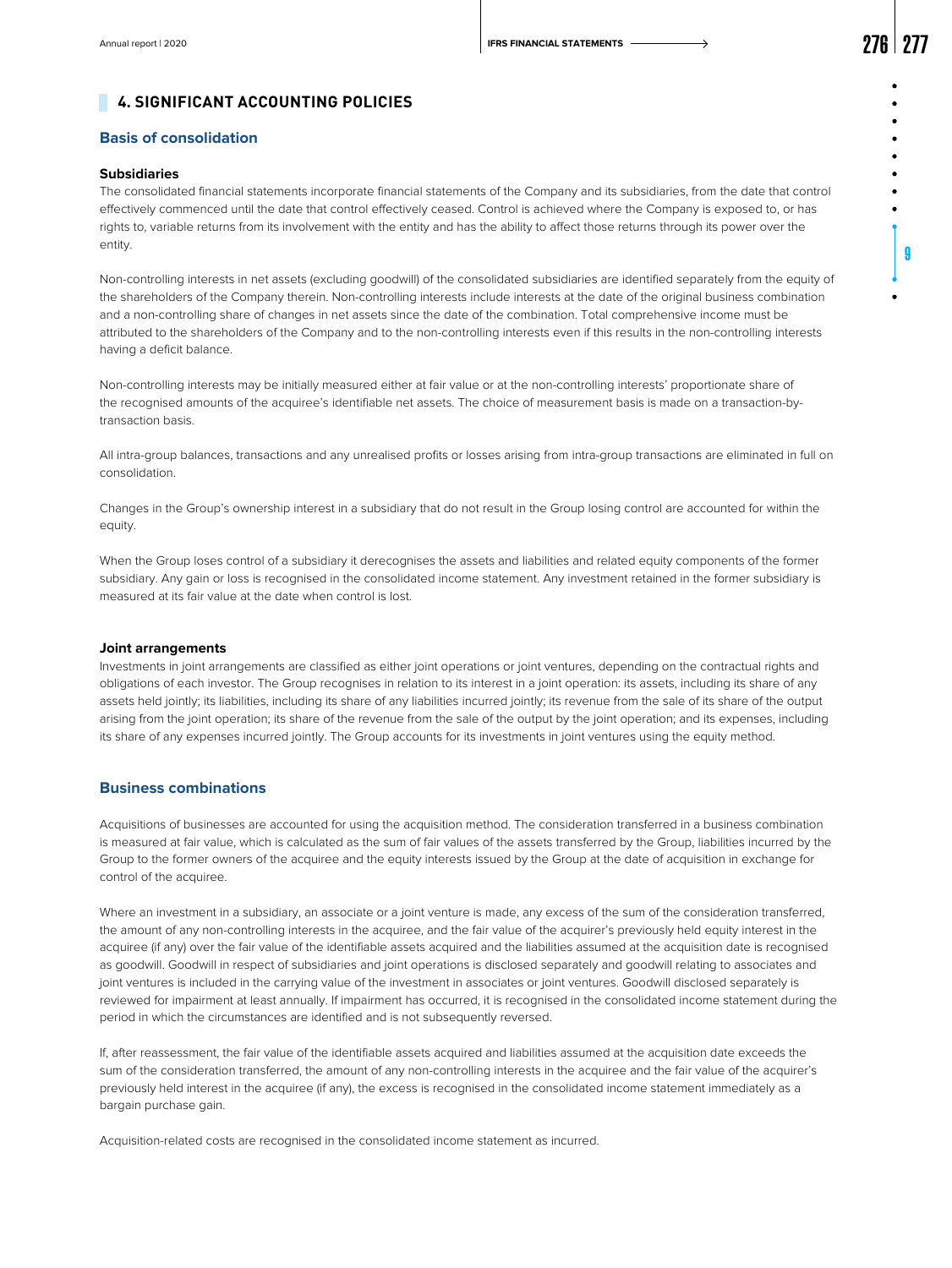If the initial accounting for a business combination is incomplete by the end of the reporting period in which the combination occurs, the Group reports provisional amounts for the items for which the accounting is incomplete. Those provisional amounts are retrospectively adjusted during the measurement period (a maximum of twelve months from the date of acquisition), or additional assets or liabilities are recognised, to reflect new information obtained about facts and circumstances that existed at the acquisition date that, if known, would have affected the amounts recognised at that date.

# **Functional and presentation currency**

The individual financial statements of each Group entity are presented in its functional currency.

The Russian Rouble ("RUB") is the functional currency of the Company, all of its subsidiaries located in the Russian Federation and all foreign subsidiaries of the Group, except for the following subsidiaries operating with a significant degree of autonomy. The functional currency of Norilsk Nickel Harjavalta Oy is US Dollar, and the functional currency of Norilsk Nickel Africa Proprietary Limited and Nkomati Nickel Mine is South African Rand.

The presentation currency of the consolidated financial statements of the Group is US Dollar ("USD"). Using USD as a presentation currency is common practice for global mining companies. In addition, USD is a more relevant presentation currency for international users of the consolidated financial statements of the Group. The Group also issues consolidated financial statements to comply with Law 208-FZ, which use the Russian Rouble as the presentation currency.

The translation of Сomponents of the consolidated statement of financial position, consolidated income statement, consolidated statement of cash flows and consolidated statement of changes in equity are translated into presentation currency using the following applicable exchange rates:

| <b>Components of consolidated statements</b> | <b>Applicable exchange rates</b>                                                                                            |
|----------------------------------------------|-----------------------------------------------------------------------------------------------------------------------------|
| Assets and liabilities                       | Period-end rate                                                                                                             |
| Income, expenses and cashflows               | Date of underlying transaction or an average<br>approximating exchange rates prevailing at the dates of<br>the transactions |
| Equity                                       | <b>Historical rates</b>                                                                                                     |

All resulting exchange differences from translation of the consolidated income statement and consolidated statement of financial position components are recognised as a separate component in other comprehensive income/loss.

# **Revenue recognition**

### **Metal sales revenue**

Revenue from metal sales is recognised at a point of time when control over the asset is transferred to a customer and represents the invoiced value of all metal products shipped to customers, net of value added tax (if any).

Revenue from contracts that are entered into and continue to meet the Group's expected sale requirements designated for that purpose at their inception and are expected to be settled by physical delivery of the goods, is recognised in the consolidated financial statements as and when they are delivered. A gain or loss on forward contracts expected to be settled by physical delivery or on net basis is measured at fair value recognised in revenue and disclosed separately from revenue from contracts with customers.

As a practical expedient, the Group does not adjust the promised amount of consideration for the effects of a significant financing component, if the expected period between when the Group transfers a promised good or service to a customer and the customer pays for that good or service will be one year or less.

Certain contracts are provisionally priced so that price is not settled until a predetermined future date based on the market price at that time. Revenue from these transactions is initially recognised at the market price at the time of sale. Price adjustment on provisionally priced contracts is recorded in revenue.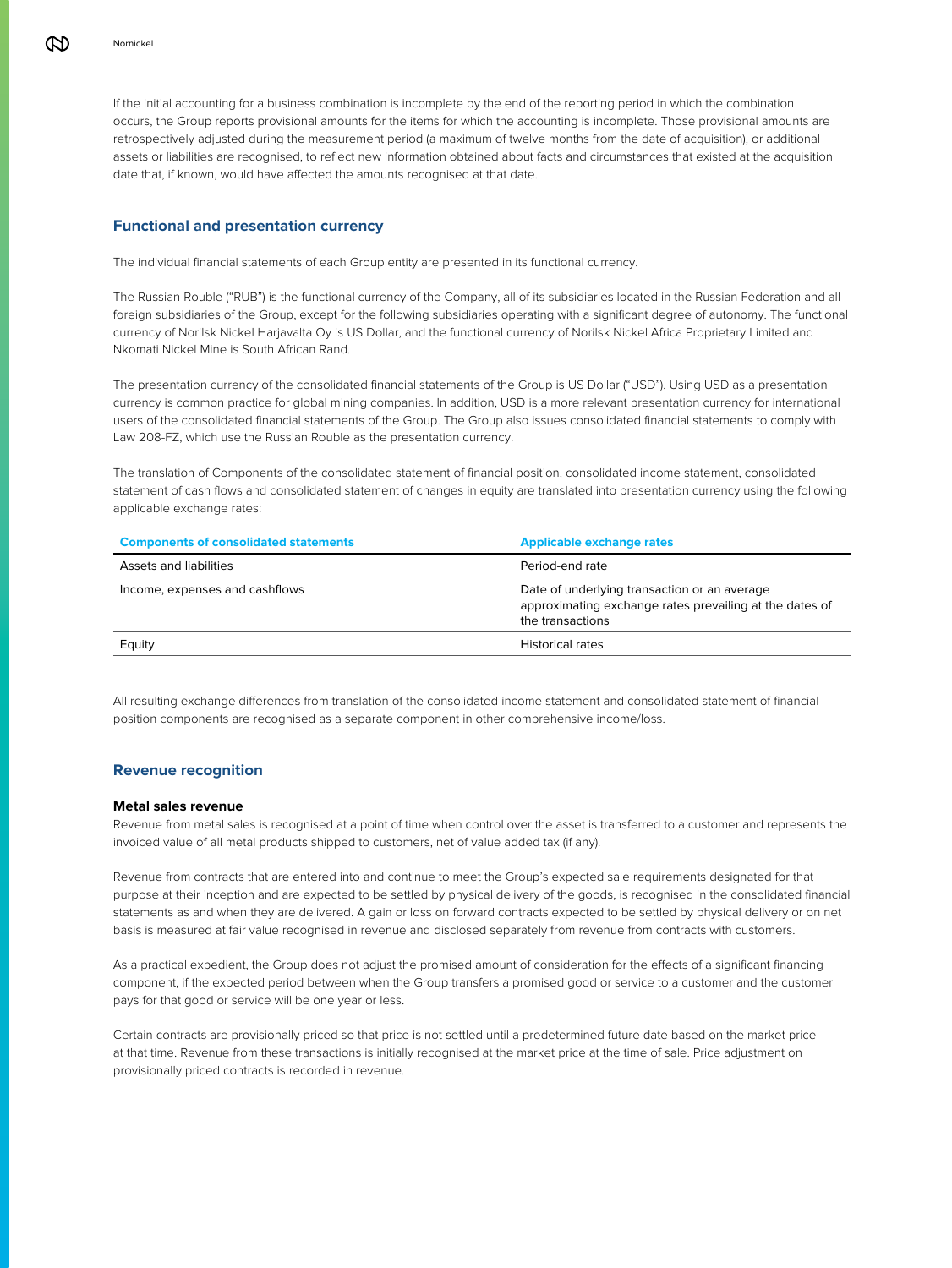9

### **Other revenue**

Revenue from contracts with customers on sale of goods, other than metals, is recognised at a point of time when control over the asset is transferred to the customer in accordance with the shipping terms specified in the sales agreements.

Revenue from service contracts is recognised over-time when the services are rendered.

# **DIVIDEND AND INTEREST INCOME**

Dividend income from investments is recognised when the Group's right to receive payment has been established. Interest income is accrued using the effective interest method.

### **Leases**

### **Accounting policies after 1 January 2019**

The Group assesses at the inception of a contract whether it or its components is, or contains, a lease. The Group recognises a rightof-use asset and a corresponding lease liability, if a lease contract transfers to the lessee the right to control the use of the identified asset for a period of time in exchange for a consideration, except for current leases with the term of 12 months or less. The Group recognises lease payments associated with current leases as an expense on a straight-line basis over the lease term. Land plots lease payments are treated as variable payments, if they are linked to land cadastral value and changes in the latter do not depend on market rental rates. The Group recognises variable lease payments as an expense in the period when the event that triggers those payments occurs.

Right-of-use assets are initially recognised at cost that comprise when applicable:

- the initial amount of the lease liability;
- any lease payments made at or before the lease commencement date;
- any initial direct costs incurred by the lessee;
- ◾ an estimate of costs to be incurred by the lessee for retirement of the underlying asset and restoration of the site on which it is located.

Right-of-use assets are subsequently measured at cost less any accumulated depreciation and any accumulated impairment losses, adjusted for any remeasurement of the lease liability. Right-of-use assets are depreciated on a straight-line basis over their estimated economic useful lives or over the term of the lease, if shorter. Right-of-use assets are presented in property, plant and equipment in the consolidated statement of financial position.

Lease liabilities (refer to note 25) are initially measured at the present value of the lease payments that are not paid at the commencement date and subsequently remeasured to reflect changes to the lease payments. The lease payments are discounted using interest rate implicit in the lease (if that rate can be readily determined) or using Group incremental borrowing rate at the сommencement date determined based on lease term and currency of the lease payments.

#### **Accounting policies before 1 January 2019**

Leases under which the Group assumes substantially all the risks and rewards of ownership are classified as finance leases. Assets subject to finance leases are capitalised as property, plant and equipment at the lower of fair value or present value of future minimum lease payments at the date of acquisition. Simultaneously, related lease obligation is recognised at the same value. Assets held under finance leases are depreciated over their estimated economic useful lives or over the term of the lease, if shorter. If there is reasonable certainty that the lessee will obtain ownership at the end of the lease term, the period of expected use is the useful life of the asset.

Finance lease payments are allocated using the effective interest rate method, between the lease finance cost, which is included in finance costs, and the capital repayment, which reduces the related lease obligation to the lessor.

Leases where the lessor retains substantially all the risks and benefits of ownership of the asset are classified as operating leases. Operating lease payments are recognised as an expense in the consolidated income statement on a straight-line basis over the lease term, except where another systematic basis is more representative of the time pattern in which economic benefits from the leased asset are consumed. Contingent rentals arising under operating and finance leases are expensed in the period in which they are incurred.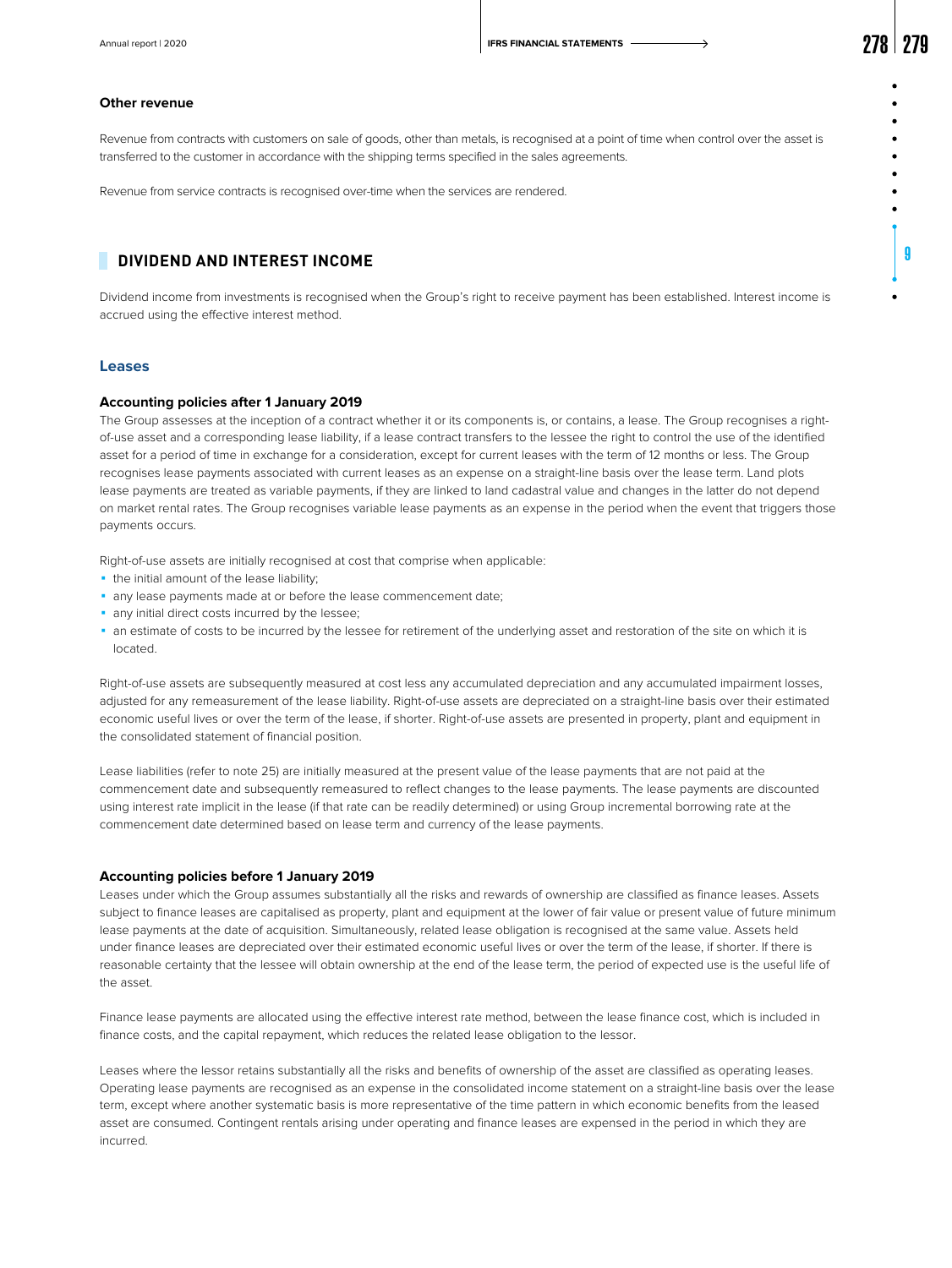Finance costs directly attributable to the acquisition, construction or production of qualifying assets, which are assets that necessarily take a substantial period of time to get ready for their intended use or sale, are added to the cost of those assets, until such time when the assets are substantially ready for their intended use or sale.

Investment income earned on the temporary investment of specific borrowings pending their expenditure on qualifying assets is deducted from the borrowing costs eligible for capitalisation.

## **Government grants**

Government grants are recognised when there is reasonable assurance that the grant will be received and all conditions and requirements attaching to the grant will be met. Government grants related to assets are deducted from the cost of these assets in arriving at their carrying value.

# **Employee benefits**

Remuneration to employees in respect of services rendered during a reporting period is recognised as an expense in that period. Deferred costs under housing programmes for employees Our Home/My Home and Your Home are recognised as other non-current assets and amortised over the certain period of employee participation in the programme (five to ten years). Long-term employee benefits obligations are discounted to present value.

### **Defined contribution plans**

The Group contributes to the following major defined contribution plans:

- Pension Fund of the Russian Federation;
- **Mutual accumulated pension plan.**

The only obligation of the Group with respect to these and other defined contribution plans is to make specified contributions in the period in which they arise. These contributions are recognised in the consolidated income statement when employees have rendered respective services.

#### **Income tax expense**

Income tax expense represents the sum of the current and deferred tax.

Income tax is recognised as an expense or income in the consolidated income statement unless it relates to other items recognised directly in other comprehensive income, in which case the tax is also recognised directly in other comprehensive income. Where current or deferred tax arises from the initial accounting for a business combination, the tax effect is included in the accounting for the business combination.

### **Current tax**

Current tax is based on taxable profit for the year. Taxable profit differs from profit before tax as reported in the consolidated income statement because it excludes items of income or expense that are taxable or deductible in other years and it also excludes items that are never taxable or deductible.

### **Deferred tax**

Deferred tax is recognised on temporary differences between the carrying amounts of assets and liabilities in the financial statements and the corresponding tax bases used in computation of taxable profit. As a general rule, deferred tax liabilities are recognised for all taxable temporary differences, and deferred tax assets are recognised for all deductible temporary differences to the extent that it is probable that taxable profits will be available against which those deductible temporary differences can be utilised. Deferred tax assets and liabilities are not recognised, if temporary differences arise from goodwill or from the initial recognition of assets and liabilities other than in a business combination which, at the time of the transaction, affects neither taxable profit nor accounting profit.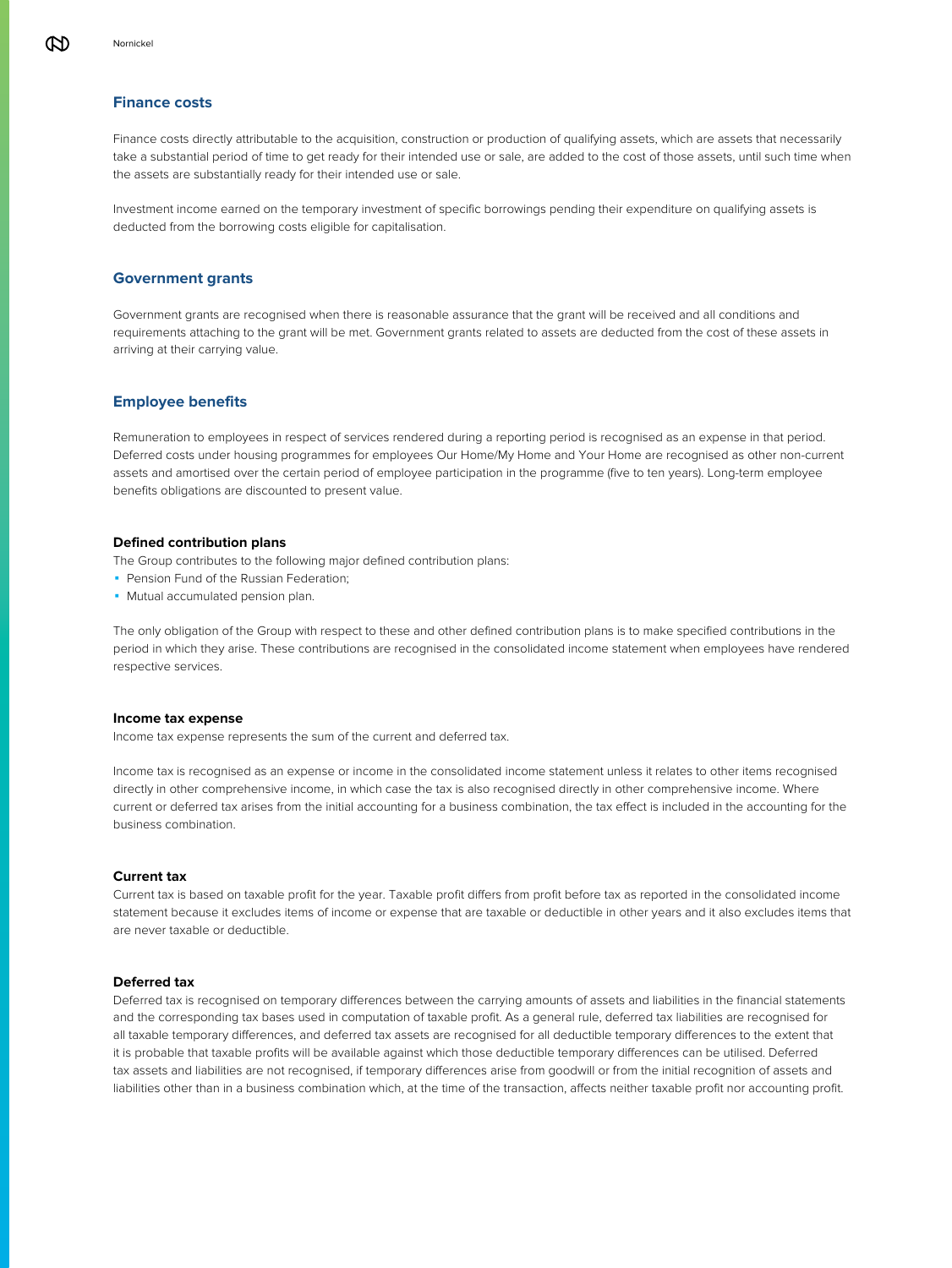9

Deferred tax liabilities are recognised for taxable temporary differences associated with investments in subsidiaries, joint ventures, associates and interests in joint operations, unless the Group is able to control the reversal of the temporary difference, and it is probable that the temporary difference will not reverse in the foreseeable future. Deferred tax assets arising from deductible temporary differences associated with such investments and interests are only recognised to the extent that it is probable that there will be sufficient taxable profits against which to utilise the benefits of the temporary differences and they are expected to reverse in the foreseeable future.

The carrying amount of deferred tax assets is reviewed at the end of each reporting period and adjusted to the extent that it is probable that sufficient taxable profits will be available to allow all or part of the asset to be recovered.

The measurement of deferred tax liabilities and assets reflects the tax consequences of the manner in which the Group expects at the reporting date to recover or settle the carrying amount of its assets and liabilities. Deferred tax assets and liabilities are offset when there is a legally enforceable right to set off current tax assets against current tax liabilities and when they relate to income taxes levied by the same taxation authority.

### **Property, plant and equipment and mine development costs**

### **Mining assets**

Mine development costs are capitalised and comprise expenditures directly related to:

- **acquiring mining and exploration licences;**
- **developing new mining operations;**
- **Exercised in the intervals** in the existing ore bodies; and
- **expanding capacity of a mine.**

Mine development costs include directly attributable borrowings costs.

Mine development costs are transferred to mining assets and start to be depreciated when a new mine reaches commercial production quantities.

Mining assets are recorded at cost less accumulated depreciation and impairment losses. Mining assets include cost of acquiring and developing mining properties, pre-production expenditure, mine infrastructure, plant and equipment that process extracted ore, mining and exploration licenses and present value of future decommissioning costs and borrowing costs eligible for capitalisation.

Carrying value of mining assets is depreciated over the lesser of their individual economic useful lives on a straight-line basis, or the remaining life of mine based on the amount of the commercial ore reserves on a units of production basis. When determining the life of mine, assumptions valid at the time of estimation may change in case new information becomes available. Useful lives are in average varying from 1 to 49 years

#### **Non-mining assets**

Non-mining assets include metallurgical processing plants, buildings, infrastructure, machinery and equipment and other non-mining assets. Non-mining assets are stated at cost less accumulated depreciation and impairment losses.

Non-mining assets are depreciated on a straight-line basis over their economic useful lives.

Depreciation charge is calculated over the following economic useful lives:

- $\bullet$  buildings, structures and utilities 2 50 years
- $\blacksquare$  machinery, equipment and transport  $2 30$  years
- $\bullet$  other non-mining assets  $1 20$  years

### **Capital construction-in-progress**

Capital construction-in-progress comprises costs directly related to construction of buildings, processing plant, infrastructure, machinery and equipment, including:

- ◾ advances given for purchases of property, plant and equipment and materials acquired for construction of buildings, processing plant, infrastructure, machinery and equipment;
- ◾ irrevocable letters of credit opened for future fixed assets deliveries and secured with deposits placed in banks;
- **borrowing costs eligible for capitalisation.**

Depreciation of an asset begins when it is available for use and it is in the location and condition necessary for it to be capable of operating in the manner intended by management.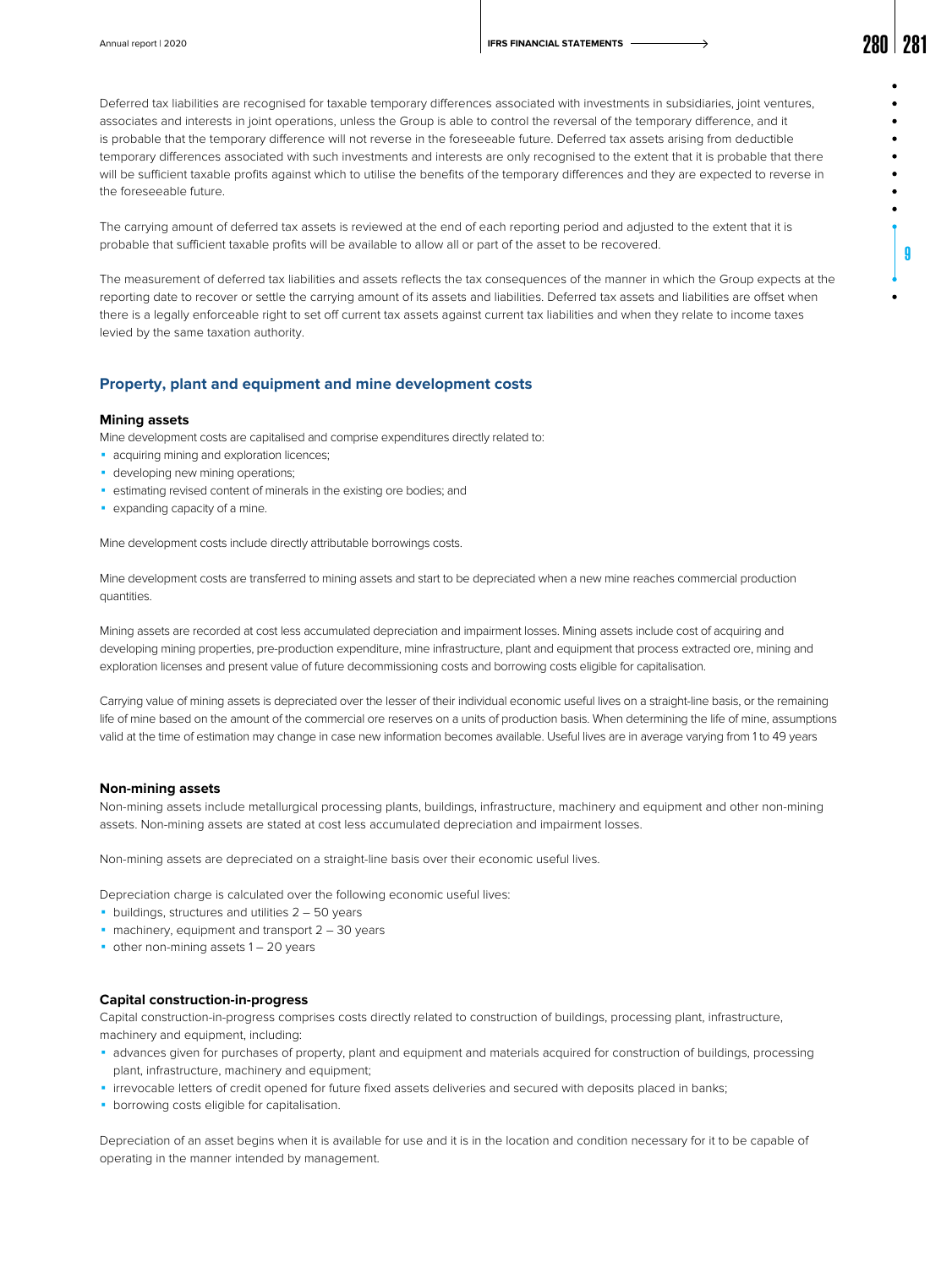## **Exploration expenditure**

Exploration expenditure, including geophysical, topographical, geological and similar types of expenditure made within research, mining and exploration licences acquired, is capitalised and begins to be amortised over the life of mine, when commercial viability of the project is proved. Otherwise it is expensed in the period in which it is incurred.

Exploration expenditure written-off before development and construction starts is not subsequently capitalised, even if a commercial discovery subsequently occurs.

### **Intangible assets, excluding goodwill**

Intangible assets are recorded at cost less accumulated amortisation and impairment losses. Intangible assets mainly include patents, licences, software and rights to use software and other intangible assets.

Amortisation of patents, licenses and software is charged on a straight-line basis over 1 – 12 years.

### **Impairment of tangible and intangible assets, excluding goodwill**

At each reporting date, the Group analyses the triggers of impairment of its tangible and intangible assets to determine whether there is any indication that those assets have suffered an impairment loss. If any such indication exists, the recoverable amount of the asset is estimated in order to determine the extent of the impairment loss (if any). Where it is not practical to estimate the recoverable amount of an individual asset, the Group estimates the recoverable amount of the cash-generating unit to which the asset belongs.

Recoverable amount is the higher of fair value less cost to sell and value-in-use. In assessing value-in-use, the estimated future cash flows are discounted to their present value using a pre-tax discount rate that reflects current market assessments of the time value of money and the risks specific to the asset or cash-generating unit. If the recoverable amount of an asset (or cash-generating unit) is estimated to be less than its carrying amount, the carrying amount of the asset (or cash-generating unit) is reduced to its recoverable amount. An impairment loss is recognised in the consolidated income statement immediately.

Where an impairment loss subsequently reversed, the carrying amount of the asset (or cash-generating unit) is increased to the revised estimate of its recoverable amount, but only to the extent that the increased carrying amount does not exceed the original carrying amount that would have been determined had no impairment loss been recognised in prior periods. A reversal of an impairment loss is recognised in the consolidated income statement.

### **Inventories**

### **Refined metals**

Main jointly produced metals include nickel, copper, palladium, platinum; by-products include cobalt, gold, rhodium, silver and other metals. Main products are measured at the lower of cost of production or net realisable value. The cost of production of main products is determined as total production cost, allocated to each joint product by reference to their relative sales value. By-products are initially measured at net realisable value. These estimates take into consideration fluctuations of price or cost directly relating to events occurring subsequent to the consolidated statement of financial position date to the extent that such events confirm conditions existing at the end of the period

### **Work-in-process**

Work-in-process includes all costs incurred in the normal course of business for producing each product including direct material and direct labour costs and allocation of production overheads, depreciation and amortisation and other costs, incurred for producing each product, given its stage of completion less allowance for adjustment to net realisable value. The change in allowance for work-inprocess is recognised in the Cost of metal sales in the consolidated income statement.

### **Materials and supplies**

Materials and supplies are valued at the weighted average cost less allowance for obsolete and slow-moving items.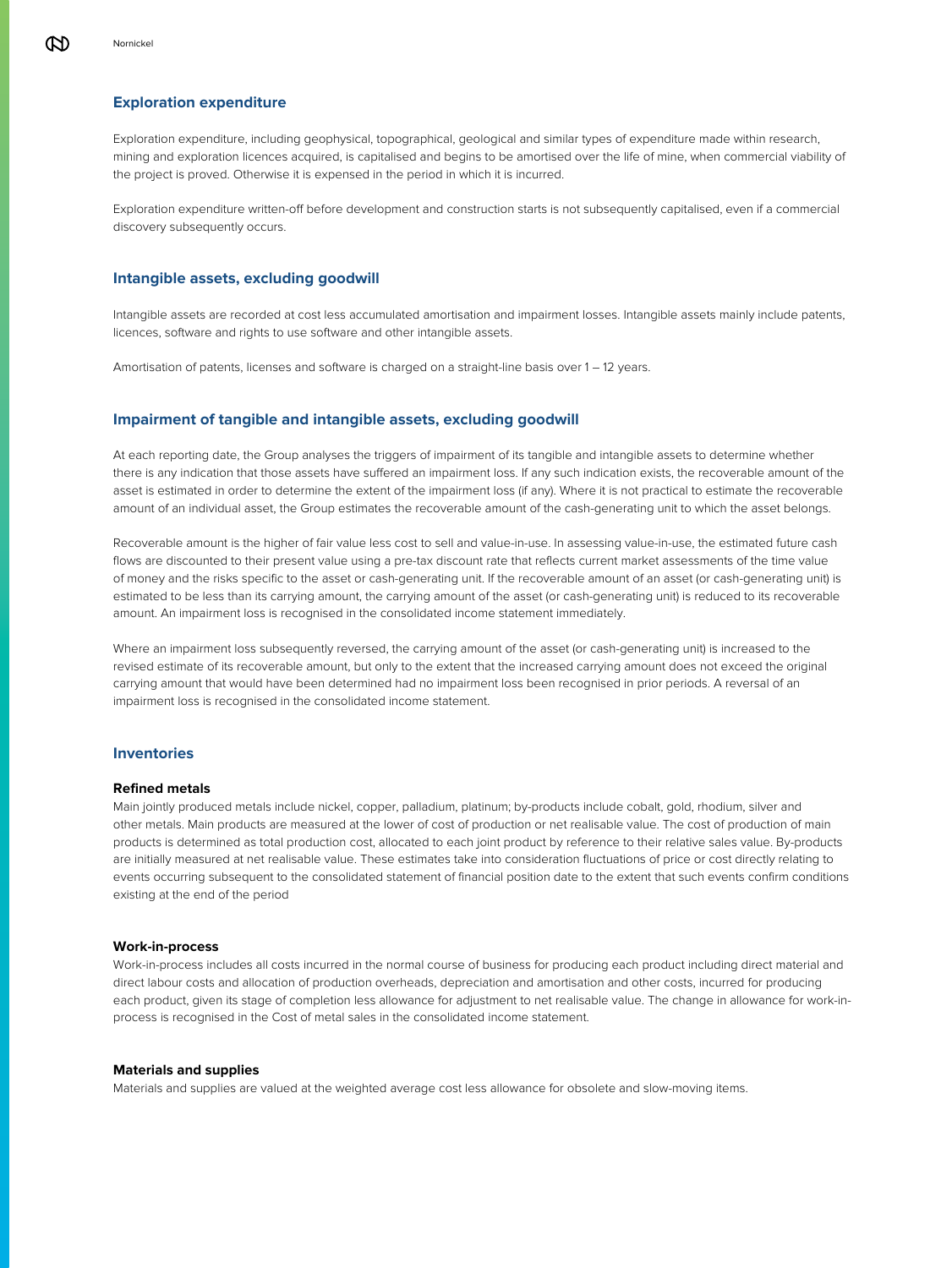Annual report | 2020 **2021** 2010 **2010 IFRS FINANCIAL STATEMENTS**  $\longrightarrow$  **2022 201** 

9

### **Financial assets**

Financial assets are recognised when the Group has become a party to the contractual arrangement of the instrument and are initially measured at fair value, plus transaction costs, except for those financial assets classified at fair value through profit or loss, which are initially measured at fair value.

Financial assets are classified into the following specified categories:

- **·** financial assets at amortised cost;
- **·** financial assets at fair value through other comprehensive income; and
- **·** financial assets at fair value through profit or loss.

The classification of financial assets depends on the Group's business model for managing the financial assets and the contractual terms of the cash flows and is determined at the time of initial recognition.

# **Effective interest method**

The effective interest method is used for calculating the amortised cost of a financial asset and for allocating interest income over the relevant period. The effective interest rate is the rate that exactly discounts estimated future cash receipts (including transaction costs and other premiums or discounts) through the expected life of the financial asset, or, where appropriate, a shorter period.

Income is recognised on an effective interest basis for debt instruments other than those financial assets designated at fair value through profit or loss or fair value through other comprehensive income.

### **Financial assets at amortised cost**

A financial asset is measured at amortised cost if it meets both of the following conditions and is not designated at fair value though profit or loss:

- ◾ it is held within a business model whose objective is to hold assets to collect contractual cash flows; and
- ◾ its contractual terms give rise on specified dates to cash flows that are solely payments of principal and interest on the principal amount outstanding.

The Group generally classifies cash and cash equivalents, trade and other receivables (excluding trade receivables under provisionally priced contracts), loans issued and bank deposits as financial assets at amortised cost.

#### **Financial assets at fair value through other comprehensive income**

A debt instrument is measured at fair value through other comprehensive income if it meets both of the following conditions and is not designated at fair value though profit or loss:

- ◾ it is held within a business model whose objective is achieved by both collecting contractual cash flows and selling financial assets; and
- ◾ its contractual terms give rise on specified dates to cash flows that are solely payments of principal and interest on the principal amount outstanding.

At initial recognition the Group may make an irrevocable election to present in other comprehensive income subsequent changes in the fair value of an investment in an equity instrument that is not held for trading. This election is made on an instrument-by-instrument basis.

### **Financial assets at fair value through profit or loss**

All financial assets not classified as measured at amorised cost or fair value through other comprehensive income are classified as financial assets at fair value through profit or loss.

Trade receivables under provisionally priced contracts and derivative financial assets are measured at fair value through profit or loss. Trade receivables under provisionally priced contracts are remeasured at each reporting date using the forward price for the period till the price settlement dateoutlined in the contract.

### **Impairment of financial assets**

The Group recognises an allowance for expected credit losses on a financial asset measured at amortised cost using one of the two methods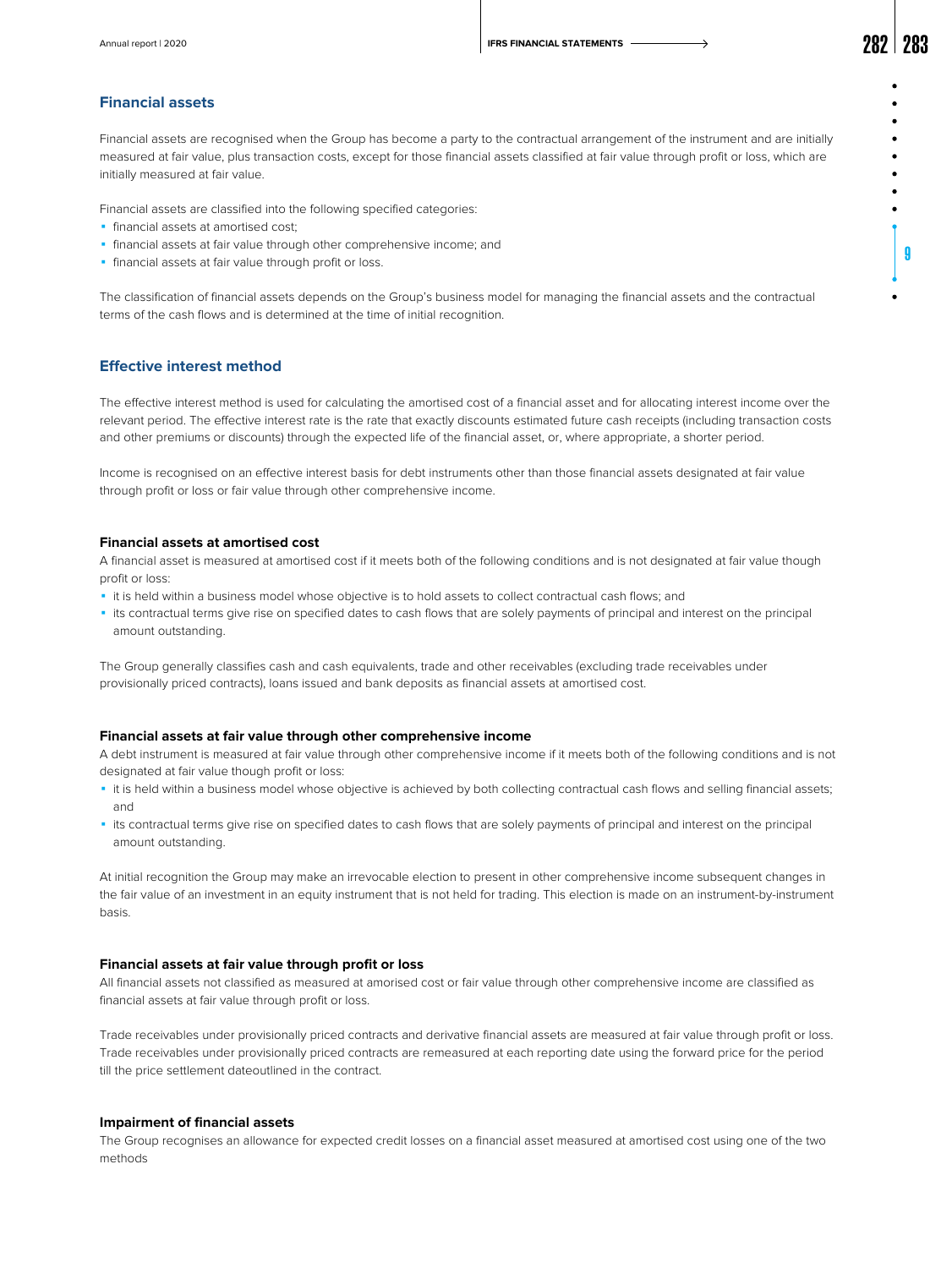| Lifetime expected credit losses                             | Trade and other receivables<br>Financial assets other than trade and other receivables if the credit risk on that<br>financial asset has increased significantly since initial recognition                                   |
|-------------------------------------------------------------|------------------------------------------------------------------------------------------------------------------------------------------------------------------------------------------------------------------------------|
| 12-month expected credit losses since the<br>reporting date | Financial assets other than trade and other receivables at initial recognition<br>Financial assets other than trade and other receivables for which credit risk has not<br>increased significantly since initial recognition |

When determining whether the credit risk of the financial asset has increased significantly since initial recognition and when estimating expected credit losses, the Group considers reasonable and supportable information that is relevant and available, including both quantitative and qualitative information and analysis based on Group's historical experience and forward-looking information.

The Group applies the IFRS 9 Financial Instruments simplified approach to measuring expected credit losses which uses a lifetime expected loss allowance for all trade receivables. The Group assumes that expected credit loss for all trade and other receivables, which are overdue in excess of 365 days is equal to their carrying amount. To measure the expected credit losses, trade and other receivables that are past due for less than 365 days are grouped based on the length of the overdue period to which respective expected loss rates are applied. The expected loss rates are based on the historical credit loss experience, adjusted to reflect current and forward-looking information on the ability of the customers to settle the receivables.

When trade and other receivables are considered uncollectible, they are written off against the allowance for expected credit losses. Changes in the allowance are recognised in the consolidated income statement.

### **Derecognition of financial assets**

The Group derecognises a financial asset only when the contractual rights to the cash flows from the asset expire; or it transfers the financial asset and substantially all the risks and rewards of ownership of the asset to another entity. If the Group neither transfers nor retains substantially all the risks and rewards of ownership and continues to control the transferred asset, the Group recognises its retained interest in the asset and an associated liability for the amounts it may have to pay. If the Group retains substantially all the risks and rewards of ownership of a transferred financial asset, the Group continues to recognise the financial asset and also recognises a collateralised borrowing for the proceeds received.

# **Financial liabilities**

The Group classifies financial liabilities into loans and borrowings, trade and other payables. Such financial liabilities are recognised initially at fair value less any directly attributable transaction costs. Subsequent to initial recognition, these financial liabilities are measured at amortised cost using the effective interest method. Derivative financial liabilities are measured at fair value through profit or loss.

### **Effective interest method**

The effective interest method is a method of calculating the amortised cost of a financial liability and of allocating interest expense over the relevant period. The effective interest rate is the rate that exactly discounts estimated future cash outflows through the expected life of the financial liability, or where appropriate, a shorter period.

#### **Derecognition of financial liabilities**

The Group derecognises financial liabilities when, and only when, the Group's obligations are discharged, cancelled or they expire.

### **Cash and cash equivalents**

Cash and cash equivalents comprise cash balances, cash deposits in banks, brokers and other financial institutions and highly liquid investments with original maturities of three months or less and on demand deposits, which are readily convertible to known amounts of cash and are subject to an insignificant risk of changes in value.

# **Provisions**

Provisions are recognised when the Group has a legal or constructive obligation as a result of past events for which it is probable that an outflow of economic benefits will be required to settle the obligation, and the amount of the obligation can be reliably estimated. The Group creates provisions for social commitments, tax and other provisions.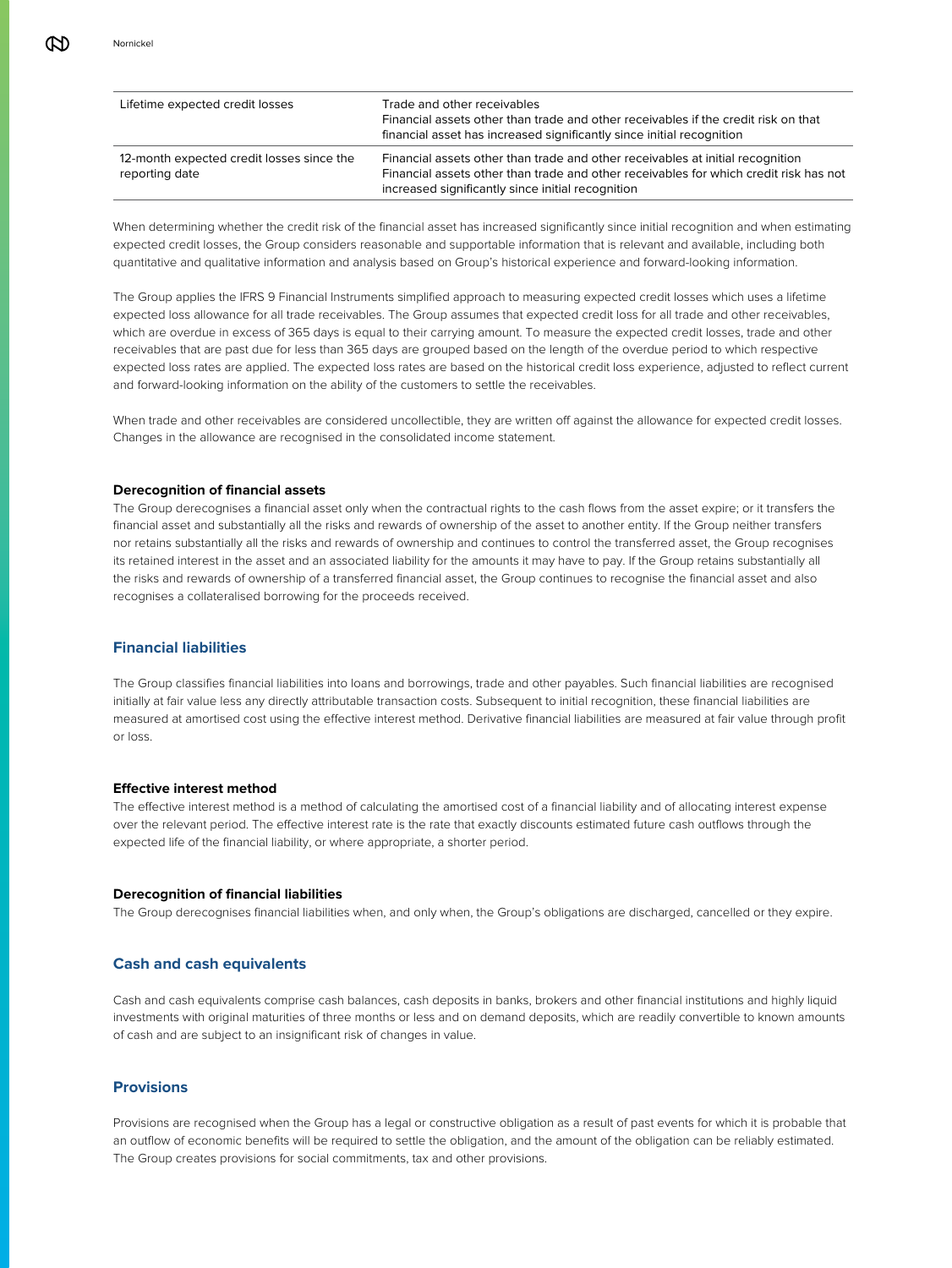The amount recognised as a provision is the best estimate of the consideration required to settle the present obligation at the reporting date, taking into account the risks and uncertainties surrounding the obligation. Where a provision is measured using the cash flows estimated to settle the present obligation, its carrying amount is the present value of those cash flows.

### **Decommissioning obligations and environmental provisions**

Decommissioning obligations include direct asset decommissioning costs as well as related land restoration costs.

Future decommissioning and other related obligations, discounted to present value, are recognised at the moment when the legal or constructive obligation in relation to such costs arises and the future costs can be reliably estimated. These costs are capitalised as part of the initial cost of the related asset (i.e. a mine) and is depreciated over the useful life of the asset. The unwinding of the discount on decommissioning obligations is included in the consolidated income statement as finance costs. Decommissioning obligations are periodically reviewed in light of current laws and regulations, and adjustments are made as necessary.

Environmental provisions include expenses for clean-up, rehabilitation works and legal claims and penalties of government authorities on environmental incidents and consequences of the incidents, settlement of environment damages.

Environmental provisions are recognised at the moment when respective legal or constructive obligation arises.

# **5. CRITICAL ACCOUNTING JUDGEMENTS AND KEY SOURCES OF ESTIMATION UNCERTAINTY**

In order to prepare the consolidated financial statements in accordance with IFRS the Group's management have to make estimates and assumptions that affect the reported amounts of assets and liabilities and disclosure of contingent assets and liabilities at the reporting date, and the reported amounts of revenues and expenses for the reporting period. Making estimates may require judgement based on historical experience, current and expected economic conditions, and all other available information. Actual results may differ from such estimates. Descriptions of key estimates and assumptions made by the Group's management are stated in current or other respective Notes.

The most significant areas requiring the use of management estimates and assumptions are as follows:

- **·** useful economic lives of property, plant and equipment;
- **·** impairment of non-financial assets;
- **decommissioning obligations and environmental provisions;**
- **·** income taxes.

# **Useful economic lives of property, plant and equipment**

The factors, that may affect the estimation of the life of mine, which determines useful economic lives of mining assets, classified within property, plant and equipment, include the following:

- changes in proved and probable ore reserves;
- the grade of ore reserves varying significantly from time to time;
- ◾ differences between actual commodity prices and commodity price assumptions used in the estimation and classification of ore reserves;
- **·** unforeseen operational issues at mine sites; and
- ◾ changes in capital, operating, mining, processing and decommissioning costs, discount rates and foreign exchange rates could possibly adversely affect the economic viability of ore reserves.

Useful economic lives of non-mining property, plant and equipment are reviewed by management periodically. The review is based on the current condition of the assets and the estimated length of the period during which they will continue to bring economic benefit to the Group.

9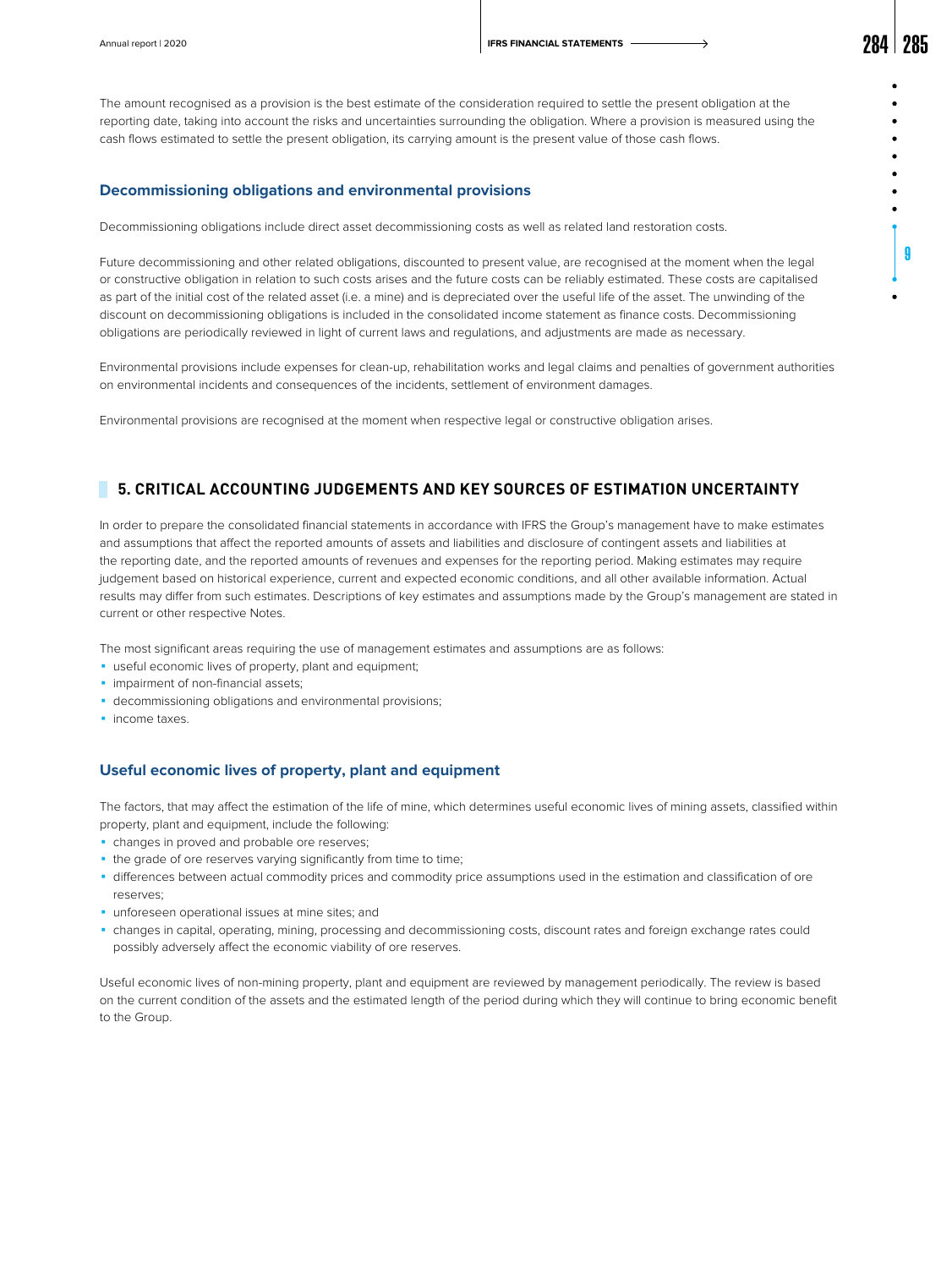### **Impairment of non-financial assets**

At the end of each reporting period, the Group reviews the carrying amounts of its tangible and intangible non-financial assets for an indication that these assets may be impaired or that a previously recognised impairment loss may have decreased. For the purpose of the impairment test, the assets that do not generate independent cash flows are allocated to an appropriate cash-generating unit. To calculate the value in use, management necessarily applies judgement in allocating assets that do not generate independent cash flows to appropriate cash-generating units, and in estimating the timing and value of the underlying cash flows. Subsequent changes to the assets allocation to cash generating units or the timing of cash flows may affect the carrying value of the respective assets.

### **Decommissioning obligations and environmental provisions**

The Group's mining and exploration activities are subject to various environmental laws and regulations. The Group estimates decommissioning obligations and environmental provisions based on management's understanding of the current legal requirements in the various jurisdictions in which it operates, terms of the license agreements and internally generated engineering estimates. Provisions are recognised, based on present values, for decommissioning and land restoration costs as soon as the obligations arise.

Environmental provisions are recognised based on the best estimate of the consideration required to settle the environmental obligation at the reporting date, taking into account the risks and uncertainties surrounding the present obligation, including possible compensations under civil lawsuits and costs to be incurred under corresponding ecological and ethnological programs. Where it is possible to set accurate period of maturity of the environmental obligation, estimation is determined using the present value of cash flows directed to settlement of those obligation, otherwise management uses best estimate of the future cash outflows, which relates to the environmental obligation.

Actual costs incurred in future periods may differ materially from the amounts of provided provisions. Additionally, future changes to environmental laws and regulations, life of mine estimates and discount rates may affect the carrying amount of this provision.

### **Income taxes**

The Group is subject to income taxes in numerous jurisdictions. Significant judgement is required in determining provision for income taxes due to the complexity of legislation in some jurisdictions. There are many transactions and calculations for which the ultimate tax determination is uncertain. The Group recognises provisions for anticipated tax audit issues based on estimates of whether additional taxes will be due. Where the final tax outcome of these matters is different from the amounts that were initially recorded, such differences will impact the income tax and deferred tax provisions in the period in which such determination is made.

Deferred tax assets are reviewed at each reporting date and adjusted to the extent that it is probable that sufficient taxable income will be available to allow all or part of the deferred tax asset to be utilised. The estimation of that probability includes judgements based on the expected performance.

Various factors are considered to assess the probability of the future utilisation of deferred tax assets, including past operating results, operational plans, expiration of tax losses carried forward, and tax planning strategies. If actual results differ from these estimates or if these estimates must be adjusted in future periods, the financial position, results of operations and cash flows may be affected.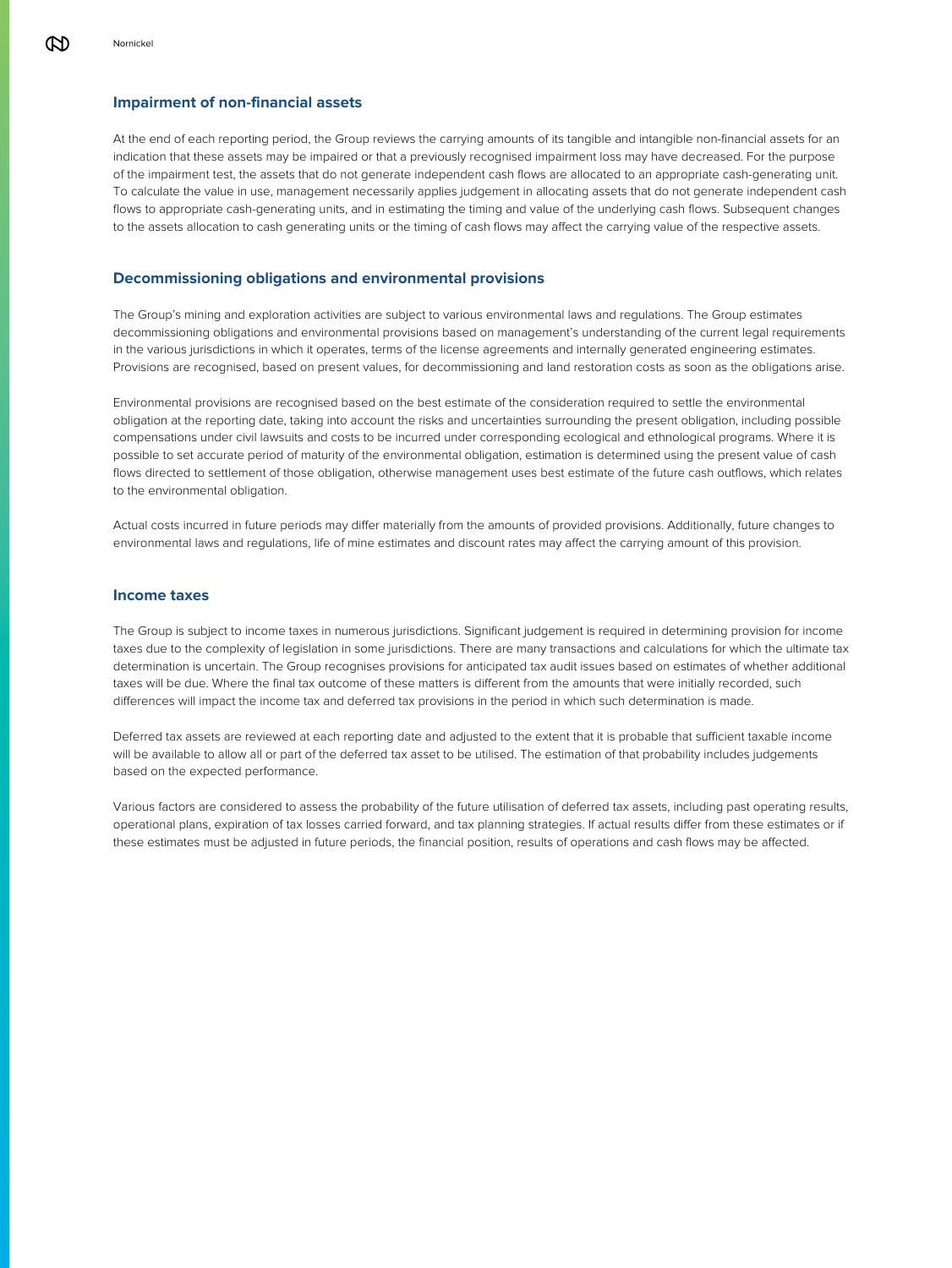9

# **6. SEGMENT INFORMATION**

Operating segments are identified on the basis of internal reports on components of the Group that are regularly reviewed by the Management Board.

Management has determined the following operating segments:

- ◾ GMK Group segment includes main mining, processing and metallurgy operations as well as transport services, energy, repair and maintenance services located in Taimyr Peninsula. GMK Group metal sales to external customers include metal volumes produced from semi-products purchased from South Cluster segment starting May 2019. Intersegment revenue from metal sales for 2019 included primarily sale of semi-products to KGMK Group segment for further processing (previously processed under intersegment tolling arrangements). GMK Group other sales to external customers primarily include revenue for energy and utilities services provided in Taimyr Peninsula.
- South Cluster segment includes certain ore mining and processing operations located in Taimyr Peninsula which were reviewed within GMK Group segment in 2018. The Group did not restate the corresponding items of respective segment information for the year ended 31 December 2018 since the necessary information is not practically available. Intersegment revenue from metal sales included sale of semi-products to GMK Group for further processing starting May 2019 (previously processed under intersegment tolling arrangements). South Cluster segment revenue from other sales includes intersegment ore processing services under tolling arrangements provided to GMK Group segment.
- ◾ KGMK Group segment includes ore mining and processing operations, metallurgy operations, energy, exploration activities located in Kola Peninsula. KGMK Group metal sales to external customers included metal produced from semi-products purchased from GMK Group segments starting in 2019. Intersegment revenue from metal sales includes sale of semi-products to GMK Group and NN Harjavalta for further processing. KGMK Group revenue from other sales includes intersegment metal processing services under tolling arrangements provided to other segments and energy and utilities services provided to external customers in Kola Peninsula.
- NN Harjavalta segment includes refinery operations located in Finland. NN Harjavalta metal sales to external customers primarily include metal produced from semi-products purchased from GMK Group and KGMK Group segments.
- ◾ GRK Bystrinskoye segment includes ore mining and processing operations located in the Zabaikalsky region of the Russian Federation.
- ◾ Other mining segment primarily includes 50% Group interest in metal mining and processing joint operations of Nkomati Nickel Mine ("Nkomati"), as well as certain other mining and exploration activities located in Russia and abroad. Other mining segment sales primarily include Group 50% share in sales of metal semi-products produced by Nkomati.
- ◾ Other non-metallurgical segment includes resale of third party metal products, other trading operations, supply chain management, transport services, energy and utility, research and other activities located in Russia and abroad. Other non-metallurgical segment also includes resale of 50% metal semi-products produced by Nkomati. Other sales of Other non-metallurgical segment primarily include revenue from passenger air transportation, freight transportation services and fuel sales.

Corporate activities of the Group do not represent an operating segment, include primarily headquarters' general and administrative expenses and treasury operations of the Group and are presented as Unallocated.

- The amounts in respect of reportable segments in the disclosure below are stated before intersegment eliminations, excluding:
- **balances of intercompany loans and borrowings and interest accruals;**
- **·** intercompany investments;
- **accrual of intercompany dividends.**

Amounts are measured on the same basis as those in the consolidated financial statements.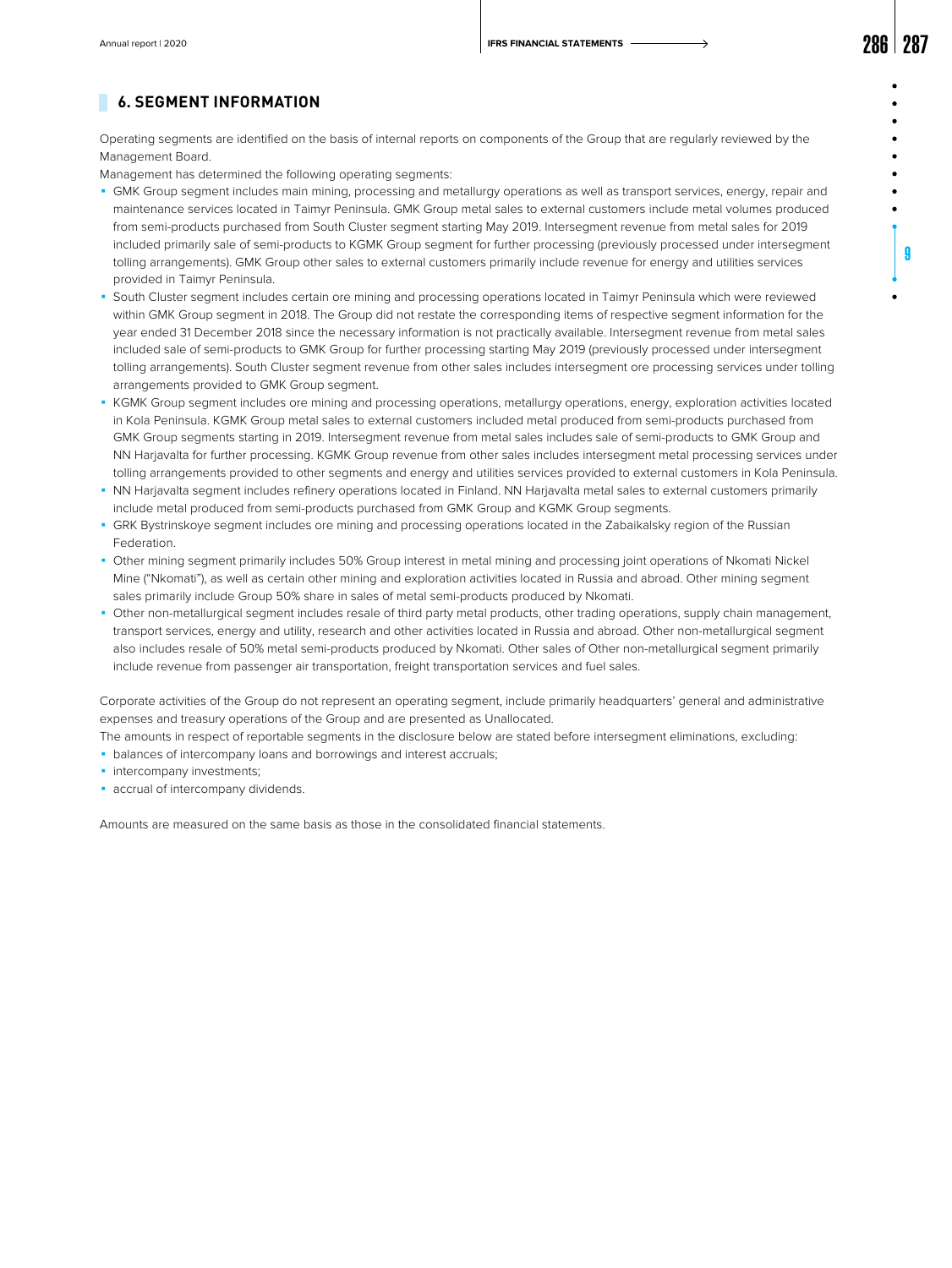The following tables present revenue, measure of segment profit or loss (EBITDA) and other segment information from continuing operations regarding the Group's reportable segments for the years ended 31 December 2020, 2019 and 2018, respectively.

| For the year ended 31 December 2020                                | <b>GMK Group</b> | <b>South cluster</b>     | <b>KGMK Group</b> | <b>NN Harjavalta</b>     |  |
|--------------------------------------------------------------------|------------------|--------------------------|-------------------|--------------------------|--|
| Revenue to external customers                                      |                  |                          |                   |                          |  |
| Metal sales                                                        | 5,427            | $\sim$                   | 6,897             | 949                      |  |
| Other sales                                                        | 156              | $\overline{\phantom{a}}$ | 27                | 5                        |  |
| Inter-segment revenue                                              |                  |                          |                   |                          |  |
| Metal sales                                                        | 6,907            | 532                      | 2,001             | 354                      |  |
| Other sales                                                        | 210              | 162                      |                   | $\overline{\phantom{a}}$ |  |
| <b>TOTAL REVENUE</b>                                               | 12,700           | 694                      | 8,926             | 1,308                    |  |
| Segment EBITDA                                                     | 6,171            | 407                      | 1,757             | 70                       |  |
| Unallocated                                                        |                  |                          |                   |                          |  |
| <b>CONSOLIDATED EBITDA</b>                                         |                  |                          |                   |                          |  |
| Depreciation and amortisation                                      |                  |                          |                   |                          |  |
| Impairment of non-financial assets                                 |                  |                          |                   |                          |  |
| Finance costs, net                                                 |                  |                          |                   |                          |  |
| Foreign exchange loss, net                                         |                  |                          |                   |                          |  |
| Income from investments and disposal of<br>subsidiaries            |                  |                          |                   |                          |  |
| PROFIT BEFORE TAX                                                  |                  |                          |                   |                          |  |
| OTHER SEGMENT INFORMATION                                          |                  |                          |                   |                          |  |
| Purchase of property, plant and equipment and<br>intangible assets | 1,275            | 114                      | 155               | 17                       |  |
| Depreciation and amortisation                                      | 596              | 28                       | 152               | 32                       |  |
| Impairment of non-financial assets, net                            | 43               | $\sim$                   | 264               | $\overline{\phantom{a}}$ |  |
| Environmental provisions                                           | 2,242            | $\sim$                   | $\equiv$          | $\overline{\phantom{m}}$ |  |
|                                                                    |                  |                          |                   |                          |  |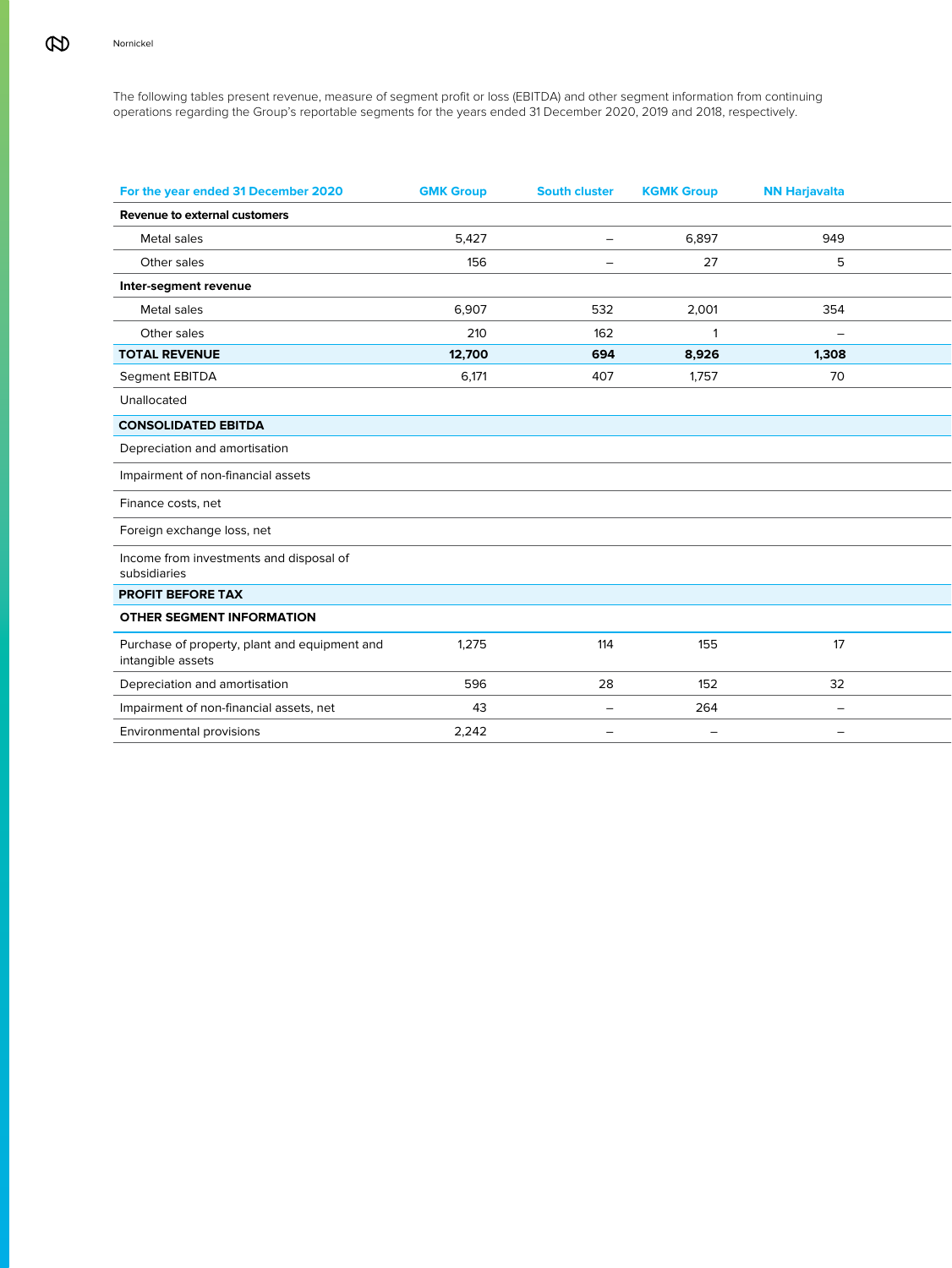$\bullet$  $\bullet$  $\bullet$  $\bullet$  $\bullet$  $\bullet$  $\bullet$  $\bullet$ 

9

 $\bullet$ 

| <b>Tota</b>              | <b>Elimination</b>       | <b>Other non-metallurgical</b> | <b>Other mining</b>             | <b>GRK Bystrinskoye</b>  |
|--------------------------|--------------------------|--------------------------------|---------------------------------|--------------------------|
|                          |                          |                                |                                 |                          |
| 14,977                   | $\equiv$                 | 678                            | 129                             | 897                      |
| 568                      | $\sim$                   | 369                            | $8\phantom{.0}$                 | $\mathbf{3}$             |
|                          |                          |                                |                                 |                          |
| $\overline{\phantom{0}}$ | (9,892)                  | $\sim$                         | $\sim$                          | 98                       |
| $\overline{\phantom{m}}$ | (719)                    | 340                            | $\hspace{0.1mm}-\hspace{0.1mm}$ | $6\overline{6}$          |
| 15,545                   | (10, 611)                | 1,387                          | 137                             | 1,004                    |
| 8,583                    | (556)                    | 31                             | (14)                            | 717                      |
| (932)                    |                          |                                |                                 |                          |
| 7,651                    |                          |                                |                                 |                          |
| (943)                    |                          |                                |                                 |                          |
| (308)                    |                          |                                |                                 |                          |
| (879)                    |                          |                                |                                 |                          |
| (1,034)                  |                          |                                |                                 |                          |
| 92                       |                          |                                |                                 |                          |
|                          |                          |                                |                                 |                          |
| 4,579                    |                          |                                |                                 |                          |
|                          |                          |                                |                                 |                          |
| 1,760                    | $\overline{\phantom{a}}$ | 99                             | $\overline{2}$                  | 98                       |
| 943                      | $ \,$                    | 24                             | $\overline{1}$                  | 110                      |
| 308                      | $\overline{\phantom{0}}$ | $\sim$                         | $\overline{\phantom{a}}$        | $\overline{1}$           |
| 2,242                    | $\overline{\phantom{a}}$ | $\equiv$                       | $\overline{\phantom{a}}$        | $\overline{\phantom{a}}$ |
|                          |                          |                                |                                 |                          |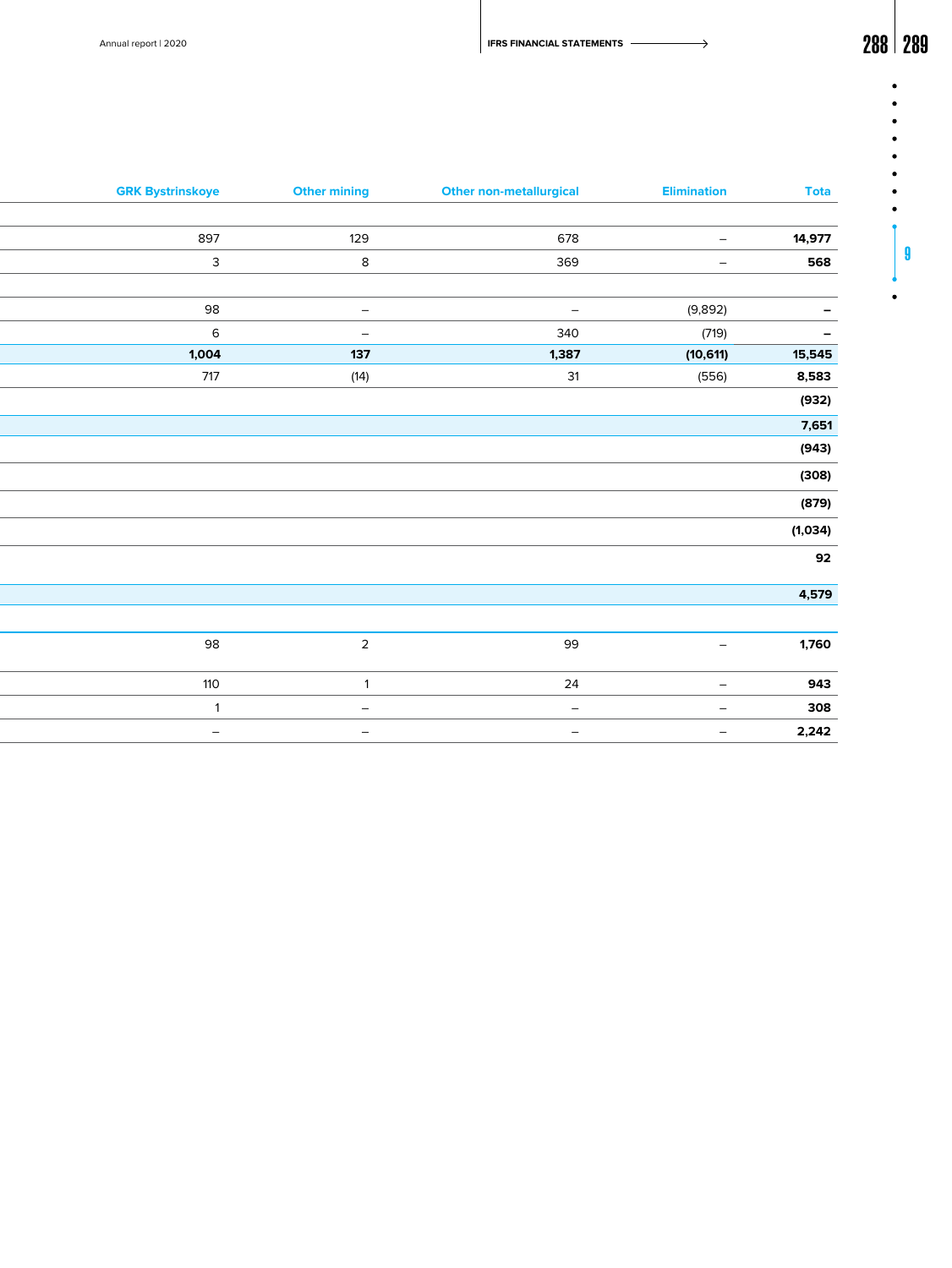| For the year ended 31 December 2019                             | <b>GMK Group</b> | cluster                  | <b>South KGMK Group</b> | <b>NN</b><br><b>Harjavalta</b> |  |
|-----------------------------------------------------------------|------------------|--------------------------|-------------------------|--------------------------------|--|
| Revenue to external customers                                   |                  |                          |                         |                                |  |
| Metal sales                                                     | 8,208            | 349                      | 2,271                   | 1,145                          |  |
| Other sales                                                     | 171              | $\overline{\phantom{a}}$ | 36                      | 6                              |  |
| Inter-segment revenue                                           |                  |                          |                         |                                |  |
| Metal sales                                                     | 5,177            | 336                      | 608                     | 21                             |  |
| Other sales                                                     | 280              | 179                      | 200                     | $\overline{\phantom{m}}$       |  |
| <b>TOTAL REVENUE</b>                                            | 13,836           | 864                      | 3,115                   | 1,172                          |  |
| Segment EBITDA                                                  | 9,522            | 475                      | 58                      | 74                             |  |
| Unallocated                                                     |                  |                          |                         |                                |  |
| <b>CONSOLIDATED EBITDA</b>                                      |                  |                          |                         |                                |  |
| Depreciation and amortisation                                   |                  |                          |                         |                                |  |
| Reversal of impairment of non-financial assets                  |                  |                          |                         |                                |  |
| Finance costs, net                                              |                  |                          |                         |                                |  |
| Foreign exchange gain, net                                      |                  |                          |                         |                                |  |
| Income from investments                                         |                  |                          |                         |                                |  |
| PROFIT BEFORE TAX                                               |                  |                          |                         |                                |  |
| Other segment information                                       |                  |                          |                         |                                |  |
| Purchase of property, plant and equipment and intangible assets | 839              | 76                       | 221                     | 18                             |  |
| Depreciation and amortisation                                   | 669              | 25                       | 104                     | 26                             |  |
| Impairment of non-financial assets, net                         | (43)             | $\overline{\phantom{m}}$ | (1)                     | $\overline{\phantom{m}}$       |  |

| For the year ended 31 December 2019                             | <b>GMK Group</b> | <b>KGMK Group</b> | <b>NN Harjavalta</b>            |  |
|-----------------------------------------------------------------|------------------|-------------------|---------------------------------|--|
| <b>Revenue to external customers</b>                            |                  |                   |                                 |  |
| Metal sales                                                     | 8,787            | 361               | 1,020                           |  |
| Other sales                                                     | 160              | 33                | 6                               |  |
| Inter-segment revenue                                           |                  |                   |                                 |  |
| Metal sales                                                     | 720              | 154               | $\hspace{0.1mm}-\hspace{0.1mm}$ |  |
| Other sales                                                     | 75               | 363               | $\overline{\phantom{a}}$        |  |
| <b>TOTAL REVENUE</b>                                            | 9,742            | 911               | 1,026                           |  |
| Segment EBITDA                                                  | 6,602            | 190               | 71                              |  |
| Unallocated                                                     |                  |                   |                                 |  |
| <b>CONSOLIDATED EBITDA</b>                                      |                  |                   |                                 |  |
| Depreciation and amortisation                                   |                  |                   |                                 |  |
| Impairment of non-financial assets                              |                  |                   |                                 |  |
| Finance costs, net                                              |                  |                   |                                 |  |
| Foreign exchange loss, net                                      |                  |                   |                                 |  |
| Income from investments                                         |                  |                   |                                 |  |
| <b>PROFIT BEFORE TAX</b>                                        |                  |                   |                                 |  |
| Other segment information                                       |                  |                   |                                 |  |
| Purchase of property, plant and equipment and intangible assets | 1,016            | 292               | 18                              |  |
| Depreciation and amortisation                                   | 612              | 82                | 24                              |  |
| Impairment of non-financial assets, net                         | 8                | 3                 | $\hspace{0.1mm}-\hspace{0.1mm}$ |  |
|                                                                 |                  |                   |                                 |  |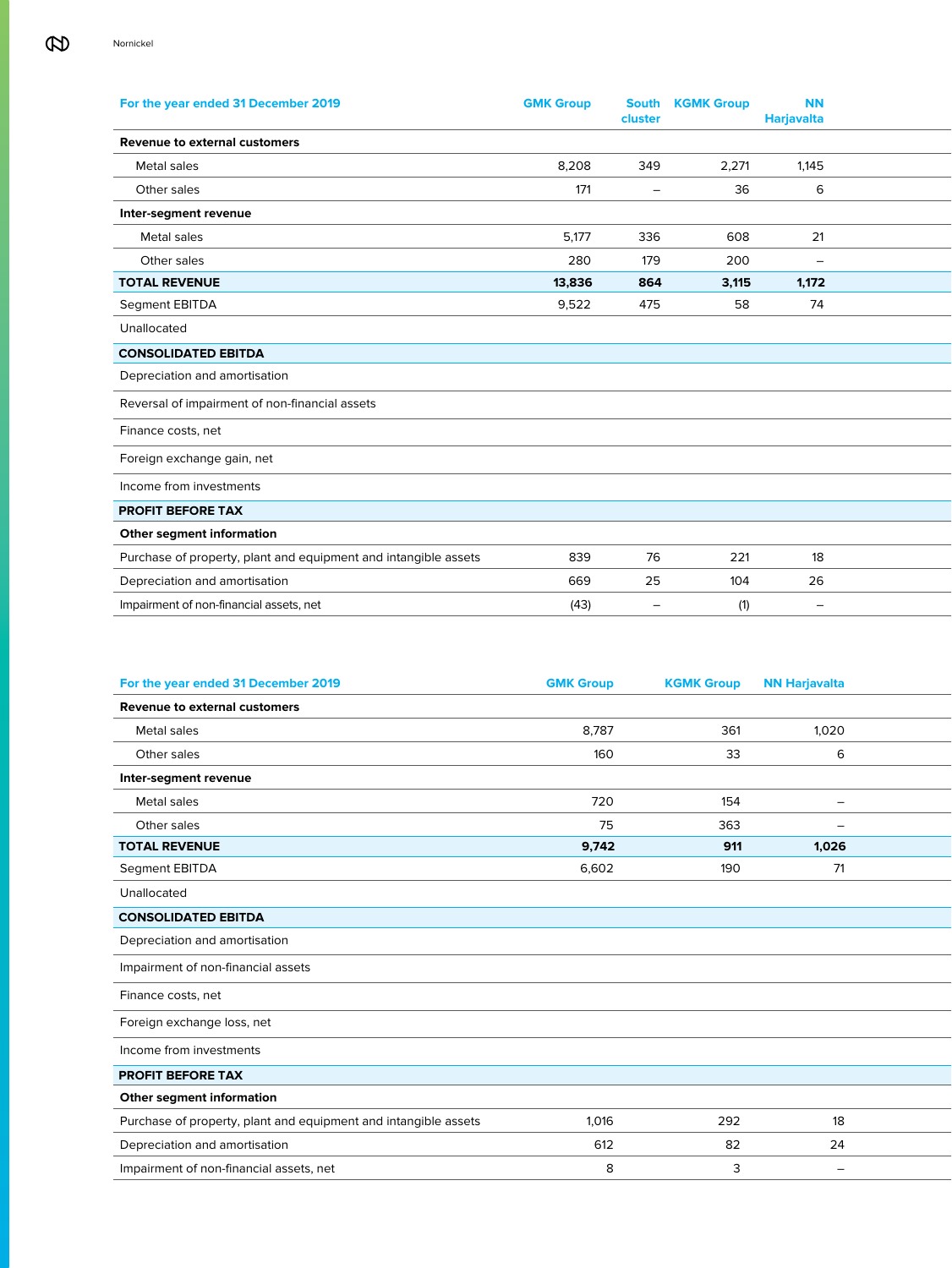Annual report | 2020 **291 PRS FINANCIAL STATEMENTS** 

| <b>Total</b>             | <b>Eliminations</b>      |                | <b>Other non-metallurgical</b> | <b>Other mining</b>             | <b>GRK Bystrinskoye</b> |
|--------------------------|--------------------------|----------------|--------------------------------|---------------------------------|-------------------------|
| 12,851                   | $\sim$                   | 563            |                                | 133                             | 182                     |
| 712                      | $\sim$                   | 495            |                                | $\hspace{0.1mm}-\hspace{0.1mm}$ | $\overline{4}$          |
| $\equiv$                 | (6, 158)                 | $\overline{4}$ |                                | $\sim$                          | 12                      |
| $\overline{\phantom{a}}$ | (1, 012)                 | 350            |                                | $\overline{\phantom{a}}$        | $\mathbf{3}$            |
| 13,563                   | (7, 170)                 | 1,412          |                                | 133                             | 201                     |
| 8,708                    | (1,770)                  | 31             |                                | (31)                            | 349                     |
| (785)                    |                          |                |                                |                                 |                         |
| 7,923                    |                          |                |                                |                                 |                         |
| (911)                    |                          |                |                                |                                 |                         |
| 24                       |                          |                |                                |                                 |                         |
| (306)                    |                          |                |                                |                                 |                         |
| 694                      |                          |                |                                |                                 |                         |
| 100                      |                          |                |                                |                                 |                         |
| 7,524                    |                          |                |                                |                                 |                         |
| 1,324                    | $\sim$                   | 62             |                                | $5\phantom{.0}$                 | 103                     |
| 911                      | $\sim$                   | 32             |                                |                                 | 54                      |
| (24)                     | $\overline{\phantom{0}}$ | $\overline{7}$ |                                | 13                              | $\sim$                  |

| <b>Eliminations</b> | <b>Other non-metallurgical</b> | <b>Other mining</b>      | <b>GRK Bystrinskoye</b>         |
|---------------------|--------------------------------|--------------------------|---------------------------------|
|                     |                                |                          |                                 |
| $\sim$              | 687                            | 107                      | $\overline{\phantom{a}}$        |
| $\sim$              | 502                            | $\overline{1}$           | 6                               |
|                     |                                |                          |                                 |
|                     | $\sim$                         | $\sim$                   | $\hspace{0.1mm}-\hspace{0.1mm}$ |
|                     | 325                            | $\overline{\phantom{a}}$ | $\overline{2}$                  |
| (1,639)             | 1,514                          | 108                      | $\boldsymbol{8}$                |
| (13)                | 50                             | (6)                      | 96                              |
|                     |                                |                          |                                 |
|                     |                                |                          |                                 |
|                     |                                |                          |                                 |
|                     |                                |                          |                                 |
|                     |                                |                          |                                 |
|                     |                                |                          |                                 |
|                     |                                |                          |                                 |
|                     |                                |                          |                                 |
|                     |                                |                          |                                 |
|                     |                                |                          |                                 |
| $\sim$              | 38                             | $21$                     | 168                             |
| $ \,$               | 28                             | 6                        | 13                              |
|                     |                                |                          |                                 |
|                     | (874)<br>(765)                 |                          |                                 |

9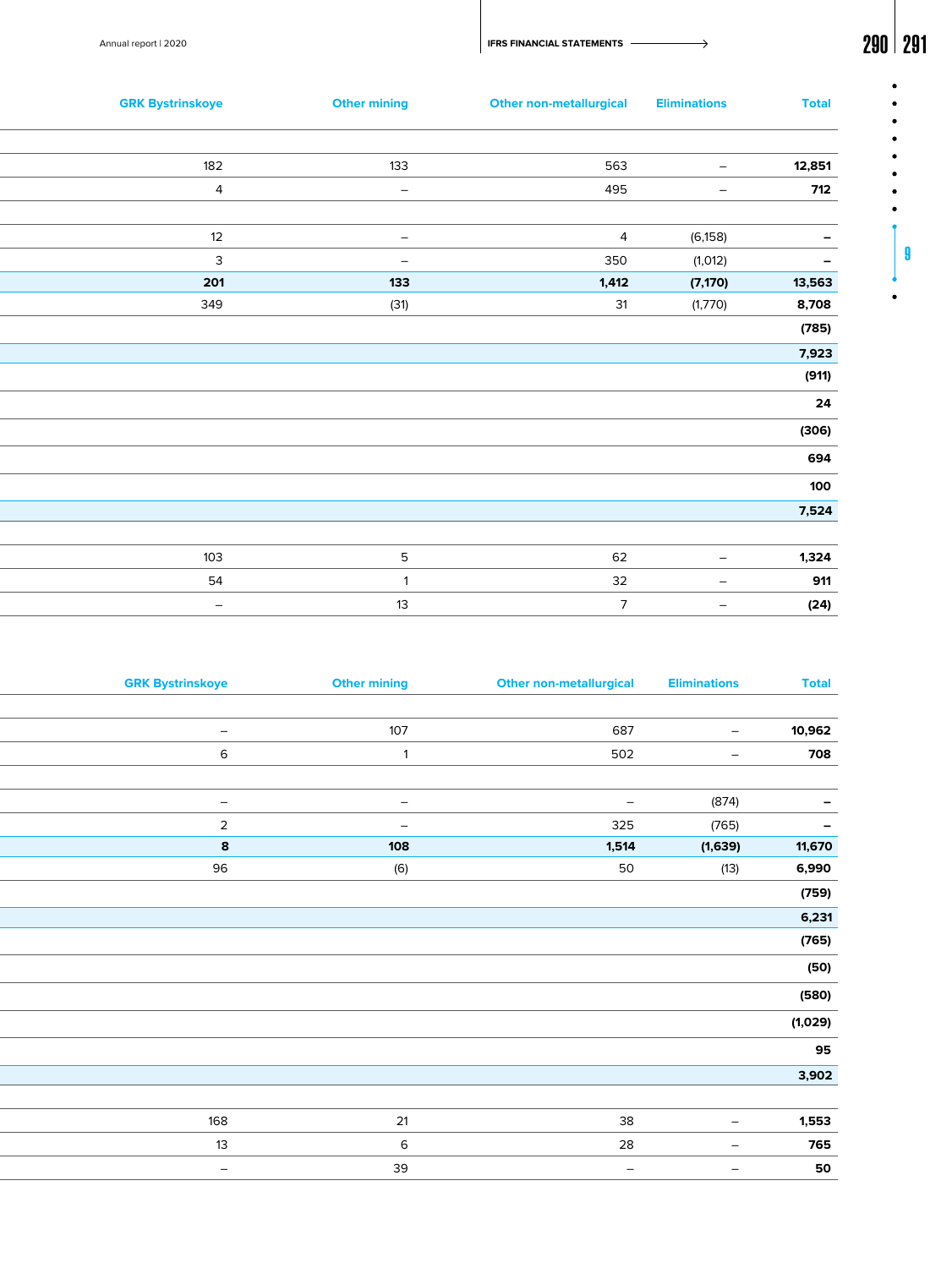The following table presents segment metal sales to external customers breakdown by metal for the years ended 31 December 2020, 2019 and 2018, respectively.:

| For the year ended 31 December 2020 | <b>GMK Group</b> | <b>South cluster</b>     | <b>KGMK Group</b> |  |
|-------------------------------------|------------------|--------------------------|-------------------|--|
| Nickel                              |                  | $\overline{\phantom{m}}$ | 2,181             |  |
| Copper                              | 2,293            | $\overline{\phantom{0}}$ | 389               |  |
| Palladium                           | 2,283            | $-$                      | 3,399             |  |
| Platinum                            | 266              | $\overline{\phantom{0}}$ | 338               |  |
| Rhodium                             | 259              | $\overline{\phantom{m}}$ | 423               |  |
| Gold                                | 260              | $\overline{\phantom{a}}$ | 85                |  |
| Other metals                        | 60               | $\overline{\phantom{0}}$ | 82                |  |
|                                     | 5,427            | $\overline{\phantom{0}}$ | 6,897             |  |

| For the year ended 31 December 2019 | <b>GMK Group</b> | <b>South cluster</b>     | <b>KGMK Group</b> |
|-------------------------------------|------------------|--------------------------|-------------------|
| Nickel                              | 1,079            | 30                       | 1,269             |
| Copper                              | 2,417            | 35                       | 246               |
| Palladium                           | 3,634            | 209                      | 588               |
| Platinum                            | 484              | 39                       | 78                |
| Rhodium                             | 281              | $\equiv$                 | 10                |
| Gold                                | 240              | $\overline{\phantom{m}}$ | 26                |
| Other metals                        | 73               | 36                       | 54                |
|                                     | 8,208            | 349                      | 2,271             |

| For the year ended 31 December 2018 | <b>GMK Group</b> | <b>KGMK Grou</b>         |  |
|-------------------------------------|------------------|--------------------------|--|
| Nickel                              | 1,827            | 275                      |  |
| Copper                              | 2,824            | 51                       |  |
| Palladium                           | 2,990            |                          |  |
| Platinum                            | 574              |                          |  |
| Rhodium                             | 118              | 19                       |  |
| Gold                                | 206              | $\overline{\phantom{0}}$ |  |
| Other metals                        | 248              | 12                       |  |
|                                     | 8,787            | 361                      |  |
|                                     |                  |                          |  |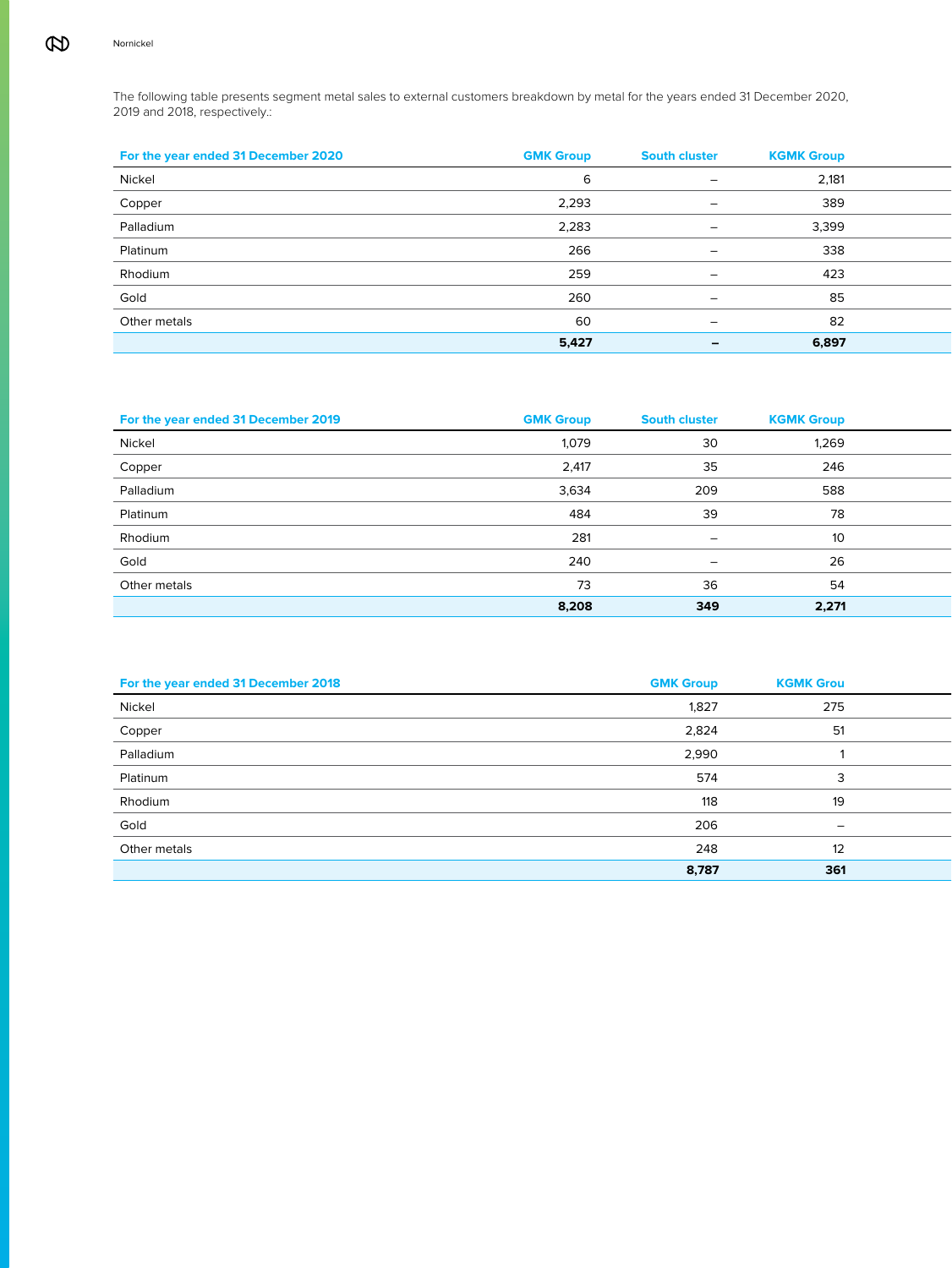Annual report | 2020 **292 | 203** 

| <b>Total</b> | <b>Other non-metallurgical</b> | <b>Other mining</b> | <b>NN Harjavalta GRK Bystrinskoye</b> |                          |
|--------------|--------------------------------|---------------------|---------------------------------------|--------------------------|
| 3,144        | 59                             | 59                  | $\overline{\phantom{m}}$              | 839                      |
| 3,078        | 10                             |                     | 364                                   | 12                       |
| 6,365        | 596                            | 43                  | $\overline{\phantom{m}}$              | 44                       |
| 622          |                                |                     | $\overline{\phantom{0}}$              |                          |
| 682          | $\overline{\phantom{a}}$       | $\sim$              | $\overline{\phantom{0}}$              | $\overline{\phantom{0}}$ |
| 676          | -                              | -                   | 331                                   | -                        |
| 410          |                                |                     | 202                                   | 50                       |
| 14,977       | 678                            | 129                 | 897                                   | 949                      |

| <b>Total</b> | <b>Other non-metallurgical</b> | <b>Other mining</b>      | <b>NN Harjavalta GRK Bystrinskoye</b> |                          |
|--------------|--------------------------------|--------------------------|---------------------------------------|--------------------------|
| 3,388        | 65                             | 65                       | $\sim$                                | 880                      |
| 2,877        | 10 <sup>°</sup>                | 10 <sup>°</sup>          | 76                                    | 83                       |
| 5,043        | 475                            | 31                       | $\overline{\phantom{0}}$              | 106                      |
| 628          |                                |                          | $\overline{\phantom{0}}$              |                          |
| 291          | $\overline{a}$                 | $\overline{\phantom{0}}$ | $\sim$                                | $\sim$                   |
| 328          | $\overline{\phantom{a}}$       |                          | 62                                    | $\overline{\phantom{0}}$ |
| 296          |                                | 19                       | 44                                    | 64                       |
| 12,851       | 563                            | 133                      | 182                                   | 1,145                    |

| <b>Total</b> | <b>Other non-metallurgical</b> | <b>Other mining</b>      | <b>NN Harjavalta</b>     |
|--------------|--------------------------------|--------------------------|--------------------------|
| 3,013        | 53                             | 53                       | 805                      |
| 2,977        |                                |                          | 86                       |
| 3,674        | 610                            | 18                       | 55                       |
| 596          |                                |                          |                          |
| 137          | $\overline{\phantom{0}}$       | $\overline{\phantom{0}}$ | $\sim$                   |
| 206          | $\overline{\phantom{0}}$       | $\overline{\phantom{0}}$ | $\overline{\phantom{0}}$ |
| 359          | 10                             | 22                       | 67                       |
| 10,962       | 687                            | 107                      | 1,020                    |

9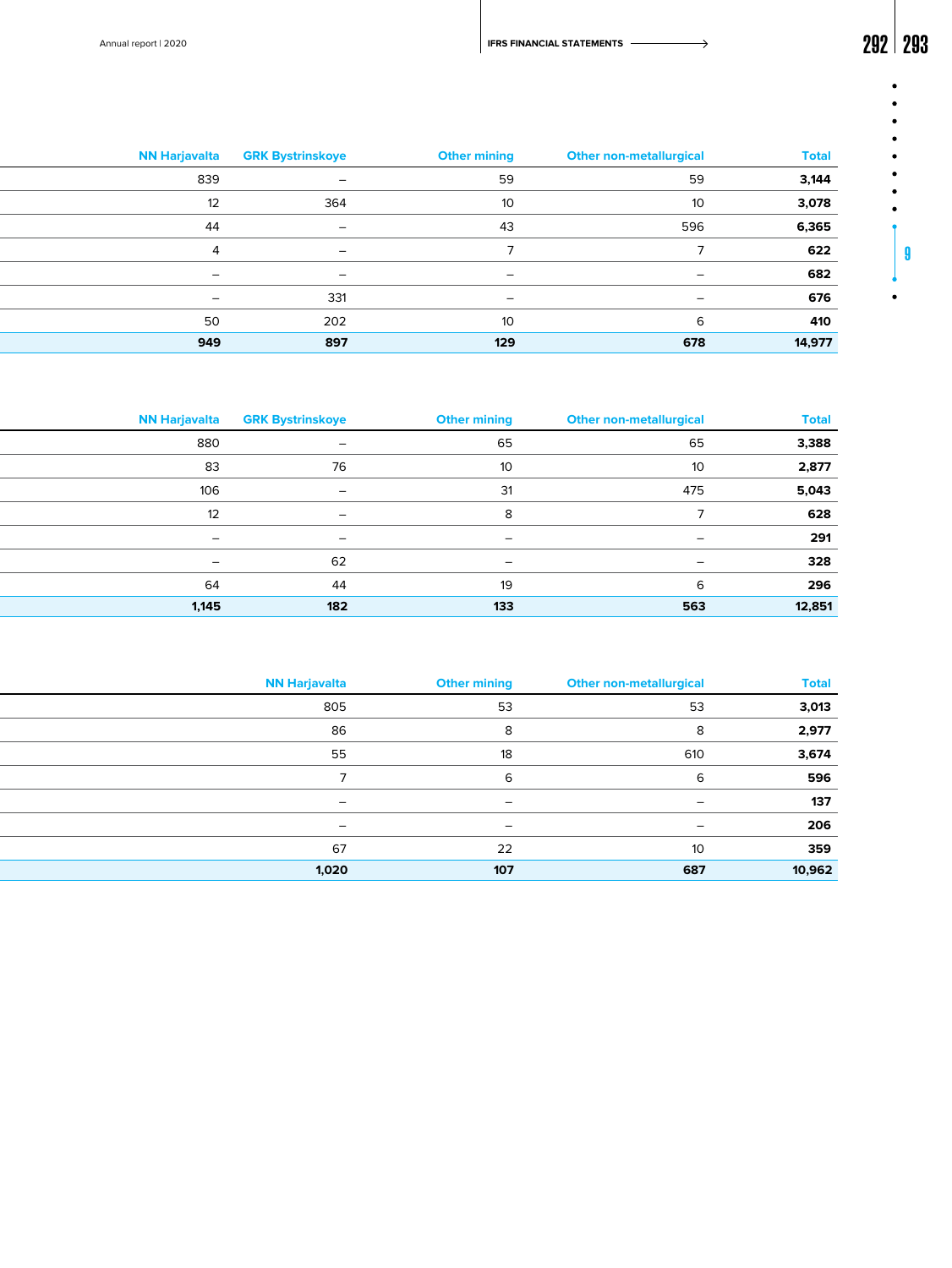The following tables present assets and liabilities of the Group's reportable segments at 31 December 2020, 2019 and 2018, respectively.

| At 31 December 2020              | <b>GMK Group</b> | <b>South cluster</b> | <b>KGMK Group</b> | <b>NN Harjavalta</b> |
|----------------------------------|------------------|----------------------|-------------------|----------------------|
| Inter-segment assets             | 2,848            | 162                  | 720               | 165                  |
| Segment assets                   | 10,150           | 412                  | 3,440             | 480                  |
| <b>TOTAL SEGMENT ASSETS</b>      | 12,998           | 574                  | 4,160             | 645                  |
| Unallocated                      |                  |                      |                   |                      |
| <b>TOTAL ASSETS</b>              |                  |                      |                   |                      |
| Inter-segment liabilities        | 350              | 24                   | 2,645             | 266                  |
| Segment liabilities              | 3,794            | 129                  | 322               | 84                   |
| <b>Total segment liabilities</b> | 4,144            | 153                  | 2,967             | 350                  |
| Unallocated                      |                  |                      |                   |                      |
| <b>TOTAL LIABILITIES</b>         |                  |                      |                   |                      |

| At 31 December 2019              | <b>GMK Group</b> | <b>South cluster</b> | <b>KGMK Group</b> | <b>NN Harjavalta</b> |
|----------------------------------|------------------|----------------------|-------------------|----------------------|
| Inter-segment assets             | 3,286            | 163                  | 315               | 100                  |
| Segment assets                   | 10,416           | 375                  | 4,177             | 486                  |
| <b>TOTAL SEGMENT ASSETS</b>      | 13,702           | 538                  | 4,492             | 586                  |
| Unallocated                      |                  |                      |                   |                      |
| <b>TOTAL ASSETS</b>              |                  |                      |                   |                      |
| Inter-segment liabilities        | 305              | 39                   | 3,227             | 138                  |
| Segment liabilities              | 1,732            | 108                  | 348               | 102                  |
| <b>Total segment liabilities</b> | 2,037            | 147                  | 3,575             | 240                  |
| Unallocated                      |                  |                      |                   |                      |
| <b>TOTAL LIABILITIES</b>         |                  |                      |                   |                      |

| At 31 December 2018              | <b>GMK Group</b> | <b>KGMK Group</b> |     | <b>NN Harjavalta GRK Bystrinskoye</b> |  |
|----------------------------------|------------------|-------------------|-----|---------------------------------------|--|
| Inter-segment assets             | 292              | 114               | 140 | 24                                    |  |
| Segment assets                   | 9,903            | 996               | 451 | 1,492                                 |  |
| <b>TOTAL SEGMENT ASSETS</b>      | 10,195           | 1,110             | 591 | 1,516                                 |  |
| Unallocated                      |                  |                   |     |                                       |  |
| <b>TOTAL ASSETS</b>              |                  |                   |     |                                       |  |
| Inter-segment liabilities        | 139              | 63                | 122 | 39                                    |  |
| Segment liabilities              | 1,756            | 134               | 100 | 68                                    |  |
| <b>Total segment liabilities</b> | 1,895            | 197               | 222 | 107                                   |  |
| Unallocated                      |                  |                   |     |                                       |  |
| <b>TOTAL LIABILITIES</b>         |                  |                   |     |                                       |  |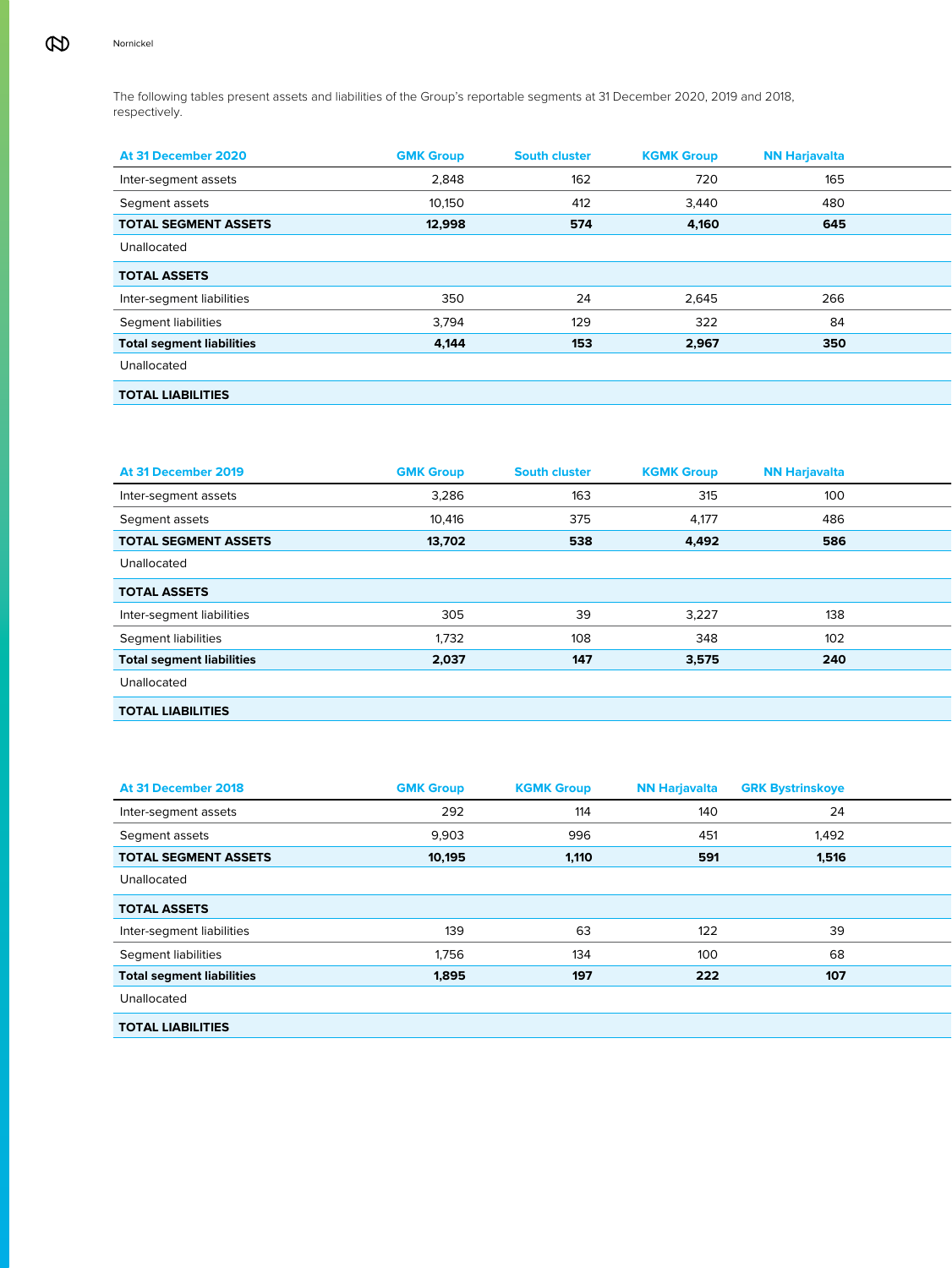$\bullet$  $\bullet$  $\bullet$  $\bullet$  $\bullet$  $\bullet$  $\bullet$  $\bullet$ 

9

 $\bullet$ 

Annual report | 2020 **294 | 295** 

| <b>Total</b>             | <b>Elimination</b>       | <b>Other non-metallurgical</b> | <b>Other mining</b> | <b>GRK Bystrinskoye</b> |
|--------------------------|--------------------------|--------------------------------|---------------------|-------------------------|
| $\overline{\phantom{0}}$ | (4,063)                  | 45                             | 14                  | 109                     |
| 15,187                   | (2,020)                  | 1,150                          | 49                  | 1,526                   |
| 15,187                   | (6,083)                  | 1,195                          | 63                  | 1,635                   |
| 5,519                    |                          |                                |                     |                         |
| 20,706                   |                          |                                |                     |                         |
| $\overline{\phantom{0}}$ | (4,063)                  | 770                            | $ \,$               | 8                       |
| 5,654                    | $\overline{\phantom{0}}$ | 1,139                          | 79                  | 107                     |
| 5,654                    | (4,063)                  | 1,909                          | 79                  | 115                     |
| 10,377                   |                          |                                |                     |                         |
| 16,031                   |                          |                                |                     |                         |
|                          |                          |                                |                     |                         |

| <b>Total</b>             | <b>Elimination</b> | <b>Other non-metallurgical</b> | <b>Other mining</b>      | <b>GRK Bystrinskoye</b> |
|--------------------------|--------------------|--------------------------------|--------------------------|-------------------------|
| $\overline{\phantom{a}}$ | (3,935)            | 38                             | 5                        | 28                      |
| 16,324                   | (1,983)            | 984                            | 78                       | 1,791                   |
| 16,324                   | (5,918)            | 1,022                          | 83                       | 1,819                   |
| 3,150                    |                    |                                |                          |                         |
| 19,474                   |                    |                                |                          |                         |
| $\overline{\phantom{a}}$ | (3,935)            | 215                            | $\overline{\phantom{0}}$ | 11                      |
| 3,648                    | $\sim$             | 1,197                          | 54                       | 107                     |
| 3,648                    | (3,935)            | 1,412                          | 54                       | 118                     |
| 11,539                   |                    |                                |                          |                         |
| 15,187                   |                    |                                |                          |                         |
|                          |                    |                                |                          |                         |

| <b>Total</b> | <b>Elimination</b>       | <b>Other non-metallurgical</b> | <b>Other mining</b>      |
|--------------|--------------------------|--------------------------------|--------------------------|
|              | (627)                    | 57                             | $\overline{\phantom{0}}$ |
| 13,666       | (56)                     | 792                            | 88                       |
| 13,666       | (683)                    | 849                            | 88                       |
| 1,585        |                          |                                |                          |
| 15,251       |                          |                                |                          |
| $\sim$       | (627)                    | 259                            | $\overline{\phantom{0}}$ |
| 3,112        | $\overline{\phantom{a}}$ | 1,028                          | 26                       |
| 3,112        | (627)                    | 1,287                          | 31                       |
| 8,666        |                          |                                |                          |
| 11,778       |                          |                                |                          |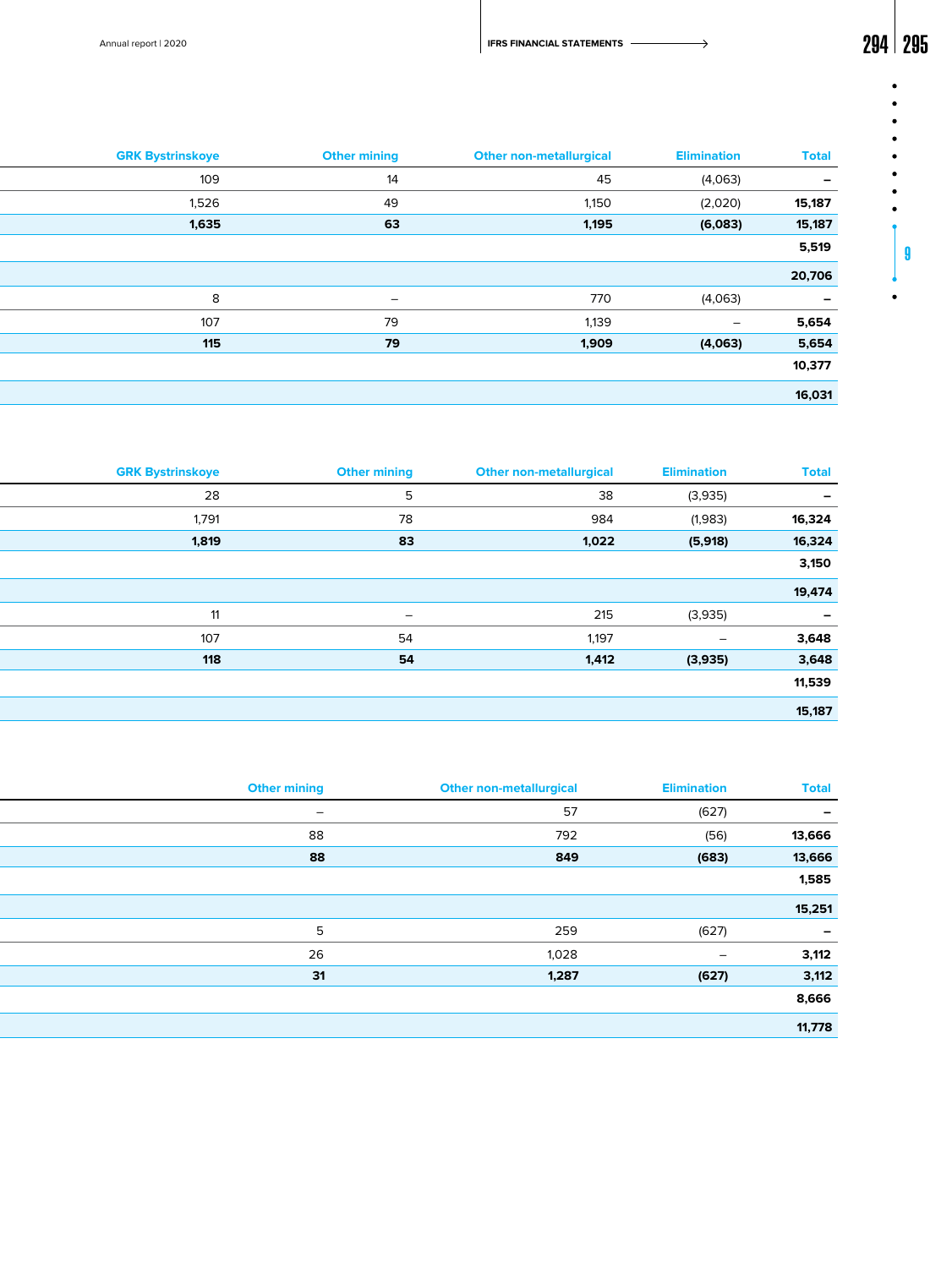# **7. METAL SALES**

The Group's metal sales to external customers are detailed below (based on external customers' locations):

| For the year ended 31 December 2020 | <b>Total</b> | <b>Nickel</b> | <b>Copper</b> |  |
|-------------------------------------|--------------|---------------|---------------|--|
| Europe                              | 6,755        | 1,277         | 1,826         |  |
| Asia                                | 5,266        | 1,366         | 1,027         |  |
| North and South America             | 2,400        | 260           | 23            |  |
| Russian Federation and CIS          | 556          | 241           | 202           |  |
|                                     | 14,977       | 3,144         | 3,078         |  |
| FOR THE YEAR ENDED 31 DECEMBER 2019 |              |               |               |  |
| Europe                              | 6,680        | 1,399         | 2,354         |  |
| Asia                                | 3,243        | 1,329         | 226           |  |
| North and South America             | 2,289        | 427           | 77            |  |
| Russian Federation and CIS          | 639          | 233           | 220           |  |
|                                     | 12,851       | 3,388         | 2,877         |  |
| FOR THE YEAR ENDED 31 DECEMBER 2018 |              |               |               |  |
| Europe                              | 5,868        | 1,323         | 2,356         |  |
| Asia                                | 2,929        | 1,090         | 386           |  |
| North and South America             | 1,619        | 348           | 26            |  |
| Russian Federation and CIS          | 546          | 252           | 209           |  |
|                                     | 10,962       | 3,013         | 2,977         |  |

Revenue from metal sales for the year ended 31 December 2020 included net loss of USD (104) million in respect of forward contracts measured at fair value that are expected to be settled by physical delivery or on a net basis (for the year ended 31 December 2019: net loss in the amount of USD (47) million and for the year ended 31 December 2018: net gain in the amount of USD 12 million).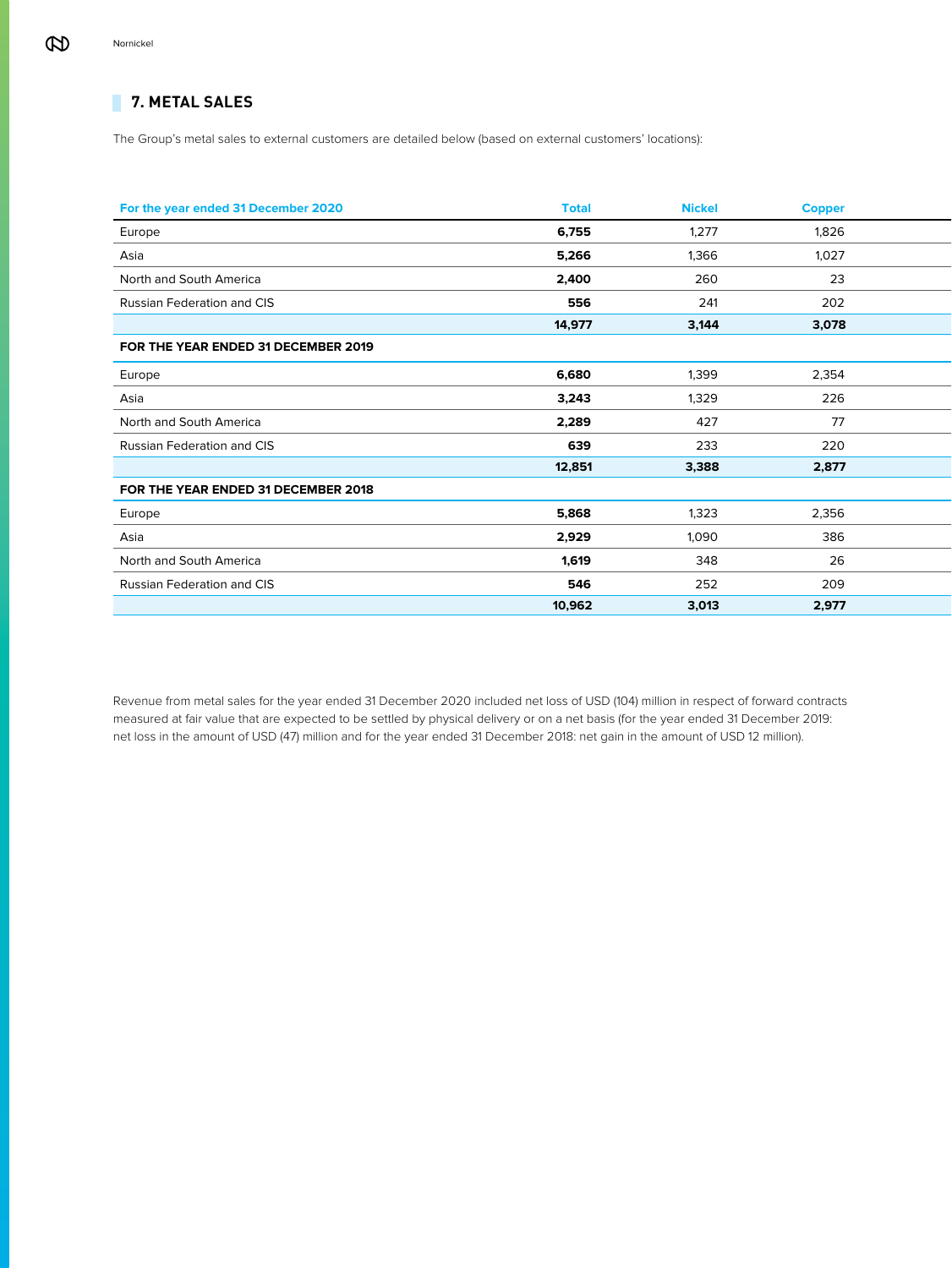Annual report | 2020 **296 | 297 PIPERS FINANCIAL STATEMENTS** 

| 296 | 21 |
|-----|----|
|     |    |

|  | g |  |
|--|---|--|
|  |   |  |
|  |   |  |

| <b>Other metals</b> | Gold                     | Rhodium      | Platinum       | Palladium       |
|---------------------|--------------------------|--------------|----------------|-----------------|
| 140                 | 341                      | 275          | 543            | 2,353           |
| 195                 | 308                      | 51           | 27             | 2,292           |
| 17                  | $\overline{\phantom{0}}$ | 339          | 46             | 1,715           |
| 58                  | 27                       | 17           | 6              | $5\phantom{.0}$ |
| 410                 | 676                      | 682          | 622            | 6,365           |
|                     |                          |              |                |                 |
| 115                 | 261                      | 85           | 574            | 1,892           |
| 119                 | 47                       | 14           | 32             | 1,476           |
| 38                  | $\overline{\mathbf{1}}$  | 137          | 14             | 1,595           |
| 24                  | 19                       | 55           | 8              | 80              |
| 296                 | 328                      | 291          | 628            | 5,043           |
|                     |                          |              |                |                 |
| 219                 | 199                      | 41           | 514            | 1,216           |
| 76                  | 6                        | 17           | 41             | 1,313           |
| 23                  |                          | 76           | 34             | 1,111           |
| 41                  | $\overline{\phantom{0}}$ | $\mathbf{3}$ | $\overline{7}$ | 34              |
| 359                 | 206                      | 137          | 596            | 3,674           |
|                     |                          |              |                |                 |

For the year ended 31 December 2020, metal revenue included net gain of USD 38 million from price adjustments in respect of certain provisionally priced contracts, primarily for sale of palladium and other metals in Europe, Asia, North and South America (for the year ended 31 December 2019: net loss in the amount of USD (1) million and for the year ended 31 December 2018: net loss in the amount of USD (5) million).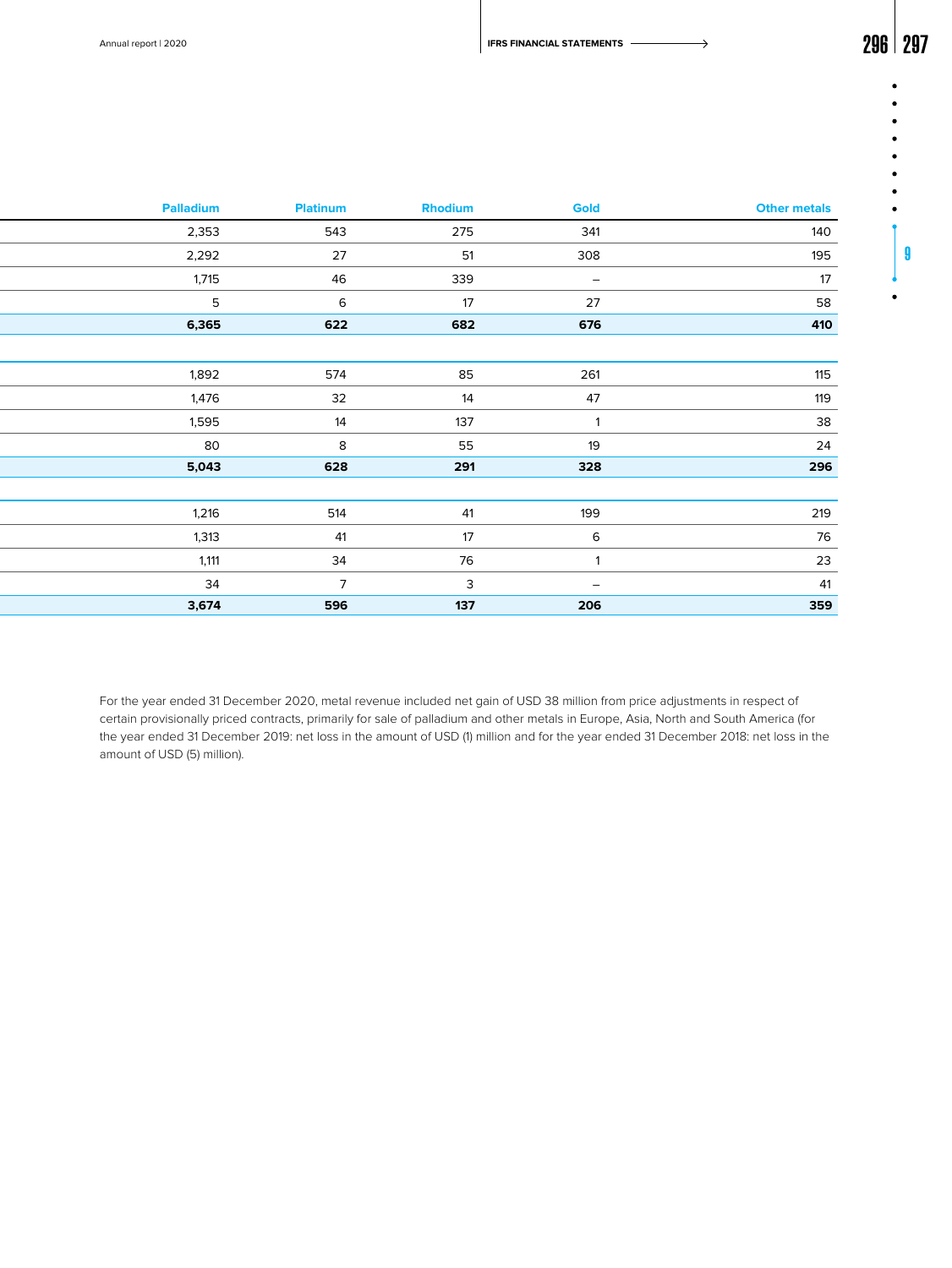# **8. COST OF METAL SALES**

|                                              |       | For the year ended 31 December |       |  |
|----------------------------------------------|-------|--------------------------------|-------|--|
|                                              | 2020  | 2019                           | 2018  |  |
| <b>CASH OPERATING COSTS</b>                  |       |                                |       |  |
| Labour                                       | 1,307 | 1,295                          | 1,283 |  |
| Materials and supplies                       | 731   | 712                            | 727   |  |
| Purchases of refined metals for resale       | 482   | 438                            | 430   |  |
| Purchases of raw materials and semi-products | 298   | 402                            | 436   |  |
| Third party services                         | 276   | 239                            | 200   |  |
| Mineral extraction tax and other levies      | 248   | 221                            | 212   |  |
| Electricity and heat energy                  | 151   | 155                            | 143   |  |
| Fuel                                         | 109   | 101                            | 87    |  |
| Transportation expenses                      | 90    | 78                             | 70    |  |
| Sundry costs                                 | 194   | 167                            | 155   |  |
| <b>Total cash operating costs</b>            | 3,886 | 3,808                          | 3,743 |  |
| Depreciation and amortisation                | 845   | 735                            | 653   |  |
| (Increase)/decrease in metal inventories     | (231) | (44)                           | 109   |  |
| <b>TOTAL</b>                                 | 4,500 | 4,499                          | 4,505 |  |

# **9. GENERAL AND ADMINISTRATIVE EXPENSES**

|                                                        |      | For the year ended 31 December |      |
|--------------------------------------------------------|------|--------------------------------|------|
|                                                        | 2020 | 2019                           | 2018 |
| Staff costs                                            | 529  | 601                            | 569  |
| Third party services                                   | 134  | 117                            | 96   |
| Taxes other than mineral extraction tax and income tax | 69   | 77                             | 103  |
| Depreciation and amortisation                          | 67   | 69                             | 38   |
| Transportation expenses                                | 18   | 15                             | 9    |
| Rent expenses                                          | 2    | 5                              | 23   |
| Other                                                  | 50   | 54                             | 52   |
| <b>TOTAL</b>                                           | 869  | 938                            | 890  |

# **10. SELLING AND DISTRIBUTION EXPENSES**

|                         | For the year ended 31 December |      |      |
|-------------------------|--------------------------------|------|------|
|                         | 2020                           | 2019 | 2018 |
| Transportation expenses | 71                             | 53   | 39   |
| Marketing expenses      | 44                             | 45   | 31   |
| Staff costs             | 18                             | 15   | 14   |
| Other                   | 23                             | 14   | 8    |
| <b>TOTAL</b>            | 156                            | 127  | 92   |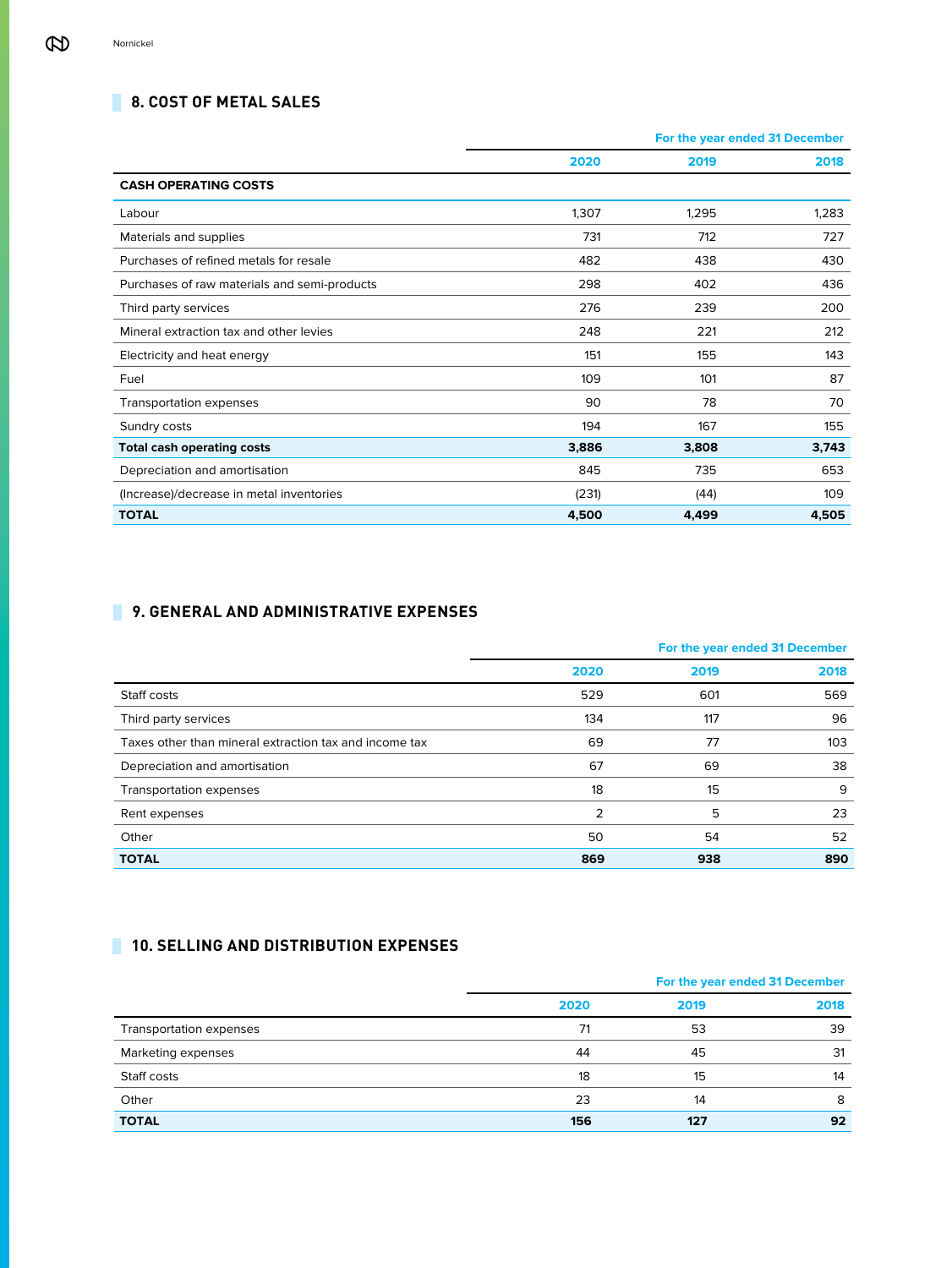$\bullet$  $\bullet$  $\bullet$  $\bullet$ 

9

 $\bullet$ 

# **11. OTHER OPERATING EXPENSES, NET**

|                                                                     |       | For the year ended 31 December |       |
|---------------------------------------------------------------------|-------|--------------------------------|-------|
|                                                                     | 2020  | 2019                           | 2018  |
| Environmental provisions (Note 26)                                  | 2,242 |                                |       |
| Social expenses                                                     | 500   | 224                            | 207   |
| Change in other provisions                                          | 24    | 39                             | 21    |
| Change in provision on production facilities shut down (Note<br>26) | (10)  | 190                            |       |
| Net income earned during the pre-commissioning stage                |       | (192)                          | (106) |
| Other, net                                                          | (19)  | 41                             | (27)  |
| <b>TOTAL</b>                                                        | 2,737 | 303                            | 95    |

# **12. FINANCE COSTS, NET**

|                                                                           | For the year ended 31 December |       |               |
|---------------------------------------------------------------------------|--------------------------------|-------|---------------|
|                                                                           | 2020                           | 2019  | 2018          |
| Interest expense, net of amounts capitalised                              | 364                            | 340   | 382           |
| Changes in fair value of other long-term and other current<br>liabilities | 262                            | 64    | 46            |
| Fair value (gain)/loss on the cross-currency interest rate<br>swap        | 182                            | (199) | 51            |
| Unwinding of discount on provisions and payables                          | 61                             | 84    | 100           |
| Interest expense on lease liabilities                                     | 12                             | 12    | $\mathcal{P}$ |
| Other, net                                                                | (2)                            | 5     | (1)           |
| <b>TOTAL</b>                                                              | 879                            | 306   | 580           |

# **13. INCOME FROM INVESTMENTS**

|                                  | For the year ended 31 December |      |      |  |
|----------------------------------|--------------------------------|------|------|--|
|                                  | 2020                           | 2019 | 2018 |  |
| Interest income on bank deposits | 43                             | 64   | 59   |  |
| Other, net                       | 30                             | 34   | 36   |  |
| <b>TOTAL</b>                     | 73                             | 98   | 95   |  |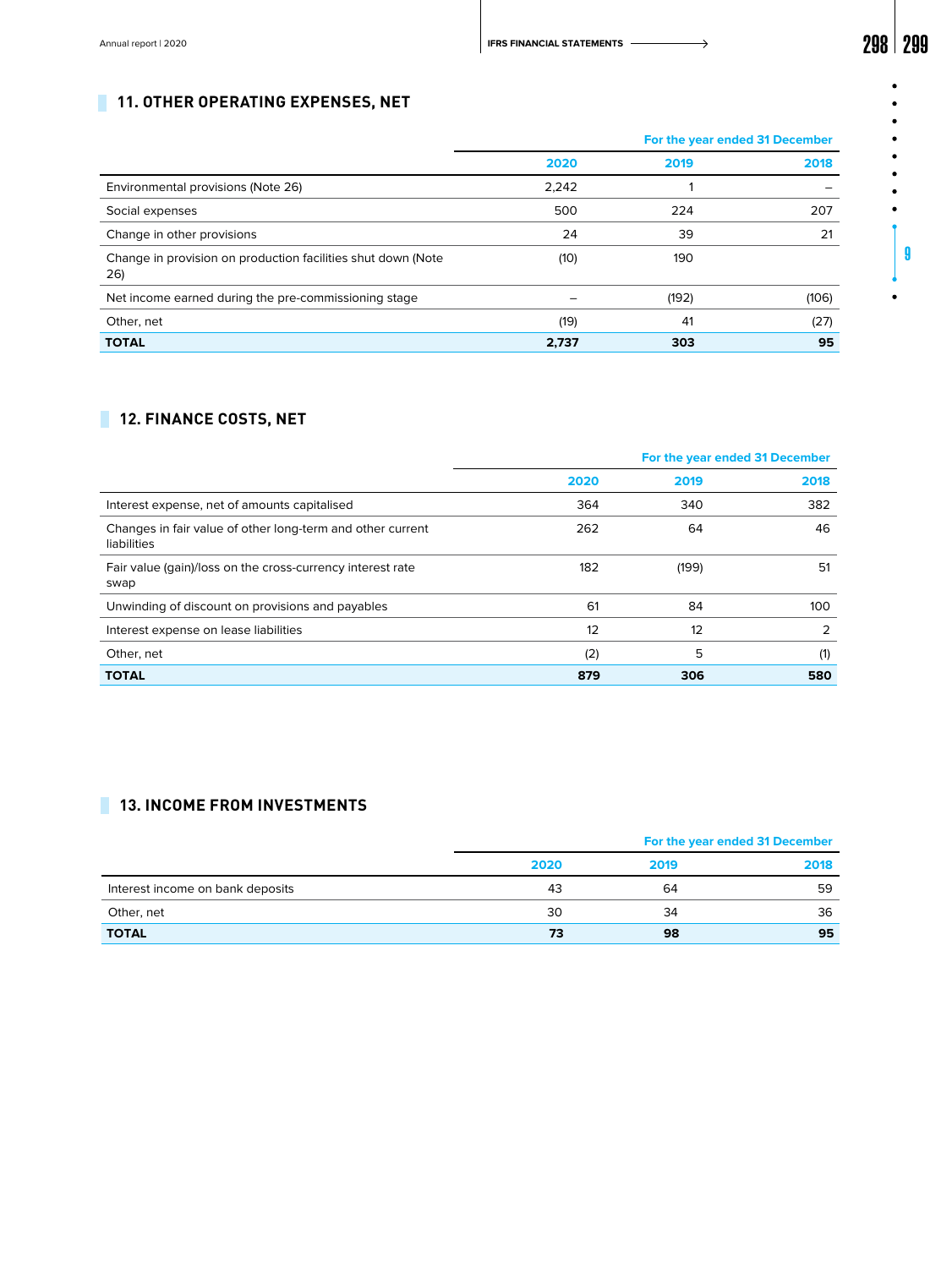# **14. INCOME TAX EXPENSE**

|                                 |       | For the year ended 31 December |      |  |
|---------------------------------|-------|--------------------------------|------|--|
|                                 | 2020  | 2019                           | 2018 |  |
| Current income tax expense      | 1.685 | 1.924                          | 812  |  |
| Deferred tax (benefit)/expense  | (740) | (366)                          | 31   |  |
| <b>TOTAL INCOME TAX EXPENSE</b> | 945   | 1.558                          | 843  |  |

A reconciliation of theoretic income tax, calculated at the statutory rate in the Russian Federation, the location of major production assets of the Group, to the amount of actual income tax expense recorded in the consolidated income statement is as follows:

|                                                   |       | For the year ended 31 December |       |
|---------------------------------------------------|-------|--------------------------------|-------|
|                                                   | 2020  | 2019                           | 2018  |
| Profit before tax                                 | 4,579 | 7,524                          | 3,902 |
| Income tax at statutory rate of 20%               | 916   | 1.505                          | 780   |
| Allowance for deferred tax assets                 | 14    | 25                             | 29    |
| Non-deductible impairment of non-financial assets |       |                                | 4     |
| Non-deductible social expenses                    | 93    | 64                             | 54    |
| Effect of different tax rates of subsidiaries     | (38)  | (62)                           | (39)  |
| Tax effect of other permanent differences         | (40)  | 26                             | 15    |
| <b>TOTAL INCOME TAX EXPENSE</b>                   | 945   | 1.558                          | 843   |

The corporate income tax rates in other countries where the Group has a taxable presence vary from 0% to 30%.

# **DEFERRED TAX BALANCES**

|                                                                      | <b>At 31 December</b><br>2019 | <b>Recognised</b><br>in income<br><b>statement</b> | <b>Effect of translation</b><br>to presentation<br>currency | At 31<br><b>December</b><br>2020 |
|----------------------------------------------------------------------|-------------------------------|----------------------------------------------------|-------------------------------------------------------------|----------------------------------|
| Property, plant and equipment, right-of use assets                   | 492                           | (9)                                                | (94)                                                        | 389                              |
| Inventories                                                          | (279)                         | (258)                                              | 89                                                          | (448)                            |
| Trade and other receivables                                          | (10)                          | 16                                                 |                                                             | 6                                |
| Decommissioning obligations                                          | (113)                         | 7                                                  | 12                                                          | (94)                             |
| Environmental provisions                                             |                               | (439)                                              | 23                                                          | (416)                            |
| Other provisions                                                     |                               | (50)                                               | (1)                                                         | (51)                             |
| Loans and borrowings, trade and other payables,<br>lease liabilities | (153)                         | 1                                                  | 35                                                          | (117)                            |
| Other assets                                                         | 22                            | (5)                                                | 4                                                           | 21                               |
| <b>Other liabilities</b>                                             | 36                            | (6)                                                | (9)                                                         | 21                               |
| Tax loss carry-forwards                                              | (33)                          | 3                                                  | 7                                                           | (23)                             |
| <b>NET DEFERRED TAX (ASSETS)</b>                                     | (38)                          | (740)                                              | 66                                                          | (712)                            |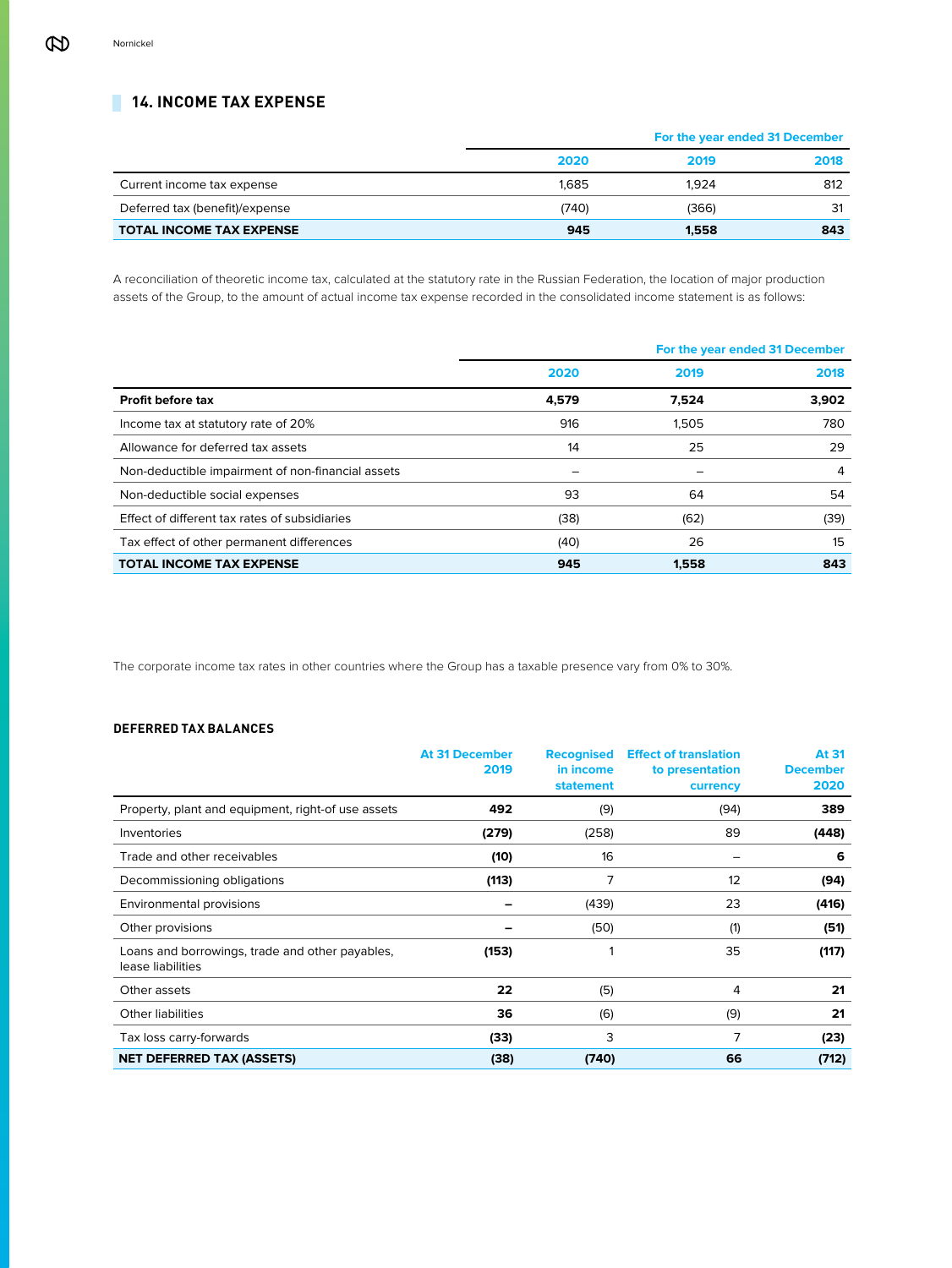Annual report | 2020 **300 | 301 | 301 | 301 | 301 | 301 | 301 | 301 | 301 | 301** | 301 | 301 | 301 | 301 | 301 **| 301** 

 $\bullet$ 

 $\bullet$  $\bullet$  $\bullet$  $\bullet$ 

 $\bullet$ 

9

|                                                                               | <b>At 31 December</b><br>2018, prior to<br>adoption of<br><b>IFRS 16</b> | <b>Adjustments on</b><br><b>IFRS 16 adoption</b> | <b>At 1 January</b><br>2019,<br>adjusted<br>on IFRS 16<br>adoption | <b>Recognised</b><br>in income<br><b>statement</b> | <b>Effect of</b><br>translation to<br>presentation<br>currency | <b>At 31</b><br><b>December</b><br>2019 |
|-------------------------------------------------------------------------------|--------------------------------------------------------------------------|--------------------------------------------------|--------------------------------------------------------------------|----------------------------------------------------|----------------------------------------------------------------|-----------------------------------------|
| Property, plant and<br>equipment, right-of<br>use assets                      | 386                                                                      | 41                                               | 427                                                                | 15                                                 | 50                                                             | 492                                     |
| Inventories                                                                   | 107                                                                      | -                                                | 107                                                                | (377)                                              | (9)                                                            | (279)                                   |
| Trade and other<br>receivables                                                | (7)                                                                      |                                                  | (7)                                                                | (3)                                                |                                                                | (10)                                    |
| Decommissioning<br>obligations                                                | (53)                                                                     |                                                  | (53)                                                               | (51)                                               | (9)                                                            | (113)                                   |
| Loans and<br>borrowings, trade<br>and other<br>payables, lease<br>liabilities | (82)                                                                     | (41)                                             | (123)                                                              | (15)                                               | (15)                                                           | (153)                                   |
| Other assets                                                                  | 24                                                                       | -                                                | 24                                                                 | (3)                                                | $\mathbf{1}$                                                   | 22                                      |
| <b>Other liabilities</b>                                                      | (2)                                                                      | -                                                | (2)                                                                | 38                                                 |                                                                | 36                                      |
| Tax loss carry-<br>forwards                                                   | (61)                                                                     |                                                  | (61)                                                               | 30                                                 | (2)                                                            | (33)                                    |
| <b>NET DEFERRED</b><br><b>TAX LIABILITIES/</b><br>(ASSETS)                    | 312                                                                      |                                                  | 312                                                                | (366)                                              | 16                                                             | (38)                                    |

|                                                | At 31<br><b>December</b><br>2017 | <b>Recognised</b><br>in income<br><b>statement</b> | <b>Effect of</b><br>translation to<br>presentation<br>currency | At 31<br><b>December</b><br>2018 |
|------------------------------------------------|----------------------------------|----------------------------------------------------|----------------------------------------------------------------|----------------------------------|
| Property, plant and equipment                  | 368                              | 86                                                 | (68)                                                           | 386                              |
| Inventories                                    | 124                              |                                                    | (17)                                                           | 107                              |
| Trade and other receivables                    | (3)                              | (5)                                                |                                                                | (7)                              |
| Decommissioning obligations                    | (69)                             | 5                                                  | 11                                                             | (53)                             |
| Loans and borrowings, trade and other payables | (69)                             | (28)                                               | 15                                                             | (82)                             |
| Other assets                                   | 46                               | (18)                                               | (4)                                                            | 24                               |
| <b>Other liabilities</b>                       | 8                                | (10)                                               |                                                                | (2)                              |
| Tax loss carry-forwards                        | (75)                             |                                                    | 13                                                             | (61)                             |
| <b>NET DEFERRED TAX LIABILITIES</b>            | 330                              | 31                                                 | (49)                                                           | 312                              |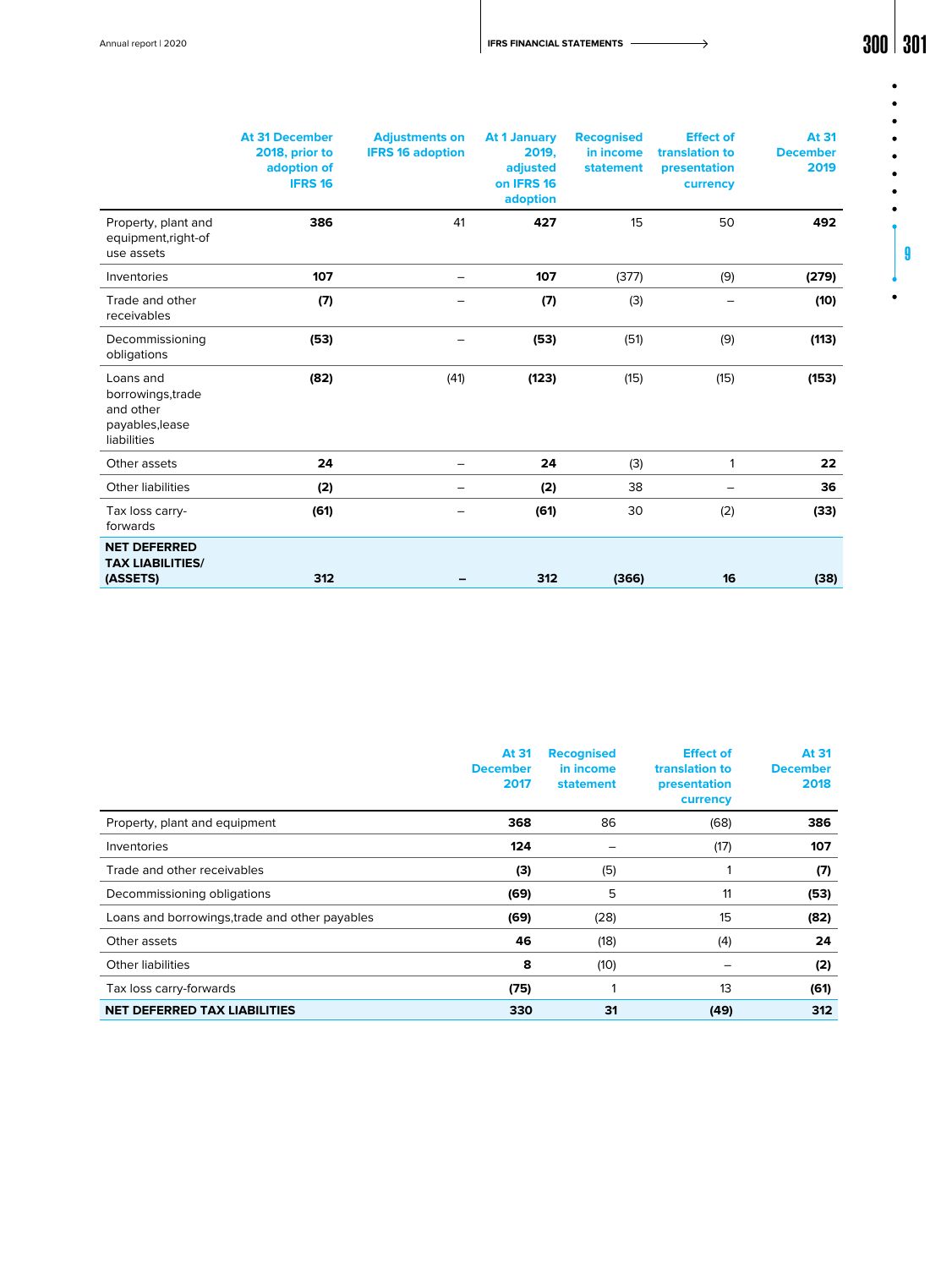Certain deferred tax assets and liabilities have been offset to the extent they relate to taxes levied on the Group's entities which entered into the tax consolidation group. Deferred tax balances (after offset) presented in the consolidated statement of financial position were as follows:

|                                       |       |      | <b>At 31 December</b> |
|---------------------------------------|-------|------|-----------------------|
|                                       | 2020  | 2019 | 2018                  |
| Deferred tax liability                | 43    | 60   | 385                   |
| Deferred tax asset                    | (755) | (98) | (73)                  |
| NET DEFERRED TAX (ASSETS)/LIABILITIES | (712) | (38) | 312                   |

# **Unrecognised deferred tax assets**

Deferred tax assets have not been recognised as follows:

|                                  |      |      | <b>At 31 December</b> |
|----------------------------------|------|------|-----------------------|
|                                  | 2020 | 2019 | 2018                  |
| Deductible temporary differences | 218  | 164  | 100                   |
| Tax loss carry-forwards          | 182  | 240  | 191                   |
| <b>TOTAL</b>                     | 400  | 404  | 291                   |

Deferred tax assets have not been recognised in respect of these items because it is not probable that future taxable profit will be available against which the Group can utilise the benefits therefrom.

At 31 December 2020 deferred tax asset in the amount of USD 136 million related to tax loss arising on disposal of OJSC "Third Generation Company of the Wholesale Electricity Market" ("OGK-3") (31 December 2019: USD 162 million and 31 December 2018: USD 145 million) was not recognised as it was incurred by the Company prior to setting up of the tax consolidation group. This deferred tax asset can be utilised without expiry only if the Company exits the tax consolidation group.

At 31 December 2020 deferred tax assets in the amount of USD 46 million related to other non-expiring tax losses were not recognised due to specific rules stated by art. 283 of the Tax code of the Russian Federation (31 December 2019: USD 78 million and 31 December 2018: USD 46 million).

At 31 December 2020, the Group did not recognise a deferred tax liability in respect of taxable temporary differences of USD 2,031 million (31 December 2019: USD 628 million and 31 December 2018: USD 1,558 million) associated with investments in subsidiaries, because management believes that it is in a position to control the timing of reversal of such differences and does not expect its reversal in foreseeable future.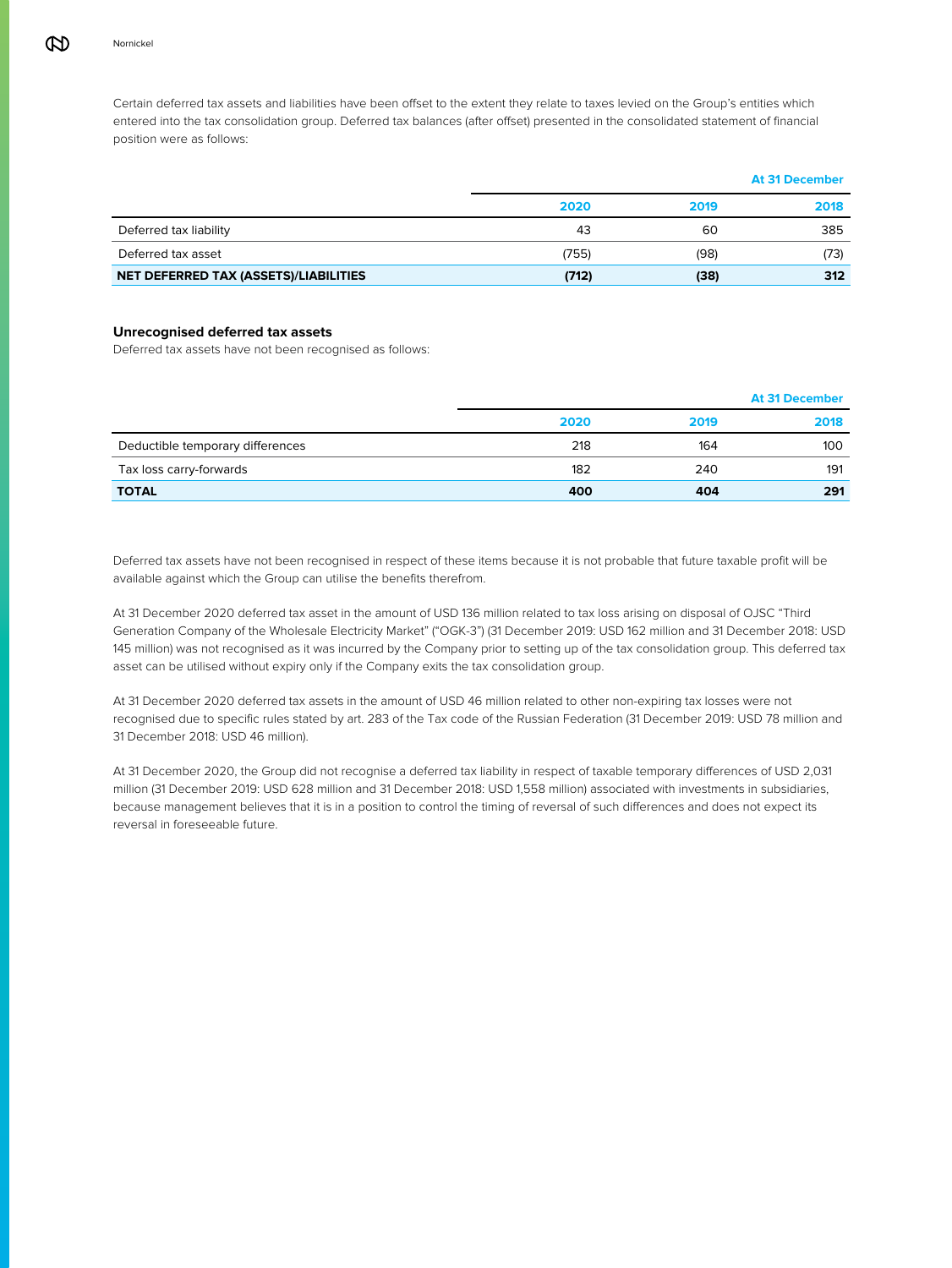**Non-mining assets and right-of-use assets** 

 $\bullet$  $\bullet$  $\bullet$ 

## $\bullet$  $\bullet$ .  $\bullet$  $\bullet$

9

 $\bullet$ 

| 15. PROPERTY, PLANT AND EQUIPMENT |  |
|-----------------------------------|--|
|                                   |  |

|                                                                                              | <b>Mining assets and</b><br>mine development<br>cost | <b>Buildings,</b><br>structures and<br>utilities | <b>Machinery,</b><br>equipment and<br>transport | <b>Other</b>             | <b>Capital</b><br>construction-in-<br>progress | <b>Total</b> |
|----------------------------------------------------------------------------------------------|------------------------------------------------------|--------------------------------------------------|-------------------------------------------------|--------------------------|------------------------------------------------|--------------|
| <b>COST</b>                                                                                  |                                                      |                                                  |                                                 |                          |                                                |              |
| <b>Balance at 1 January</b><br>2018                                                          | 8,994                                                | 3,134                                            | 3,507                                           | 289                      | 1,484                                          | 17,408       |
| Additions                                                                                    | 925                                                  |                                                  | $\qquad \qquad -$                               | $\overline{\phantom{0}}$ | 798                                            | 1,723        |
| <b>Transfers</b>                                                                             | $\overline{\phantom{0}}$                             | 304                                              | 348                                             | 9                        | (661)                                          |              |
| Change in<br>decommissioning<br>provision                                                    | (6)                                                  | (1)                                              |                                                 | $\overline{\phantom{0}}$ |                                                | (7)          |
| <b>Disposals</b>                                                                             | (67)                                                 | (4)                                              | (43)                                            | (4)                      | (12)                                           | (130)        |
| Other                                                                                        | (12)                                                 | (13)                                             | 20                                              | 5                        | $\qquad \qquad -$                              |              |
| Effect of translation to<br>presentation currency                                            | (1,589)                                              | (542)                                            | (586)                                           | (50)                     | (251)                                          | (3,018)      |
| <b>BALANCE AT 31</b><br>DECEMBER 2018,<br><b>BEFORE THE</b><br><b>ADOPTION OF IFRS</b><br>16 | 8,245                                                | 2,878                                            | 3,246                                           | 249                      | 1,358                                          | 15,976       |
| <b>Effect of adoption of</b><br><b>IFRS 16 (Note 2)</b>                                      |                                                      | 137                                              | 62                                              | 5                        |                                                | 204          |
| <b>BALANCE AT 1</b><br><b>JANUARY 2019,</b><br><b>AFTER THE</b><br><b>ADOPTION OF IFRS</b>   |                                                      |                                                  |                                                 |                          |                                                |              |
| 16                                                                                           | 8,245                                                | 3,015                                            | 3,308                                           | 254                      | 1,358                                          | 16,180       |
| Additions                                                                                    | 614                                                  | $\qquad \qquad -$                                | $\qquad \qquad -$                               | $\qquad \qquad -$        | 855                                            | 1,469        |
| <b>Transfers</b>                                                                             | $\overline{\phantom{0}}$                             | 177                                              | 513                                             | 11                       | (701)                                          |              |
| Change in<br>decommissioning<br>provision                                                    | 79                                                   | 4                                                | -                                               | -                        |                                                | 83           |
| Additions of right-<br>of-use assets<br>andremeasurement of<br>the lease liability           |                                                      | 9                                                | 15                                              | 5                        | $\overline{\phantom{0}}$                       | 29           |
| <b>Disposals</b>                                                                             | (52)                                                 | (43)                                             | (69)                                            | (6)                      | (32)                                           | (202)        |
| Other                                                                                        | 91                                                   | 38                                               | (43)                                            |                          | (86)                                           |              |
| Effect of translation to<br>presentation currency                                            | 999                                                  | 360                                              | 382                                             | 31                       | 166                                            | 1,938        |
| <b>BALANCE AT 31</b><br>DECEMBER 2019                                                        | 9,976                                                | 3,560                                            | 4,106                                           | 295                      | 1,560                                          | 19,497       |
| Additions                                                                                    | 943                                                  | -                                                | $\qquad \qquad -$                               | $\qquad \qquad -$        | 942                                            | 1,885        |
| Transfers                                                                                    | $\qquad \qquad -$                                    | 192                                              | 361                                             | 21                       | (574)                                          |              |
| Change in<br>decommissioning<br>provision                                                    | 42                                                   | $\overline{2}$                                   |                                                 |                          |                                                | 44           |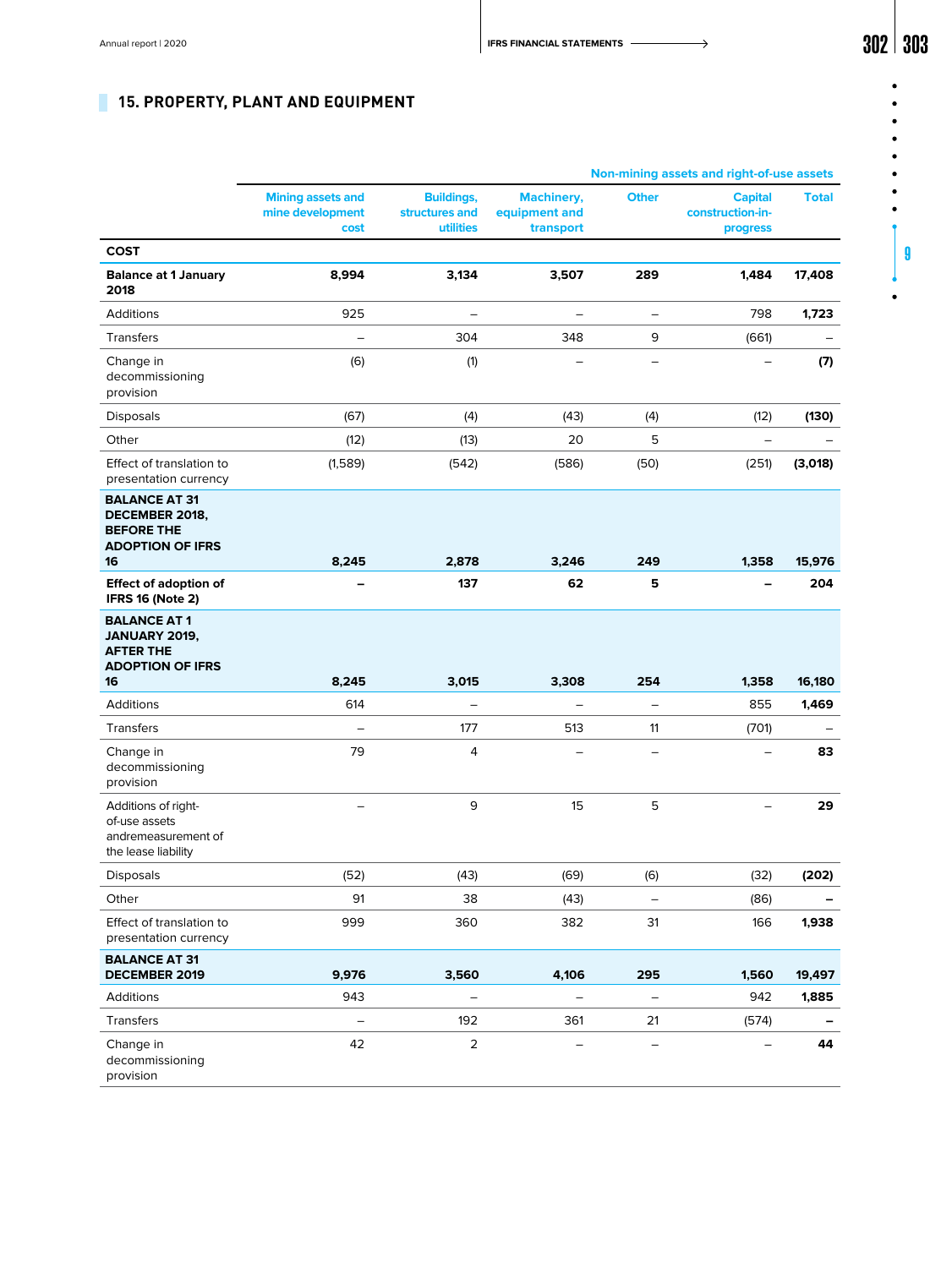#### **Mining assets and mine development cost Buildings, structures and utilities Machinery, equipment and transport Other Capital construction-inprogress Total** Additions of rightof-use assets and remeasurement of the lease liability – (9) 69 5 – **65** Disposed on disposal of subsidiary (Note 21) (68) – – – – **(68)** Acquired on acquisition of subsidiaries – 25 1 – – **26** Disposals (32) (25) (29) (2) (12) **(100)** Other (31) 10 20 (1) (9) **(11)** Effect of translation to presentation currency (1,557) (567) (645) (46) (244) **(3,059) BALANCE AT 31 DECEMBER 2020 9,273 3,188 3,883 272 1,663 18,279**

# **Non-mining assets and right-of-use assets**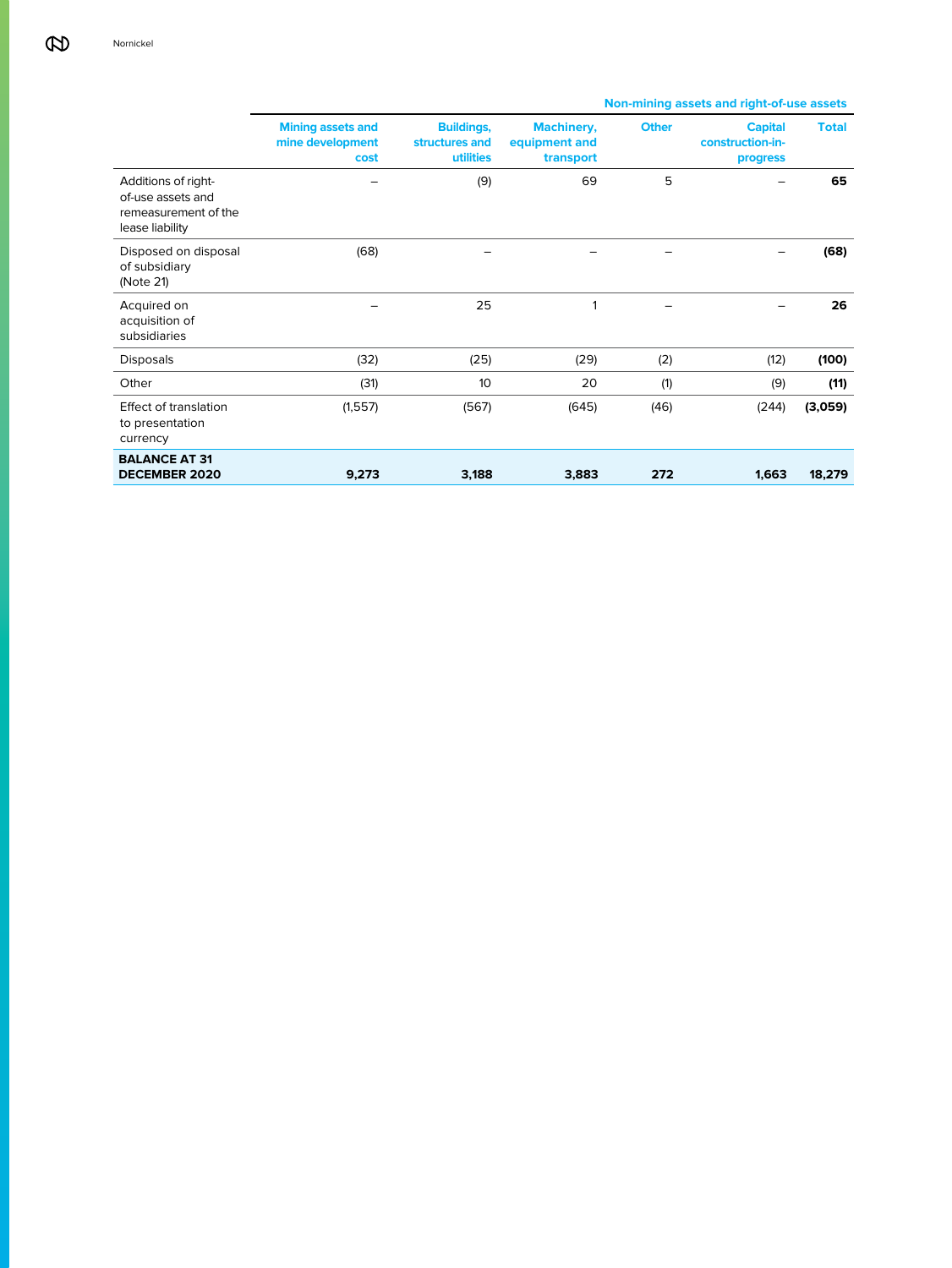| Annual report   2020 | <b>IFRS FINANCIAL STATEMENTS</b><br>the contract of the contract of the contract of the contract of the contract of the contract of the contract of | 304 | 30 <sup>r</sup> |
|----------------------|-----------------------------------------------------------------------------------------------------------------------------------------------------|-----|-----------------|
|                      |                                                                                                                                                     |     |                 |

9

|                                                                    |                                                      |                                                  |                                                 |                          | Non-mining assets and right-of-use assets      |                    |
|--------------------------------------------------------------------|------------------------------------------------------|--------------------------------------------------|-------------------------------------------------|--------------------------|------------------------------------------------|--------------------|
|                                                                    | <b>Mining assets and</b><br>mine development<br>cost | <b>Buildings,</b><br>structures and<br>utilities | <b>Machinery,</b><br>equipment and<br>transport | <b>Other</b>             | <b>Capital</b><br>construction-in-<br>progress | <b>Total</b>       |
| <b>ACCUMULATED</b><br><b>DEPRECIATION</b><br><b>AND IMPAIRMENT</b> |                                                      |                                                  |                                                 |                          |                                                |                    |
| <b>Balance at 1 January</b><br>2018                                | (2,600)                                              | (1,637)                                          | (1, 876)                                        | (96)                     | (239)                                          | (6, 448)           |
| Charge for the year                                                | (350)                                                | (108)                                            | (291)                                           | (24)                     | $\qquad \qquad -$                              | (773)              |
| <b>Disposals</b>                                                   | 62                                                   | 3                                                | 38                                              | З                        | 2                                              | 108                |
| Impairment loss, net                                               | (33)                                                 | (31)                                             | (19)                                            | (2)                      | 35                                             | (50)               |
| Other                                                              | 9                                                    | 6                                                | (12)                                            | (3)                      | $\qquad \qquad -$                              |                    |
| <b>Effect of translation</b><br>to presentation<br>currency        | 460                                                  | 274                                              | 329                                             | 19                       | 39                                             | 1,121              |
| <b>BALANCE AT 31</b><br><b>DECEMBER 2018</b>                       | (2, 452)                                             | (1, 493)                                         | (1,831)                                         | (103)                    | (163)                                          | (6,042)            |
| Charge for the year                                                | (437)                                                | (145)                                            | (314)                                           | (27)                     | $\qquad \qquad -$                              | (923)              |
| <b>Disposals</b>                                                   | 41                                                   | 36                                               | 54                                              | 4                        | 15                                             | 150                |
| Impairment loss, net                                               | (32)                                                 | 42                                               | $\overline{\phantom{a}}$                        | (1)                      | 15                                             | 24                 |
| Other                                                              | $\overline{7}$                                       | (18)                                             | 19                                              | 1                        | (9)                                            |                    |
| <b>Effect of translation</b><br>to presentation<br>currency        | (286)                                                | (182)                                            | (214)                                           | (13)                     | (18)                                           | (713)              |
| <b>BALANCE AT 31</b><br><b>DECEMBER 2019</b>                       |                                                      |                                                  |                                                 |                          | (160)                                          |                    |
| Charge for the year                                                | (3, 159)<br>(466)                                    | (1,760)<br>(175)                                 | (2, 286)<br>(338)                               | (139)<br>(24)            | $\qquad \qquad -$                              | (7,504)<br>(1,003) |
| <b>Disposals</b>                                                   | 27                                                   | 18                                               | 25                                              | 1                        | 9                                              | 80                 |
| Impairment loss, net                                               | (247)                                                | (41)                                             | (18)                                            |                          | (2)                                            | (308)              |
| Disposed on disposal<br>of subsidiary (Note 21)                    | 50                                                   | $\overline{\phantom{0}}$                         |                                                 | $\qquad \qquad -$        | $\overline{\phantom{0}}$                       | 50                 |
| Other                                                              | 28                                                   | (9)                                              | (10)                                            | $\overline{\phantom{0}}$ | $\overline{\phantom{0}}$                       | 9                  |
| Effect of translation<br>to presentation<br>currency               | 463                                                  | 289                                              | 359                                             | 23                       | 25                                             | 1,159              |
| <b>BALANCE AT 31</b><br><b>DECEMBER 2020</b>                       | (3, 304)                                             | (1,678)                                          | (2, 268)                                        | (139)                    | (128)                                          | (7, 517)           |
| <b>Carrying value</b>                                              |                                                      |                                                  |                                                 |                          |                                                |                    |
| <b>AT 31 DECEMBER</b><br>2018                                      | 5,793                                                | 1,385                                            | 1,415                                           | 146                      | 1,195                                          | 9,934              |
| <b>AT 31 DECEMBER</b><br>2019                                      | 6,817                                                | 1,800                                            | 1,820                                           | 156                      | 1,400                                          | 11,993             |
| <b>AT 31 DECEMBER</b><br>2020                                      | 5,969                                                | 1,510                                            | 1,615                                           | 133                      | 1,535                                          | 10,762             |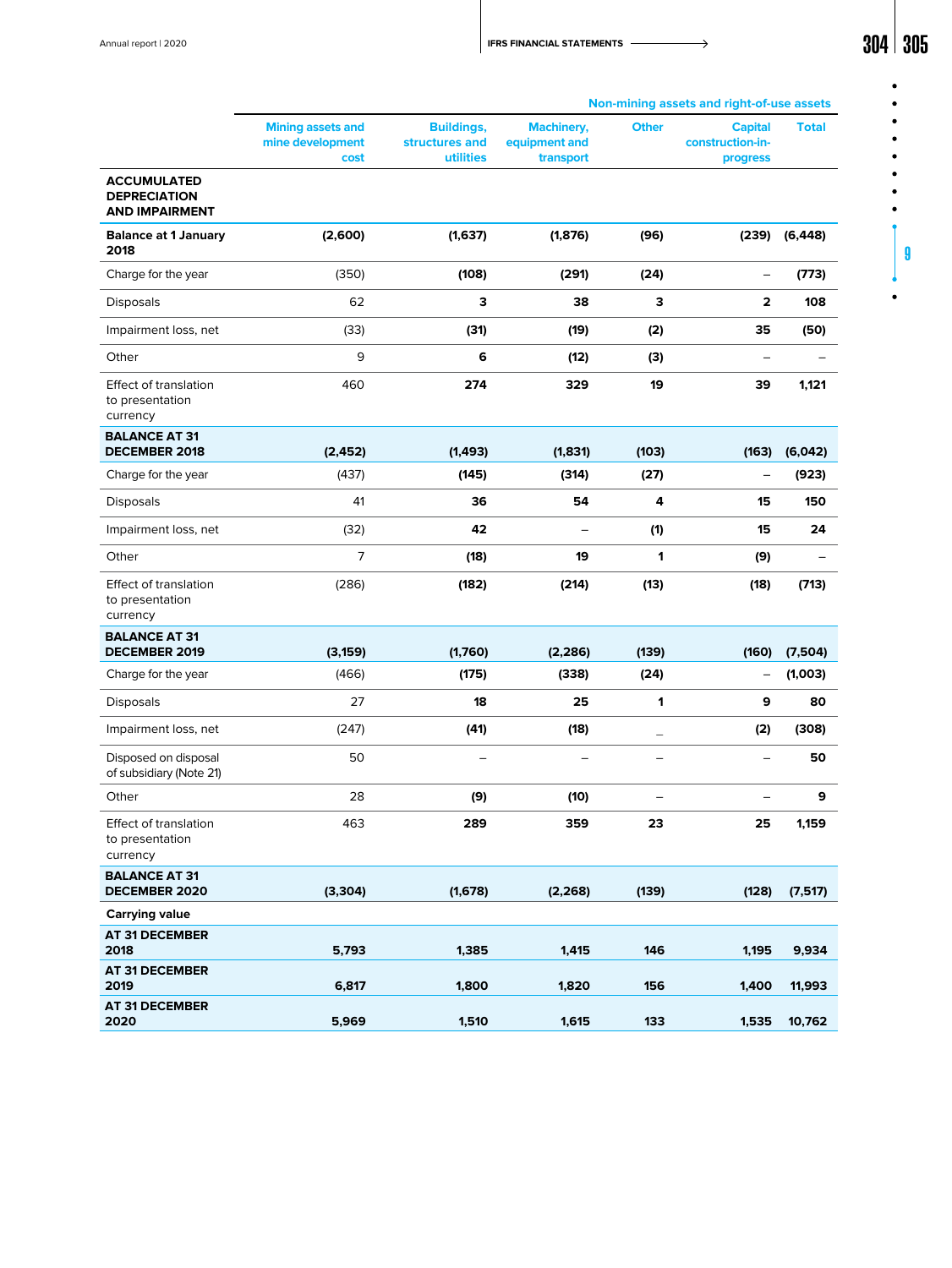At 31 December 2020 capital construction-in-progress included USD 14 million of irrevocable letters of credit opened for property, plant and equipment purchases (31 December 2019: USD 52 million and 31 December 2018: USD 197 million), representing security deposits placed in banks.

For the year ended 31 December 2020 purchases of property, plant and equipment in the consolidated statement of cash flows include USD 1 million of irrevocable letters of credit (for the year ended 31 December 2019: USD 221 million and for the year ended 31 December 2018: USD 192 million).

Capitalised borrowing costs for the year ended 31 December 2020 amounted to USD 118 million (for the year ended 31 December 2019: USD 174 million and for the year ended 31 December 2018: USD 172 million). The capitalisation rate used to determine the amount of borrowing costs was 4.10% per annum for the year ended 31 December 2020 (for the year ended 31 December 2019: 5.12% and for the year ended 31 December 2018: 5.15%).

At 31 December 2020 mining assets and mine development cost included USD 2,593 million of mining assets under development (31 December 2019: USD 2,750 million and 31 December 2018: USD 2,868 million).

At 31 December 2020 non-mining assets included USD 39 million of investment property (31 December 2019: USD 48 million and 31 December 2018: USD 44 million).

# **Impairment**

During the year ended 31 December 2015, the Group revised its intention on the further use of the gas extraction assets. As a result, these assets are assessed as a separate cash-generating unit with its value-in-use being determined using a discounted cash flow model approach at each subsequent reporting date.

As a result of the performed assessment of the value-in-use, an impairment loss of USD 41 million was recognised in the consolidated income statement for the year ended 31 December 2020 (for the year ended 31 December 2019: impairment loss reversal of USD 70 million and for the year ended 31 December 2018: impairment loss of USD 8 million). Accumulated impairment loss, net of respective accumulated depreciation had no impairment been recognised, amounted to USD 152 million at 31 December 2020 (31 December 2019: USD 153 million and 31 December 2018: USD 243 million).

During the years ended 31 December 2018 and 31 December 2019 the Group identified indicators of further impairment of Nkomati assets and performed impairment tests using a discounted cash flow model approach. As a result, the carrying value of the Group's share in Nkomati property, plant and equipment was impaired in full at 31 December 2019 (the value-in-use of the Group's share in Nkomati property, plant and equipment at 31 December 2018: USD 12 million). Impairment loss in the amount of USD 12 million was recognised in impairment of non-financial assets in the consolidated income statement for the year ended 31 December 2019 (31 December 2018: USD 39 million).

In 2020 the Federal law set increase of mineral extraction tax in 3.5 on the types of ore mined by the Group. The Group assessed the change in tax legislation as an indicator for impairment of one of cash-generating units within JSC "Kolskaya GMK": ore mining and processing production KGMK.

The recoverable amount of the cash generating unit was determined based on value in use calculations. As a result ore mining and processing production KGMK assets were fully impaired as at 31 December 2020. The impairment loss in the amount of USD 264 million was recognised in impairment of non-financial assets in the consolidated income statement.

The most significant estimates and assumptions used in determination of value in use are as follows:

- ◾ Future сash flows were projected based on budgeted amounts, taking into account actual results for the previous years. Forecasts were assessed up to 2031. Measurements were performed based on discounted cash flows expected to be generated by separate cash-generating unit.
- ◾ Management used adjusted commodities price forecasts for copper-nickel concentrate price forecast. Prices adjustments were made based on current contract terms.
- ◾ Production information was primarily based on internal production reports available at the date of impairment test and management's assumptions regarding future production levels.
- ◾ Inflation indices and foreign currency trends in general consistent with external sources of information. Inflation used was projected within 3.6-4.5%, exchange rates USD/RUB were within 72.02-84.76.
- ◾ A pre-tax nominal discount rate of 13.7% was calculated based on weighted average cost of capital and reflects management's estimates of the risks specific to production units.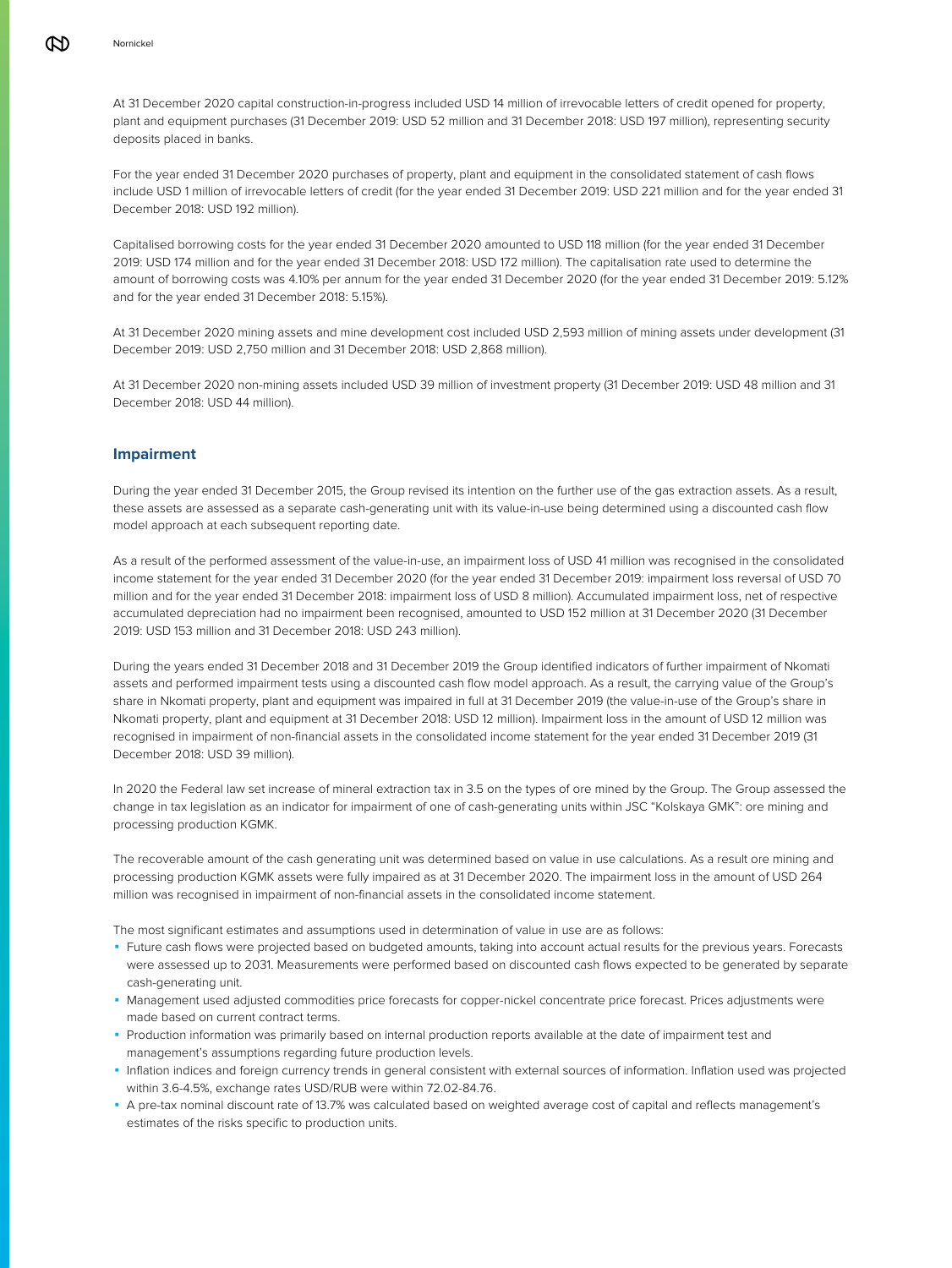9

 $\bullet$ 

The Group plans to develop in 2021 optimization actions on increase of ore mining and processing production KGMK future cash flows and partial elimination of mineral extraction tax rate increase effect.

During the year ended 31 December 2020 the Group recognised additional impairment losses in the amount of USD 3 million in respect of specific individual assets (for the year ended 31 December 2019: USD 34 million and for the year ended 31 December 2018: USD 3 million).

# **Right-of-use assets**

|                                                                              | <b>Buildings, structures</b><br>and utilities | <b>Machinery,</b><br>equipment and<br>transport | <b>Other</b>   | <b>Total</b> |
|------------------------------------------------------------------------------|-----------------------------------------------|-------------------------------------------------|----------------|--------------|
| Balance at 1 January 2019, adjusted on<br><b>IFRS 16 adoption</b>            | 137                                           | 62                                              | 5              | 204          |
| Additions of right-of-use assets and<br>remeasurement of the lease liability | 9                                             | 15                                              | 5              | 29           |
| Depreciation                                                                 | (23)                                          | (18)                                            | (3)            | (44)         |
| Effect of translation to presentation<br>currency                            | 16                                            | 7                                               |                | 23           |
| <b>BALANCE AT 31 DECEMBER 2019</b>                                           | 139                                           | 66                                              | $\overline{ }$ | 212          |
| Additions of right-of-use assets and<br>remeasurement of the lease liability | (9)                                           | 69                                              | 5              | 65           |
| Acquired on acquisition of subsidiaries                                      | 25                                            |                                                 |                | 25           |
| Depreciation                                                                 | (20)                                          | (12)                                            | (3)            | (35)         |
| Effect of translation to presentation<br>currency                            | (20)                                          | (12)                                            | (1)            | (33)         |
| <b>BALANCE AT 31 DECEMBER 2020</b>                                           | 115                                           | 111                                             | 8              | 234          |

# **16. OTHER FINANCIAL ASSETS**

|                                            |      |      | <b>At 31 December</b> |
|--------------------------------------------|------|------|-----------------------|
|                                            | 2020 | 2019 | 2018                  |
| <b>NON-CURRENT</b>                         |      |      |                       |
| Loans issued and other receivables         | 56   | 113  | 130                   |
| Investments in associates                  | 14   | -    |                       |
| Bank deposits                              | 11   | 8    | 8                     |
| Derivative financial instruments (Note 29) |      | 102  | 3                     |
| <b>Total non-current</b>                   | 81   | 223  | 141                   |
| <b>CURRENT</b>                             |      |      |                       |
| Loans issued                               | 57   | 47   | 57                    |
| Bank deposits                              |      |      | 83                    |
| Derivative financial instruments           |      | 4    | 7                     |
| <b>Total current</b>                       | 58   | 51   | 147                   |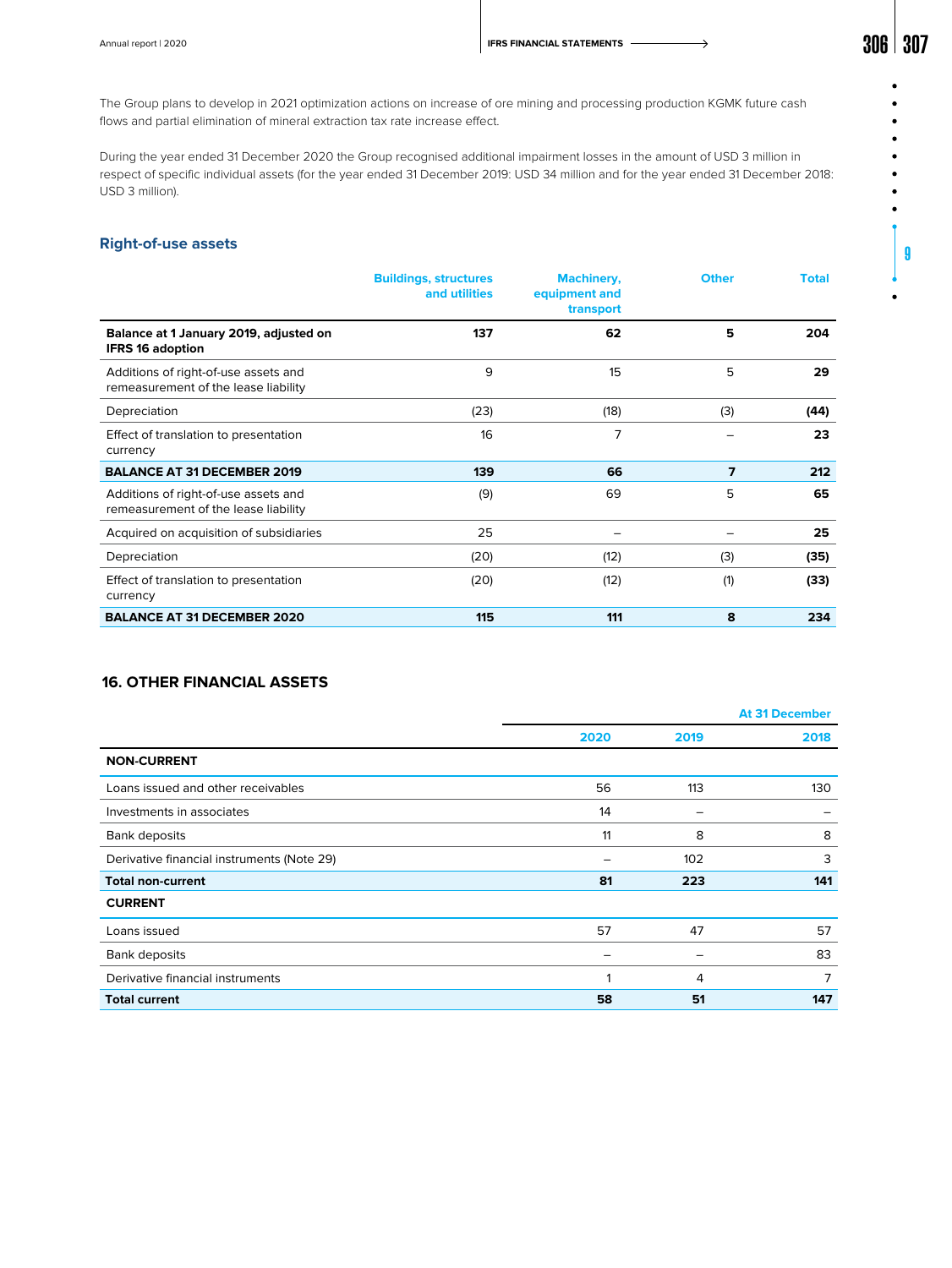# **17. OTHER TAXES**

|                                                 |      | <b>At 31 December</b> |      |
|-------------------------------------------------|------|-----------------------|------|
|                                                 | 2020 | 2019                  | 2018 |
| <b>TAXES RECEIVABLE</b>                         |      |                       |      |
| Value added tax recoverable                     | 434  | 638                   | 244  |
| Other taxes                                     | 17   | 13                    | 28   |
|                                                 | 451  | 651                   | 272  |
| Less: Allowance for value added tax recoverable | (7)  | (7)                   | (1)  |
| <b>OTHER TAXES RECEIVABLE</b>                   | 444  | 644                   | 271  |
| <b>TAXES PAYABLE</b>                            |      |                       |      |
| Value added tax                                 | 199  | 397                   | 74   |
| Social security contributions                   | 48   | 46                    | 37   |
| Mineral extraction tax                          | 15   | 16                    | 15   |
| Property tax                                    | 12   | 15                    | 23   |
| Other                                           | 55   | 29                    | 13   |
| <b>OTHER TAXES PAYABLE</b>                      | 329  | 503                   | 162  |

# **18. INVENTORIES**

|                                                    |       |       | <b>At 31 December</b> |
|----------------------------------------------------|-------|-------|-----------------------|
|                                                    | 2020  | 2019  | 2018                  |
| Refined metals and other metal products            | 547   | 407   | 526                   |
| Work-in-process and semi-products                  | 1,159 | 1,339 | 1,138                 |
| Less: Net realizable allowance for work-in-process | (84)  | (5)   | (4)                   |
| <b>Total metal inventories</b>                     | 1,622 | 1.741 | 1,660                 |
| Materials and supplies                             | 644   | 811   | 662                   |
| Less: Allowance for obsolete and slow-moving items | (74)  | (77)  | (42)                  |
| Materials and supplies, net                        | 570   | 734   | 620                   |
| <b>INVENTORIES</b>                                 | 2,192 | 2.475 | 2,280                 |

At 31 December 2020 part of metal semi-products stock in the amount of USD 73 million net of allowance in the amount of USD 57 million was presented in other non-current assets according to Group's production plans (31 December 2019: USD 52 million net of allowance USD 52 million and 31 December 2018: USD 88 million net of allowance USD 38 million).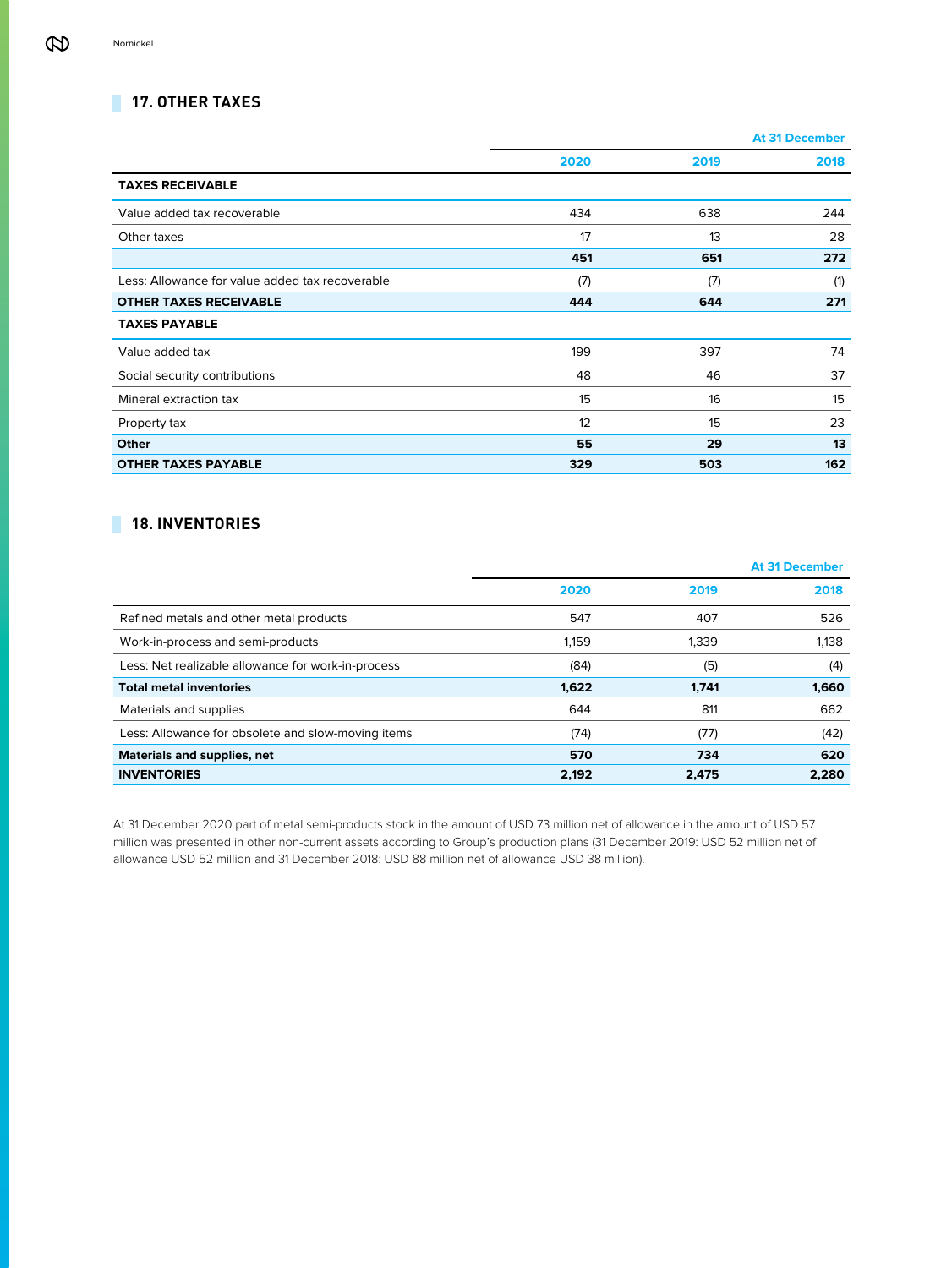# **19. TRADE AND OTHER RECEIVABLES**

|      | <b>At 31 December</b> |      |
|------|-----------------------|------|
| 2020 | 2019                  | 2018 |
| 411  | 277                   | 143  |
| 150  | 151                   | 131  |
| 32   |                       |      |
| 593  | 428                   | 274  |
| (56) | (66)                  | (70) |
| 537  | 362                   | 204  |
|      |                       |      |

In 2020, 2019 and 2018, the average credit period on metal sales varied from 0 to 30 days. Trade receivables are generally non-interest bearing.

At 31 December 2020 trade and other receivables include USD 339 million of short-term trade accounts receivable measured at fair value through profit or loss, Level 2 of fair value hierarchy (31 December 2019: USD 196 million and 31 December 2018: USD 120 million).

At 31 December 2020, 2019 and 2018 there were no material trade accounts receivable which were overdue or individually determined to be impaired.

The average credit period on sales of other products and services for the year ended 31 December 2020 was 37 days (for the year ended 31 December 2019: 25 days and for the year ended 31 December 2018: 23 days). No interest was charged on these receivables.

Included in the Group's other receivables at 31 December 2020 were debtors with a carrying value of USD 83 million (31 December 2019: USD 43 million and 31 December 2018: USD 29 million) that were past due but not impaired. Management of the Group believes that these amounts are recoverable in full.

The Group did not hold any collateral for accounts receivable balances.

Ageing of other receivables past due but not impaired was as follows:

|                    |      |      | <b>At 31 December</b> |
|--------------------|------|------|-----------------------|
|                    | 2020 | 2019 | 2018                  |
| Less than 180 days | 75   | 35   | 24                    |
| 180-365 days       | 8    |      |                       |
|                    | 83   | 43   | 29                    |

Movement in the allowance for expected credit losses was as follows:

|                                                | <b>At 31 December</b> |      |      |
|------------------------------------------------|-----------------------|------|------|
|                                                | 2020                  | 2019 | 2018 |
| Balance at beginning of the year               | 66                    | 70   | 92   |
| Change in allowance                            | 3                     | (8)  |      |
| Accounts receivable written-off                | (2)                   | (4)  | (12) |
| Effect of translation to presentation currency | (11)                  | 8    | (15) |
| <b>BALANCE AT END OF THE YEAR</b>              | 56                    | 66   | 70   |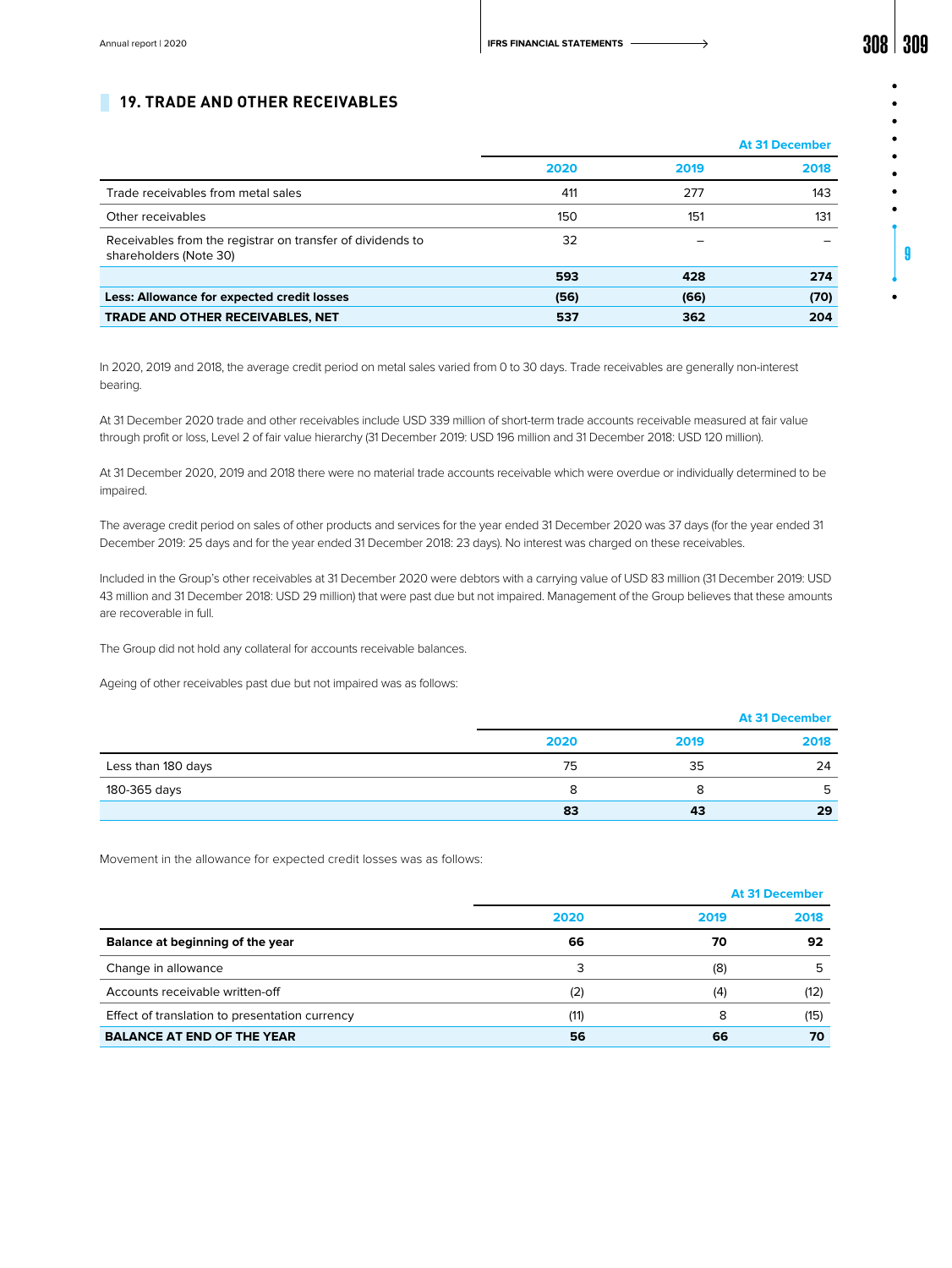# **20. CASH AND CASH EQUIVALENTS**

|                                 |       |       | <b>At 31 December</b> |
|---------------------------------|-------|-------|-----------------------|
|                                 | 2020  | 2019  | 2018                  |
| Current accounts                |       |       |                       |
| <b>RUB</b><br>$\bullet$         | 41    | 72    | 49                    |
| <b>USD</b><br>$\bullet$         | 3,744 | 918   | 398                   |
| <b>EUR</b><br>$\bullet$         | 18    | 34    | 13                    |
| other<br>٠                      | 102   | 60    | 64                    |
| Bank deposits                   |       |       |                       |
| <b>RUB</b><br>$\bullet$         | 39    | 1,357 |                       |
| <b>USD</b><br>$\bullet$         | 1,237 | 326   | 850                   |
| other<br>$\bullet$              | 8     | 9     | 10                    |
| Other cash and cash equivalents | 2     | 8     | $\overline{4}$        |
| <b>TOTAL</b>                    | 5,191 | 2,784 | 1,388                 |

# **Bank deposits**

Interest rate on USD-denominated deposits held in banks at 31 December 2020 was in the range from 0.15% to 0.41% (31 December 2019: from 1.25% to 1.80% and 31 December 2018: from 1.70% to 3.95%) per annum. Interest rate on RUR-denominated deposits held in banks at 31 December 2020 was 3.75% (31 December 2019: from 5.90% to 6.26%) per annum.

# **21. DISPOSAL OF SUBSIDIARIES**

In September 2020, the Group sold nickel assets in Australia, including Honeymoon Well project, held by the Group subsidiary MPI Nickel Pty Ltd for a consideration of USD 29 million (AUD 40 million). Net cash inflow from disposal of the subsidiary in the amount of USD 28 million were recognised in the consolidated statement of cash flows, net of costs to sell in the amount of USD 1 million. Gain on disposal in the amount of USD 19 million was recognised in the consolidated income statement.

On 4 July 2019 the Group sold its interest in a subsidiary which provides construction services for a cash consideration of USD 5 million, resulting in a net cash outflow from disposal of the subsidiary in the amount of USD 20 million. Gain on disposal in the amount of USD 2 million was recognised in the consolidated income statement.

# **22. SHARE CAPITAL**

# **Authorised and issued ordinary shares**

At 31 December 2020, 2019 and 2018 the Group's number of authorised and issued ordinary shares was 158,245,476.

# **Earnings per share**

|                                                         | For the year ended 31 December |      |      |  |
|---------------------------------------------------------|--------------------------------|------|------|--|
|                                                         | 2020                           | 2019 | 2018 |  |
| <b>BASIC EARNINGS PER SHARE (US DOLLARS PER SHARE):</b> | 21.4                           | 36.5 | 19.5 |  |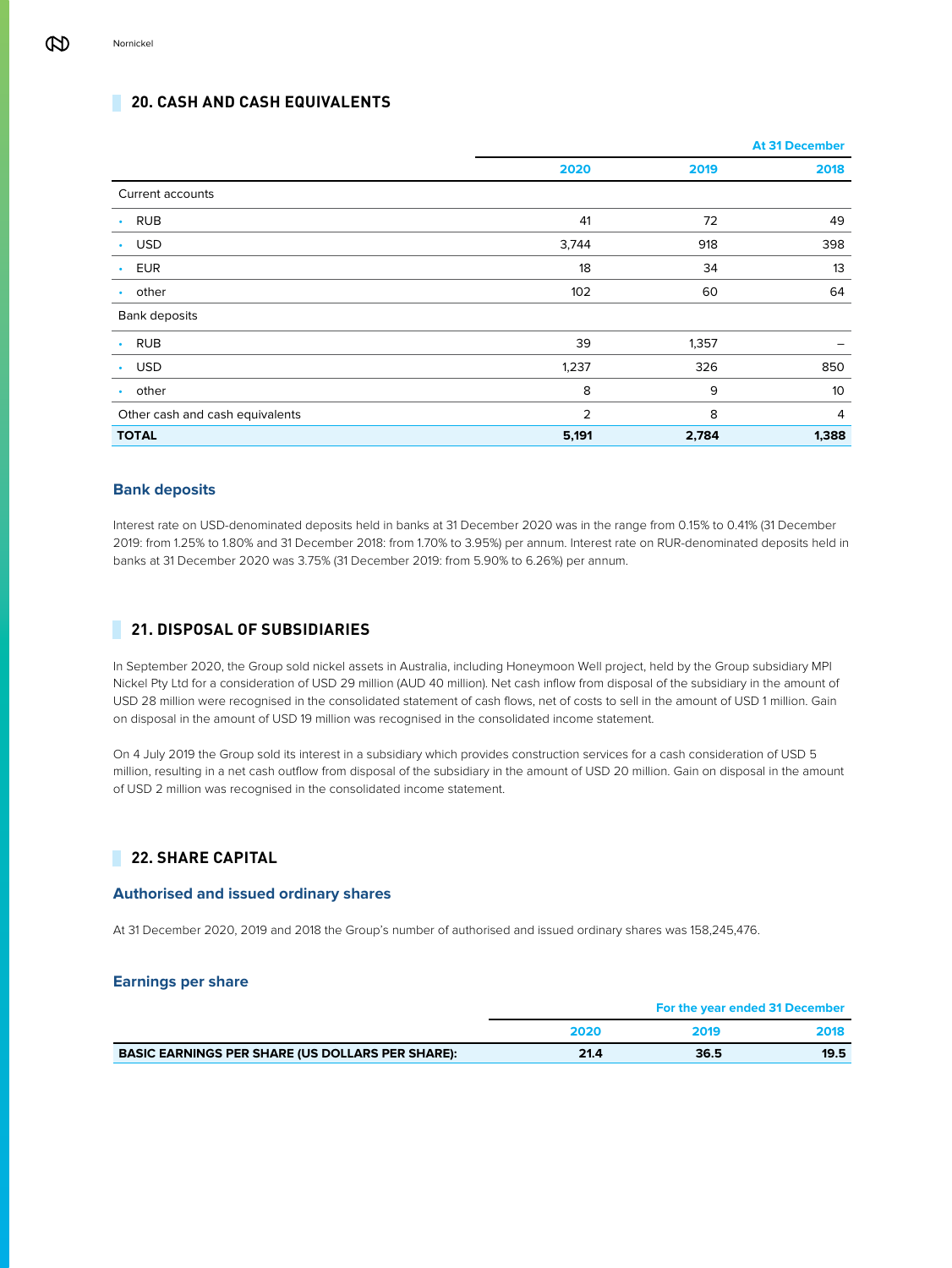|                                                         |       | For the year ended 31 December |       |  |  |
|---------------------------------------------------------|-------|--------------------------------|-------|--|--|
|                                                         | 2020  | 2019                           | 2018  |  |  |
| <b>PROFIT FOR THE YEAR ATTRIBUTABLE TO SHAREHOLDERS</b> |       |                                |       |  |  |
| OF THE PARENT COMPANY                                   | 3.385 | 5.782                          | 3,085 |  |  |

Weighted average number of shares used in the calculation of basic and diluted earnings per share for the years ended 31 December 2020, 2019 and 2018 was 158,245,476 shares.

At 31 December 2020, 2019 and 2018, the Group had no issued financial instruments, which would have a dilutive effect on earnings per share of ordinary stock.

# **23. NON-CONTROLLING INTEREST**

At 31 December 2020, 2019 and 2018 aggregate financial information relating to the subsidiary, LLC "GRK "Bystrinskoye", that has material non-controlling interest, before any intra-group eliminations, is presented below:

|                                            |       |       | <b>At 31 December</b> |
|--------------------------------------------|-------|-------|-----------------------|
|                                            | 2020  | 2019  | 2018                  |
| Non-current assets                         | 1,298 | 1,486 | 1,222                 |
| Current assets                             | 762   | 407   | 195                   |
| Non-current liabilities                    | (718) | (824) | (790)                 |
| <b>Current liabilities</b>                 | (67)  | (142) | (139)                 |
| <b>Net assets</b>                          | 1.275 | 927   | 488                   |
| NET ASSETS ATTRIBUTABLE TO NON-CONTROLLING |       |       |                       |
| <b>INTEREST</b>                            | 656   | 464   | 244                   |

|                                                        |       | For the year ended 31 December |       |
|--------------------------------------------------------|-------|--------------------------------|-------|
|                                                        | 2020  | 2019                           | 2018  |
| Net profit/(loss) for the year                         | 497   | 362                            | (61)  |
| Other comprehensive (loss)/income for the year         | (147) | 76                             | (104) |
| Total comprehensive income/(loss) for the year         | 350   | 438                            | (165) |
| Profit/(loss) attributable to non-controlling interest | 248   | 181                            | (31)  |
| OTHER COMPREHENSIVE (LOSS)/INCOME ATTRIBUTABLE         |       |                                |       |
| TO NON-CONTROLLING INTEREST                            | (73)  | 38                             | (52)  |

|                                                                       | For the year ended 31 December |       |       |
|-----------------------------------------------------------------------|--------------------------------|-------|-------|
|                                                                       | 2020                           | 2019  | 2018  |
| Cash flows from operating activities                                  | 619                            | 302   | 72    |
| Cash flows used in investing activities                               | (413)                          | (252) | (190) |
| Cash flows from/(used in) financing activities                        | (215)                          | (4)   | 142   |
| <b>NET (DECREASE)/INCREASE IN CASH AND CASH</b><br><b>EQUIVALENTS</b> | (9)                            | 46    | 24    |

9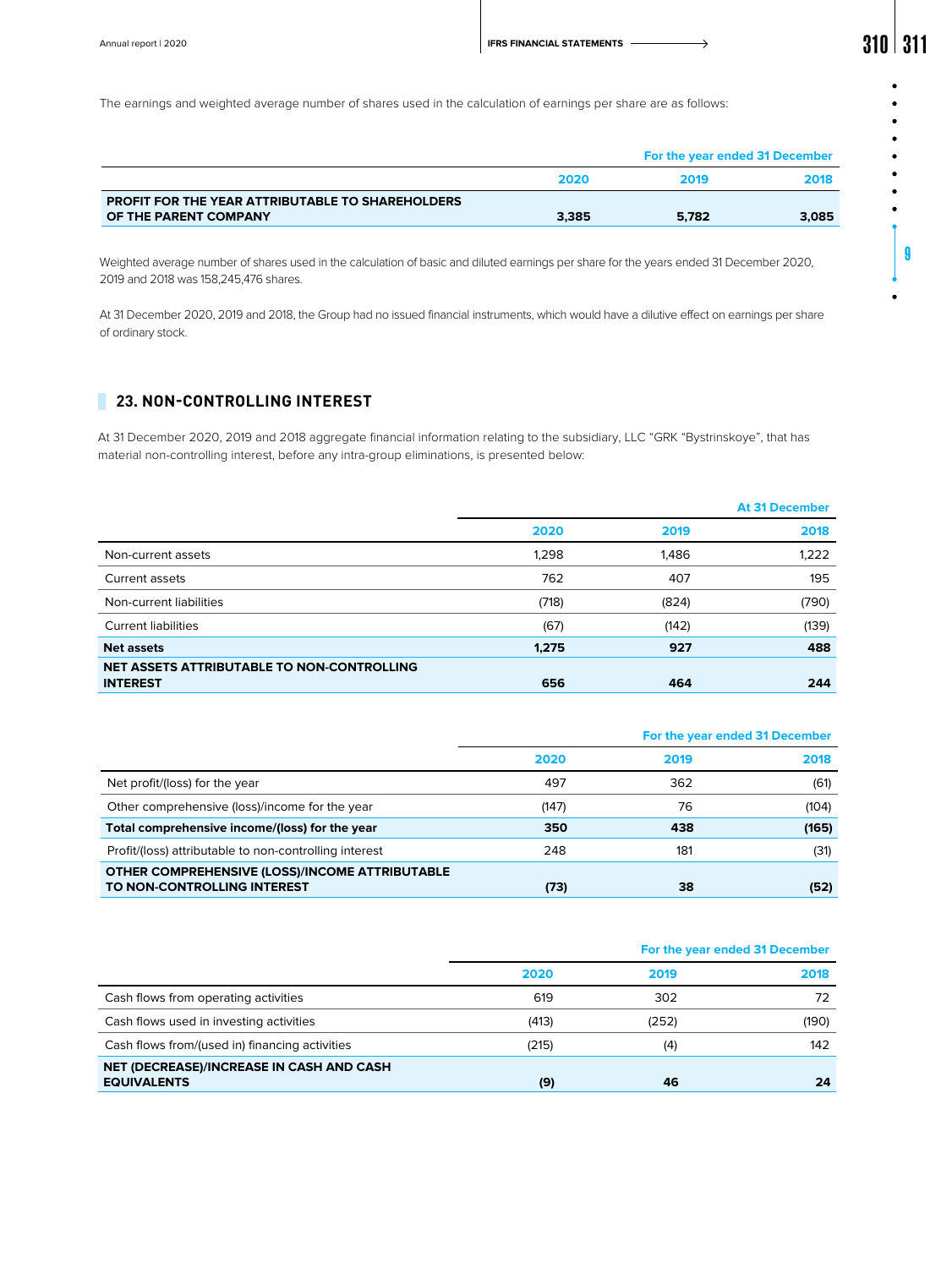# **24. LOANS AND BORROWINGS**

|                                                   | <b>Currency</b> | <b>Fixed or floating</b><br>interest rate                                                    | <b>Average nominal % rate</b><br>during the year ended 31<br><b>December</b> |       | <b>Maturity</b> |           |       | <b>At 31 December</b> |       |
|---------------------------------------------------|-----------------|----------------------------------------------------------------------------------------------|------------------------------------------------------------------------------|-------|-----------------|-----------|-------|-----------------------|-------|
|                                                   |                 |                                                                                              | 2020                                                                         | 2019  | 2018            |           | 2020  | 2019                  | 2018  |
| <b>Unsecured</b><br>loans                         | <b>USD</b>      | floating                                                                                     | 1.99%                                                                        | 3.75% | 3.45%           | 2021-2028 | 5,319 | 3,746                 | 3,837 |
|                                                   | <b>RUB</b>      | fixed                                                                                        | $\overline{\phantom{0}}$                                                     | 8.30% | 8.30%           | 2020      |       | 969                   | 864   |
|                                                   | <b>EUR</b>      | floating                                                                                     | 0.85%                                                                        | 0.85% | 0.85%           | 2021-2028 | 30    | 30                    | 19    |
| <b>Secured loans</b>                              | <b>RUB</b>      | fixed                                                                                        | 9.75%                                                                        | 9.75% | 9.75%           | 2021-2022 | 8     | 10                    | 9     |
| <b>Total loans</b>                                |                 |                                                                                              |                                                                              |       |                 |           | 5,357 | 4,755                 | 4,729 |
| <b>Bonds</b>                                      | <b>USD</b>      | fixed                                                                                        | 4.39%                                                                        | 4.88% | 5.24%           | 2022-2025 | 3,736 | 4,220                 | 3,472 |
|                                                   | <b>RUB</b>      | fixed                                                                                        | 8.85%                                                                        | 8.85% | 11.60%          | 2024-2026 | 541   | 645                   | 216   |
| <b>Total bonds</b>                                |                 |                                                                                              |                                                                              |       |                 |           | 4,277 | 4,865                 | 3,688 |
| <b>TOTAL LOANS AND</b><br><b>BORROWINGS</b>       |                 |                                                                                              |                                                                              |       |                 |           | 9,634 | 9,620                 | 8,417 |
|                                                   |                 | Less: current portion due within twelve months and presented as current loans and borrowings |                                                                              |       |                 |           | (12)  | (1,087)               | (209) |
| <b>NON-CURRENT LOANS AND</b><br><b>BORROWINGS</b> |                 |                                                                                              |                                                                              |       |                 |           | 9,622 | 8,533                 | 8,208 |

The Group is obliged to comply with a number of restrictive financial and other covenants, including maintaining certain financial ratios and restrictions on pledging and disposal of certain assets.

Changes in loans and borrowings and lease liabilities (refer to Note 25), including interest, for the year ended 31 December 2020 consist of changes from financing cash flows in the amount of USD (167) million, effect of changes in foreign exchange rates of USD (335) million and other non-cash changes of USD 545 million (for the year ended 31 December 2019: changes from financing cash flows in the amount of USD 544 million, effect of changes in foreign exchange rates of USD 164 million, adjustments on IFRS 16 adoption in the amount of USD 204 million and other non-cash changes of USD 505 million and for the year ended 31 December 2018: changes from financing cash flows in the amount of USD (934) million, effect of changes in foreign exchange rates of USD (230) million and other non-cash changes of USD 542 million).

At 31 December 2020 loans were secured by property, plant and equipment with a carrying amount of USD 8 million (31 December 2019: USD 10 million and 31 December 2018: USD 8 million).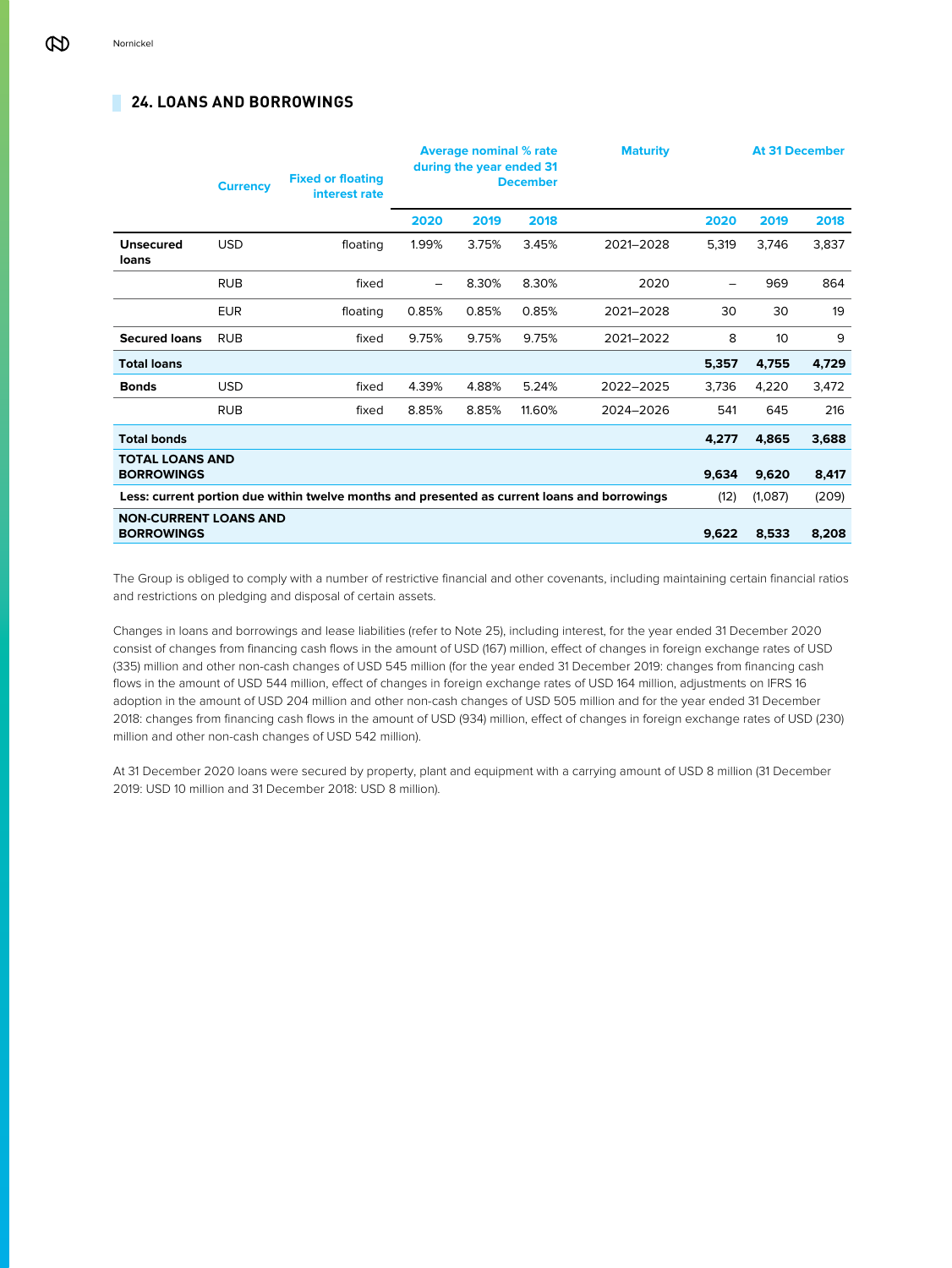Annual report | 2020 **312 313** 

 $\bullet$  $\bullet$  $\bullet$  $\bullet$  $\bullet$  $\bullet$  $\bullet$  $\bullet$ 

9

# **25. LEASE LIABILITIES**

|                                      | <b>Currency</b> |       | <b>Maturity</b><br><b>Average borrowing rate</b><br>during the year ended<br>31 December, % |           |      |      | <b>At 31 December</b> |
|--------------------------------------|-----------------|-------|---------------------------------------------------------------------------------------------|-----------|------|------|-----------------------|
|                                      |                 | 2020  | 2019                                                                                        |           | 2020 | 2019 | 2018                  |
| <b>Lease liabilities</b>             | <b>RUB</b>      | 7.37% | 8.21%                                                                                       | 2021-2099 | 126  | 56   |                       |
|                                      | <b>USD</b>      | 4.07% | 4.57%                                                                                       | 2021-2030 | 114  | 148  | 2                     |
|                                      | other           | 1.56% | 2.29%                                                                                       | 2021-2024 | 22   | 20   | 20                    |
| <b>Total lease liabilities</b>       |                 |       |                                                                                             |           | 262  | 224  | 22                    |
| Less: current lease liabilities      |                 |       |                                                                                             |           | (59) | (44) | (6)                   |
| <b>NON-CURRENT LEASE LIABILITIES</b> |                 |       |                                                                                             |           | 203  | 180  | 16                    |

At 31 December 2020 lease liabilities with original maturity in excess of 15 years amounted to USD 12 million (31 December 2019: USD 15 million).

# **26. PROVISIONS**

|                                     |                |      | <b>At 31 December</b> |
|-------------------------------------|----------------|------|-----------------------|
|                                     | 2020           | 2019 | 2018                  |
| <b>CURRENT PROVISIONS</b>           |                |      |                       |
| Environmental provisions            | 2,072          | -    |                       |
| Provision for social commitments    | 96             | 51   | 53                    |
| Decommissioning obligations         | 66             | 29   | 21                    |
| Tax provision                       | 5              | 4    | $\overline{2}$        |
| Other provisions                    | 19             | 16   | 1                     |
| <b>Total current provisions</b>     | 2,258          | 100  | 77                    |
| <b>NON-CURRENT PROVISIONS</b>       |                |      |                       |
| Decommissioning obligations         | 549            | 633  | 316                   |
| Provision for social commitments    | 84             | 38   | 49                    |
| Environmental provisions            | 9              | -    |                       |
| Other provisions                    | $\overline{2}$ | 3    |                       |
| <b>Total non-current provisions</b> | 644            | 674  | 365                   |
| <b>TOTAL</b>                        | 2,902          | 774  | 442                   |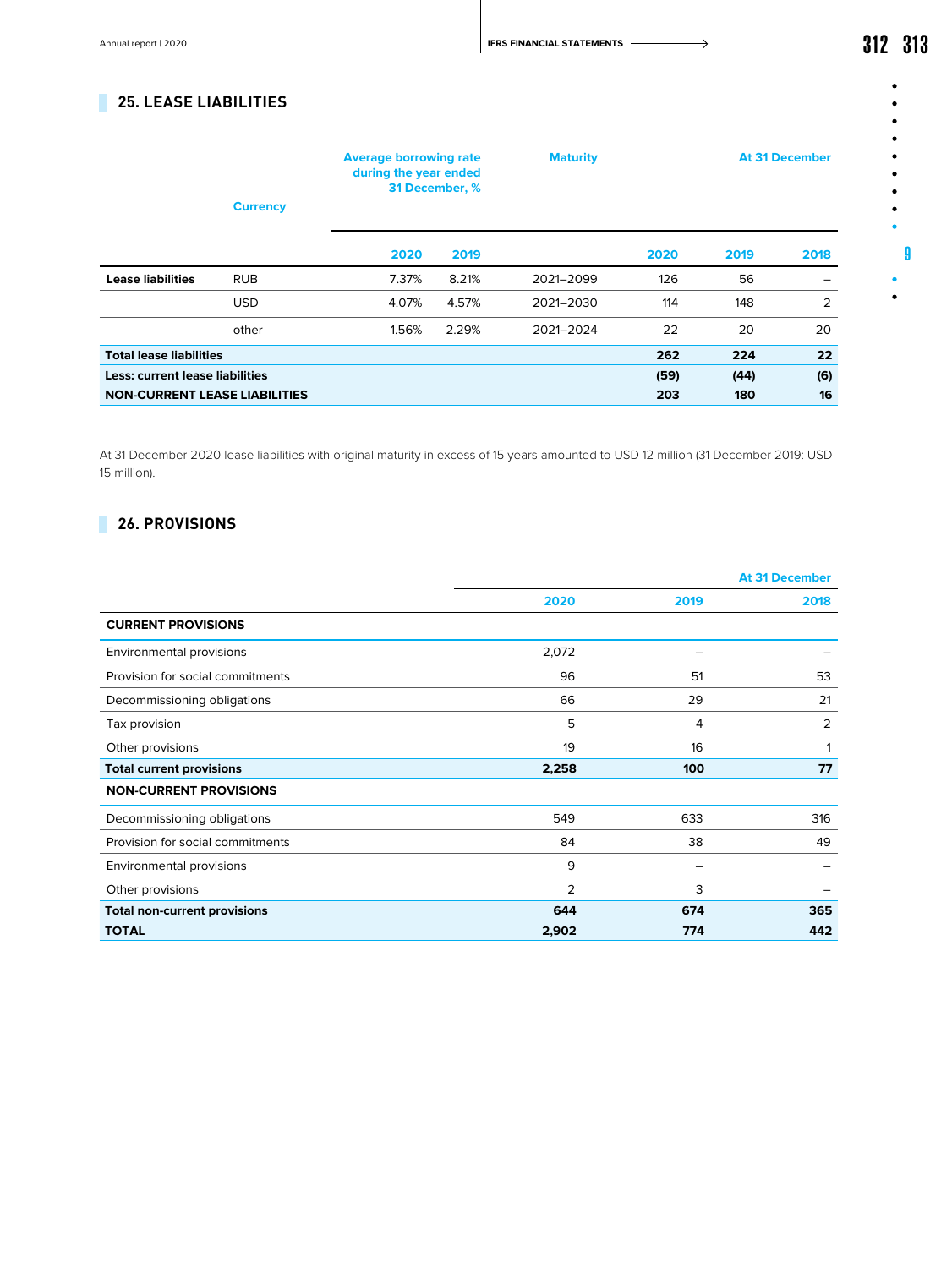|                                                         | <b>Decommissioning</b>   | <b>Environmental</b><br>provisions | <b>Social</b><br>commitments | <b>Tax</b>               | <b>Other</b>             | <b>Total</b> |
|---------------------------------------------------------|--------------------------|------------------------------------|------------------------------|--------------------------|--------------------------|--------------|
| <b>Balance at 1</b><br>January 2018                     | 422                      |                                    | 96                           | 134                      | 1                        | 653          |
| Accruals                                                | $\overline{\phantom{0}}$ | $\overline{\phantom{0}}$           | 47                           | 21                       | $\overline{2}$           | 70           |
| Utilization                                             | (22)                     | ÷                                  | (29)                         | (144)                    | (3)                      | (198)        |
| Change in<br>estimates                                  | (21)                     | $\overline{\phantom{0}}$           | (2)                          |                          | $\overline{\phantom{0}}$ | (23)         |
| Unwinding of<br>discount                                | 29                       |                                    | 5                            | $\overline{\phantom{0}}$ |                          | 34           |
| Effect of<br>translation to<br>presentation<br>currency | (71)                     |                                    | (15)                         | (9)                      | $\mathbf{1}$             | (94)         |
| <b>BALANCE AT 31</b>                                    | 337                      |                                    |                              | $\overline{\mathbf{2}}$  | 1                        |              |
| <b>DECEMBER 2018</b><br>Accruals                        | 187                      | -<br>$\mathbf{1}$                  | 102<br>32                    | $\overline{4}$           | 37                       | 442<br>261   |
| Utilization                                             | (18)                     | (1)                                | (66)                         | (1)                      | (20)                     | (106)        |
| Change in<br>estimates                                  | 81                       | $\overline{\phantom{0}}$           | $\overline{2}$               | $\equiv$                 | $\overline{\phantom{0}}$ | 83           |
| Unwinding of<br>discount                                | 30                       | $\overline{\phantom{0}}$           | 8                            | $\qquad \qquad -$        | $\overline{\phantom{0}}$ | 38           |
| Effect of<br>translation to<br>presentation<br>currency | 45                       | $\overline{\phantom{0}}$           | 11                           | (1)                      | $\mathbf{1}$             | 56           |
| <b>BALANCE AT 31</b>                                    |                          |                                    |                              |                          |                          |              |
| <b>DECEMBER 2019</b><br>Accruals                        | 662<br>26                | 2,136                              | 89<br>223                    | 4<br>$\mathbf{1}$        | 19<br>17                 | 774<br>2,403 |
| Utilization                                             | (16)                     | (48)                               | (132)                        | -                        | (9)                      | (205)        |
| Change in<br>estimate                                   | 17                       | 106                                | 11                           | $\overline{\phantom{0}}$ | (6)                      | 128          |
| Unwinding of<br>discount                                | 32                       |                                    | 5                            |                          |                          | 37           |
| Effect of<br>translation to<br>presentation<br>currency | (106)                    | (113)                              | (16)                         | $\overline{\phantom{0}}$ | $\overline{\phantom{0}}$ | (235)        |
| <b>BALANCE AT 31</b><br><b>DECEMBER 2020</b>            | 615                      | 2,081                              | 180                          | 5                        | 21                       | 2,902        |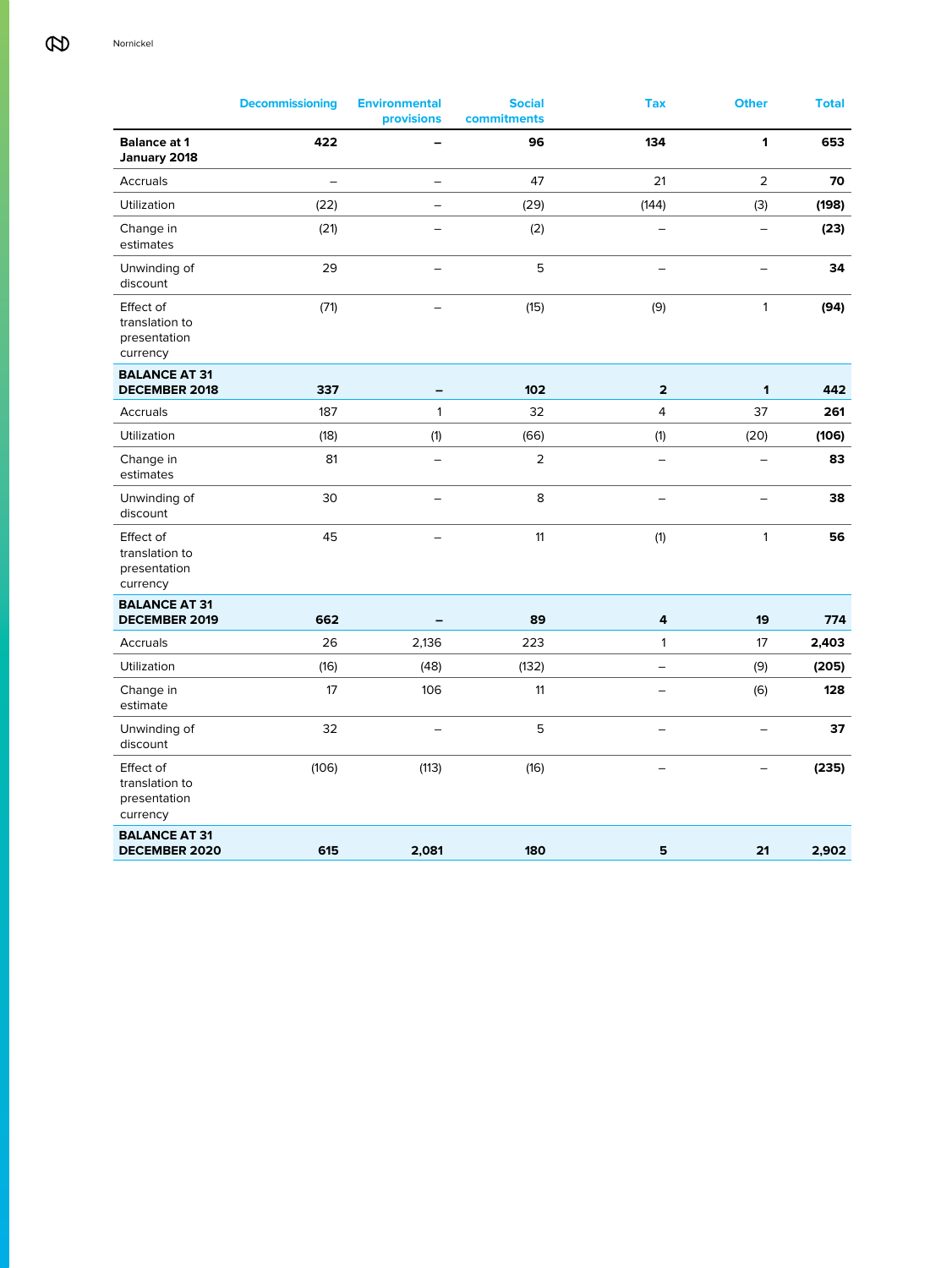#### **Significant event – fuel leakage in Norilsk**

On 6 July 2020 the Federal Environment Supervision Agency (Rosprirodnadzor) assessed the amount of environmental damages to the water bodies and land as RUB 147.78 billion. (USD 2,113 million at RUB/USD rate at 30 June 2020) and claimed this amount from the Group as voluntary reimbursement. The Group recognised the provision of USD 2,134 million as at 30 June 2020 taking into consideration actual and forecast clean-up and rehabilitation expenses with respective deferred tax benefit of USD 427 million. Based on the interpretation of the Russian tax law and current practice of its application the Group assesses recoverability of deferred tax assets recognised with respect to the environmental provision as probable taking into consideration taxable profit forecasts.

On 10 September 2020 Yenisei interregional administration of Rosprirodnadzor filed the lawsuit to the Krasnoyarsk Arbitrary Court against JSC "Norilsk-Taimyr Energy Company" (JSC "NTEK") claiming compensation of damages to water bodies and soil caused by diesel fuel spill at HPP-3 in Norilsk for the amount of RUB 147.78 billion (USD 1,943 million at RUB/USD at the date of filing).

On 5 February 2021 the court ordered partial satisfaction of the lawsuit of Rosprirodnadzor. As per the court's decision, the amount of damages to be compensated equaled RUB 146.177 billion (USD 1,979 million at RUB/USD rate at 31 December 2020). The Group received the complete reasoned judgment of the Court on 13 February 2021 and as of the date the consolidated financial statements are authorised for issue its analysis is on-going. Having regard to its provisional view of the merits of an appeal, the Group's management considers that it would not be in the best interests of the Group to appeal the judgment. The final decision on the appeal will be made in accordance with all necessary corporate procedures before expiration of the term set by the Russian law for filing of an appeal: one month following the issuance of the complete reasoned decision. If the decision is not appealed by the expiration of the one-month term, the decision will come into force.

As of the reporting date the total expenditure for clean-up and rehabilitation equals RUB 10.6 billion (USD 144 million at RUB/USD rate at 31 December 2020). The environmental provision was increased by this amount in the consolidated financial statements in addition to the amount of environmental damages.

Based on the above, the Group recognised the change in estimates of the environmental provision of USD 102 million included in other operating expenses in the consolidated income statement with respective deferred tax benefit of USD 20 million.

As of the reporting date, the Group recognised utilization of the provision for the incurred clean-up expenses of USD 48 million. Therefore, at 31 December 2020 the amount of the environmental provision recognised within short-term and long-term liabilities of the Group's consolidated statement of financial position equals USD 2,076 million.

The Group will be updating its assessment of the possible amount of future expenses relating to environmental clean-up and rehabilitation, including their tax treatment.

On 11 February 2021 the Group received a claim from the Ministry for ecology and environmental management of Krasnoyarsk region to voluntary reimburse damages to wildlife, hunting resources and the respective habitat caused by the HPP-3 incident in Norilsk for the total amount of RUB 494 million (USD 7 million at RUB/USD rate 31 December 2020). The Group is currently analyzing the claim. With respect to damages to water biological resources there are no official claims, lawsuits or regulations filed against the Group as of the date the consolidated financial statements are authorised for issue, therefore the Group did not accrue any provision, as the amount of such liability, if any, cannot be assessed reliably.

All these factors could possibly influence the amount and expected settlement date of the obligations relating to the incident depending on the resolution of the above uncertainties.

### **Decommissioning obligations and environmental provisions**

Key assumptions used in estimation of decommissioning obligations were as follows:

|                                                      |                 |                 | <b>At 31 December</b> |
|------------------------------------------------------|-----------------|-----------------|-----------------------|
|                                                      | 2020            | 2019            | 2018                  |
| Discount rates Russian entities                      | $4.2\% - 7.0\%$ | $5.6\% - 7.5\%$ | $7.7\% - 8.9\%$       |
| Discount rates non-Russian entities                  | 3.64%           | 7.14%           | 8.17%                 |
| Expected closure date of mines                       | up to 2057      | up to 2060      | up to 2068            |
| Expected inflation over the period from 2021 to 2040 | $2.8\% - 4.1\%$ | $2.9\% - 4.2\%$ | $2.9\% - 4.1\%$       |
| Expected inflation over the period from 2041 onwards | 2.5%            | 2.9%            | $2.9\% - 3.0\%$       |

9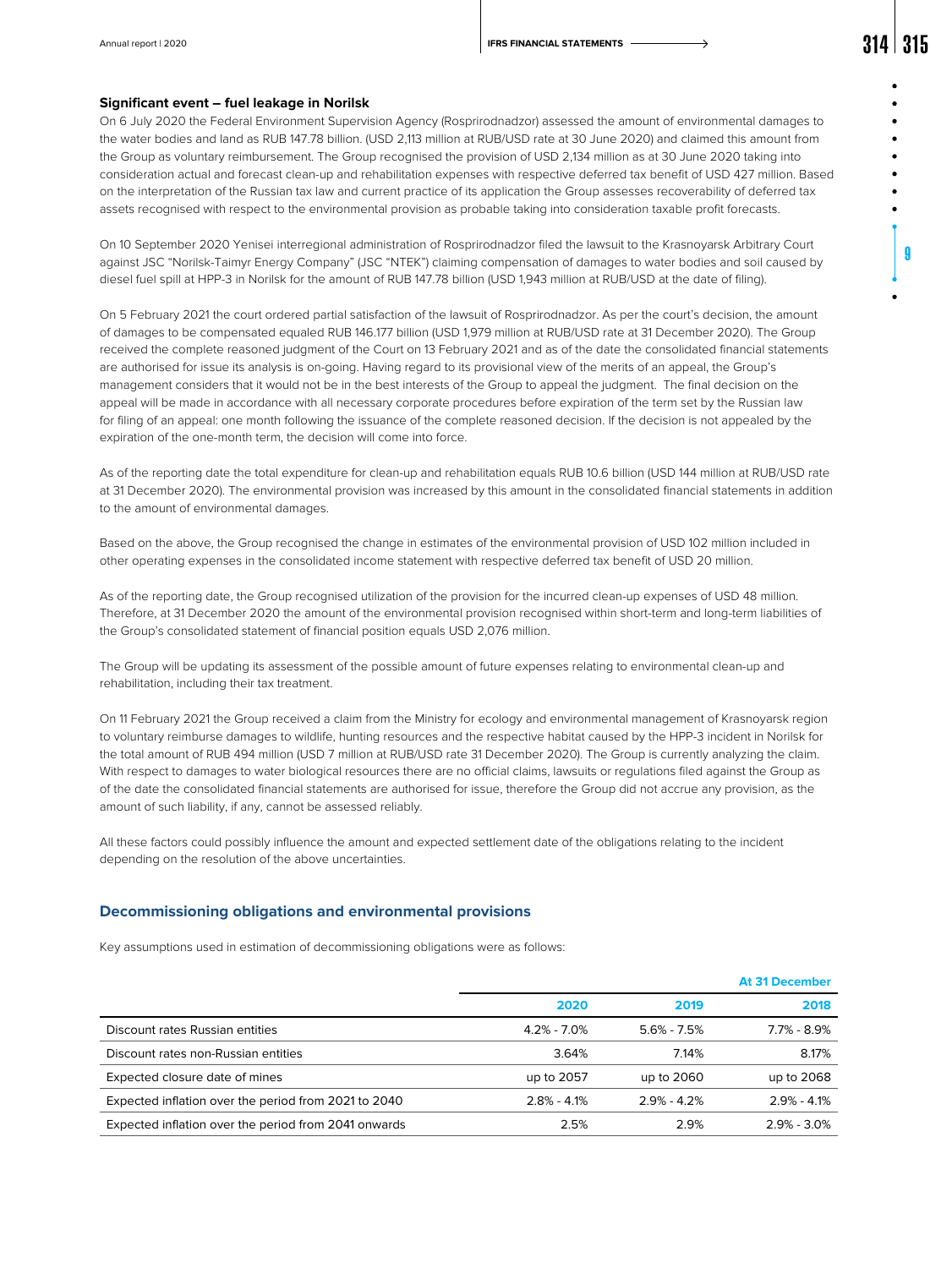Present value of expected cost to be incurred for settlement of decommissioning obligations and environmental provisions was as follows:

|                                      |      |      | <b>At 31 December</b> |
|--------------------------------------|------|------|-----------------------|
|                                      | 2020 | 2019 | 2018                  |
| Due from second to fifth year        | 226  | 275  | 149                   |
| Due from sixth to tenth year         | 88   | 124  | 24                    |
| Due from eleventh to fifteenth year  | 62   | 102  | 27                    |
| Due from sixteenth to twentieth year | 82   | 64   | 86                    |
| Due thereafter                       | 100  | 68   | 30                    |
| <b>TOTAL</b>                         | 558  | 633  | 316                   |

At 31 December 2019 the Group recognised a provision for expenditure to shutdown certain production facilities located in the Kola Peninsula starting from 2021 (Note 11). The amount of decommissioning obligation was calculated based on the best estimate of the amount and timing of future expenditures included in the detailed asset retirement programme, and accounted for accordingly.

# **Social commitments**

In 2010 the Group entered into multilateral agreements with the Government of the Russian Federation and the Krasnoyarsk Regional Government for construction of pre-schools and other social facilities in Norilsk and Dudinka till 2020, and for resettlement of families currently residing in Norilsk and Dudinka to other Russian regions with more favorable living conditions till 2020. In 2017 the Group entered into agreements with the Zabaikalsky Regional Government for construction and development of industrial, social and other infrastructure till 2026. In 2020 the Group entered into a number of agreements with Regional Governments including revision of current agreements under which the Company took additional financial commitments in respect to social and economic development of the regions including construction of social infrastructure facilities construction in the regions where the Group operates. The provisions are measured at the best estimate of the present value of future expenditures to settle these obligations.

# **27. TRADE AND OTHER PAYABLES**

|                                                           |       |       | <b>At 31 December</b> |
|-----------------------------------------------------------|-------|-------|-----------------------|
|                                                           | 2020  | 2019  | 2018                  |
| <b>FINANCIAL LIABILITIES</b>                              |       |       |                       |
| Trade payables                                            | 267   | 425   | 357                   |
| Payables for acquisition of property, plant and equipment | 242   | 212   | 192                   |
| Other creditors                                           | 116   | 117   | 110                   |
| <b>Total financial liabilities</b>                        | 625   | 754   | 659                   |
| <b>NON-FINANCIAL LIABILITIES</b>                          |       |       |                       |
| Advances received on contracts with customers             | 802   | 952   | 892                   |
| <b>Total non-financial liabilities</b>                    | 802   | 952   | 892                   |
| <b>TOTAL</b>                                              | 1,427 | 1,706 | 1,551                 |

The maturity analysis for the Group's financial liabilities that shows the remaining contractual maturities was as follows:

|                                 |      |      | <b>At 31 December</b> |
|---------------------------------|------|------|-----------------------|
|                                 | 2020 | 2019 | 2018                  |
| Due within one month            | 322  | 260  | 183                   |
| Due from one to three months    | 246  | 199  | 192                   |
| Due from three to twelve months | 57   | 295  | 284                   |
| <b>TOTAL</b>                    | 625  | 754  | 659                   |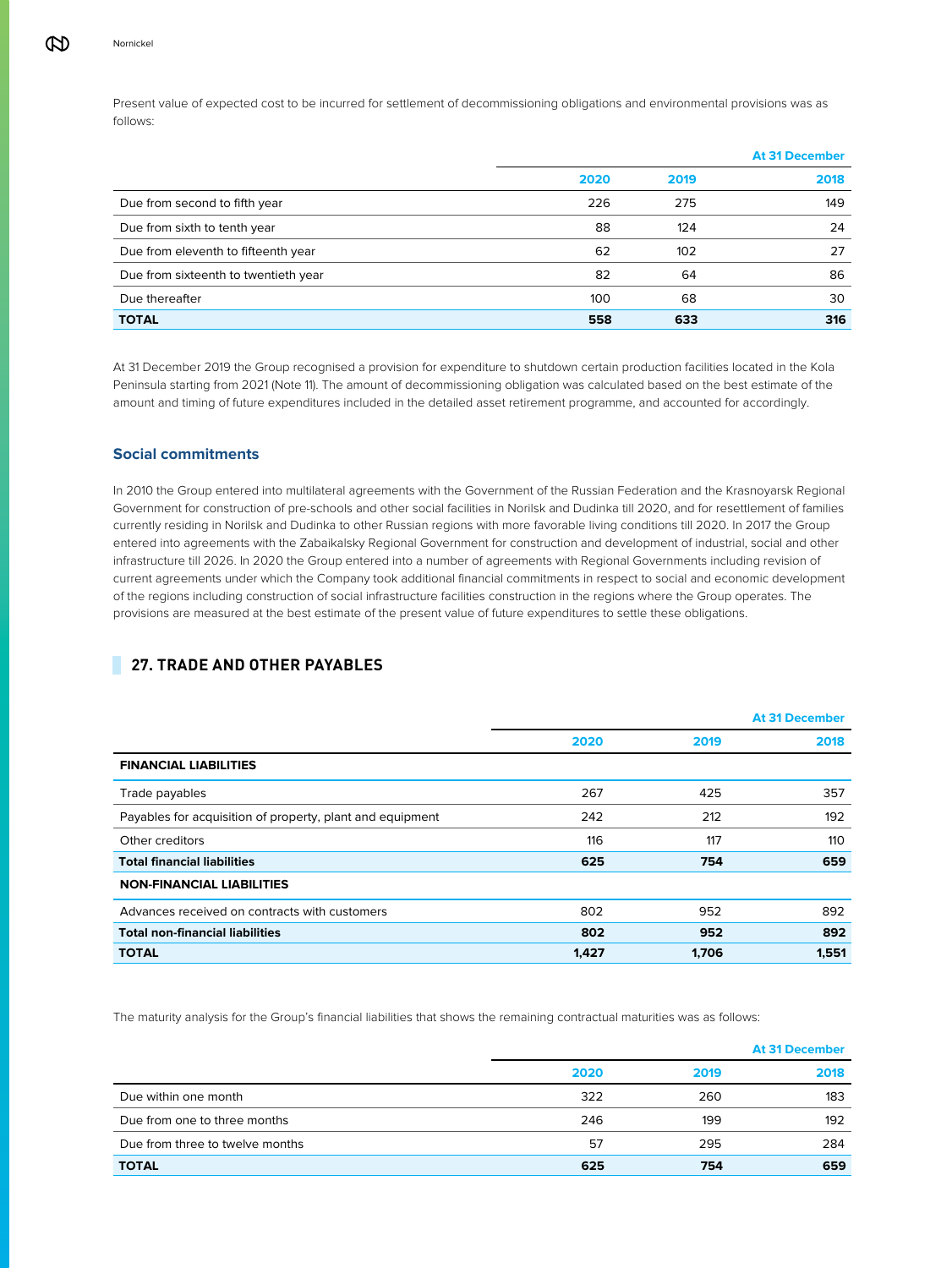9

# **28. EMPLOYEE BENEFIT OBLIGATIONS**

|                               |      | <b>At 31 December</b> |      |  |
|-------------------------------|------|-----------------------|------|--|
|                               | 2020 | 2019                  | 2018 |  |
| Accrual for annual leave      | 218  | 206                   | 177  |  |
| Wages and salaries            | 178  | 225                   | 147  |  |
| Other                         | 27   | 32                    | 22   |  |
| <b>Total obligations</b>      | 423  | 463                   | 346  |  |
| Less: non-current obligations | (22) | (70)                  | (39) |  |
| <b>CURRENT OBLIGATIONS</b>    | 401  | 393                   | 307  |  |

# **Defined contribution plans**

Amounts recognised within continuing operations in the consolidated income statement in respect of defined contribution plans were as follows:

|                                        | For the year ended 31 December |      |      |  |
|----------------------------------------|--------------------------------|------|------|--|
|                                        | 2020                           | 2019 | 2018 |  |
| Pension Fund of the Russian Federation | 283                            | 281  | 278  |  |
| Mutual accumulated pension plan        | 6                              |      |      |  |
| Other                                  | 5                              | ь    |      |  |
| <b>TOTAL</b>                           | 294                            | 293  | 292  |  |

# **29. DERIVATIVE FINANCIAL INSTRUMENTS**

At 31 December 2020 the fair value of the cross-currency interest rate swap contracts was presented in non-current and current liabilities in the amount of USD 52 million and USD 84 million respectively (31 December 2019: other non-current financial assets (refer to Note 16) in the amount of USD 101 million and 31 December 2018: non-current liabilities in the amount of USD 61 million).

The fair value of cross-currency interest rate swap contracts (Level 2 of fair value hierarchy) is calculated as the present value of future cash flows discounted at the interest rates applicable to the currencies of the corresponding cash flows and available at the reporting date. The fair value is subject to a credit risk adjustment that reflects the credit risk of the Group and of the other party and is calculated based on credit spreads derived from current tradeable financial instruments (refer to Note 35).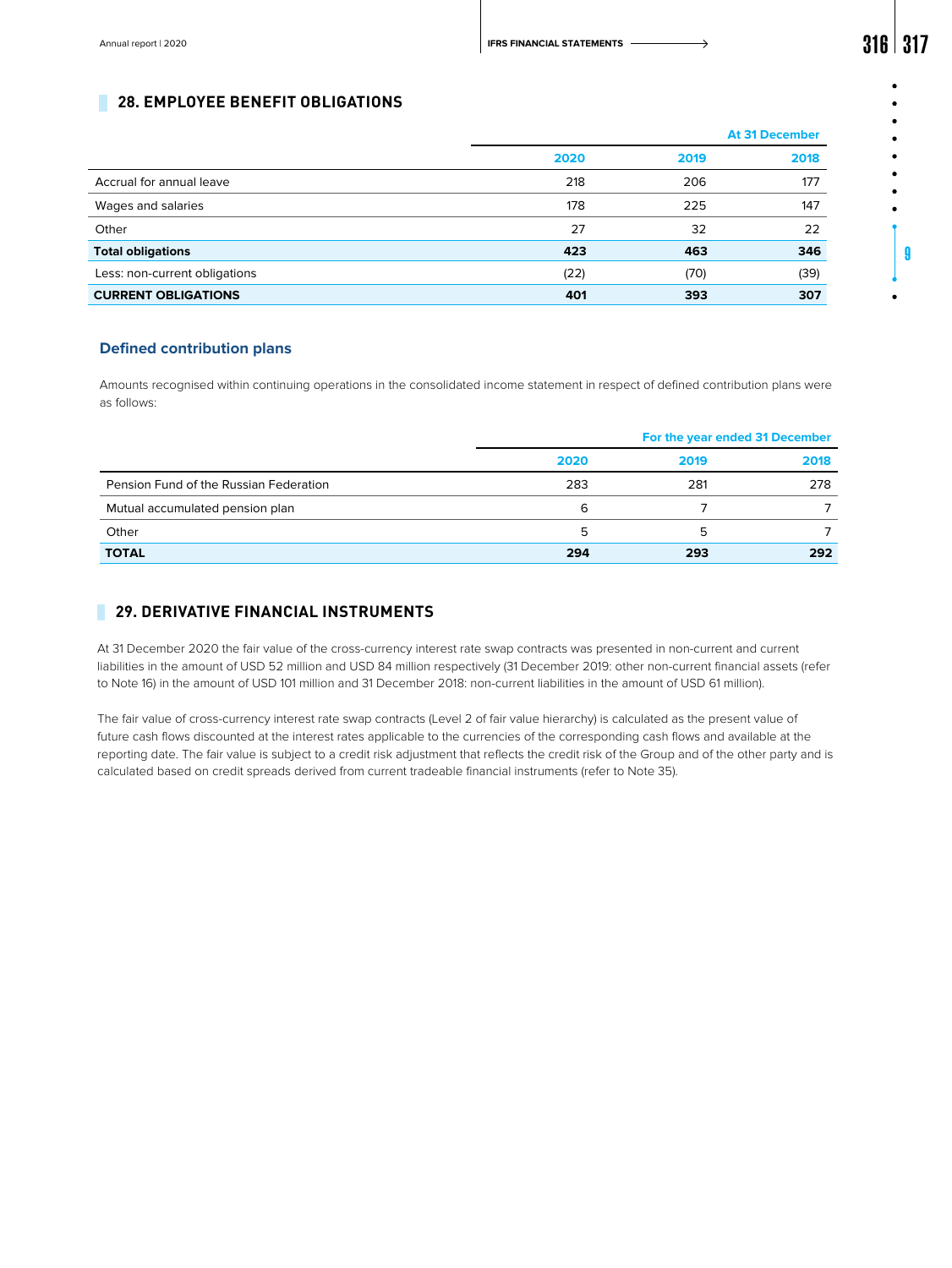# **30. DIVIDENDS**

Dividends declared and paid in Russian roubles were translated to US dollars using prevailing RUB/USD rates at the declaration date or payment date, respectively, as presented in the table below.

| <b>Dividends for</b> | <b>Declaration</b> |                                | <b>Dividends declared</b>      |                             |                       | <b>Dividends paid</b>    |
|----------------------|--------------------|--------------------------------|--------------------------------|-----------------------------|-----------------------|--------------------------|
| the period           | period             | <b>Per share</b><br><b>RUB</b> | <b>Per share</b><br><b>USD</b> | <b>Total USD</b><br>million | <b>Payment period</b> | <b>Total USD million</b> |
| 9 months 2020        | December<br>2020   | 623.35                         | 8.50                           | 1,346                       | December 2020         | 1,334                    |
| Annual 2019          | May 2020           | 557.20                         | 7.59                           | 1,201                       | June 2020             | 1,264                    |
| 9 months 2019        | December<br>2019   | 604.09                         | 9.66                           | 1,529                       | January 2020          | 1,567                    |
| 6 months 2019        | September<br>2019  | 883.93                         | 13.77                          | 2,179                       | October 2019          | 2,180                    |
| Annual 2018          | June 2019          | 792.52                         | 12.19                          | 1,928                       | <b>July 2019</b>      | 1,986                    |
| 6 months 2018        | September<br>2018  | 776.02                         | 11.45                          | 1,813                       | October 2018          | 1,841                    |
| Annual 2017          | June 2018          | 607.98                         | 9.63                           | 1,524                       | <b>July 2018</b>      | 1,527                    |

At 31 December 2020 dividends paid by the Company to the shareholders registrator but not transferred to shareholders bank accounts amounted to USD 32 million (refer to Note 19).

# **31. RELATED PARTIES TRANSACTIONS AND OUTSTANDING BALANCES**

Related parties include major shareholders and entities under their ownership and control; associates, joint ventures and joint operation; and key management personnel. The Group defines major shareholders as shareholders, which have significant influence over the Group activities. The Company and its subsidiaries, in the ordinary course of their business, enter into various sale, purchase and service transactions with related parties. Transactions between the Company and its subsidiaries, which are related parties of the Company, have been eliminated on consolidation and are not disclosed in this note. Details of transactions between the Group and other related parties are disclosed below.

|                                                                           | Sales of goods and services and participating shares |                                        |                                        |  |  |  |  |
|---------------------------------------------------------------------------|------------------------------------------------------|----------------------------------------|----------------------------------------|--|--|--|--|
| <b>Transactions with related parties</b>                                  | For the year ended 31<br>December 2020               | For the year ended 31<br>December 2019 | For the year ended 31<br>December 2018 |  |  |  |  |
| Entities under ownership and control of<br>the Group's major shareholders |                                                      |                                        |                                        |  |  |  |  |
| Associates, joint ventures and joint<br>operation                         |                                                      |                                        |                                        |  |  |  |  |
| <b>TOTAL</b>                                                              |                                                      | -                                      |                                        |  |  |  |  |

**Purchase of assets and services and other operating expenses**

| <b>Transactions with related parties</b>                                  | For the year ended 31<br>December 2020 | For the year ended 31<br>December 2019 | For the year ended 31<br>December 2018 |
|---------------------------------------------------------------------------|----------------------------------------|----------------------------------------|----------------------------------------|
| Entities under ownership and control<br>of the Group's major shareholders | 92                                     | 89                                     | 64                                     |
| Associates, joint ventures and joint<br>operation                         | 120                                    | 136                                    | 86                                     |
| <b>TOTAL</b>                                                              | 212                                    | 225                                    | 150                                    |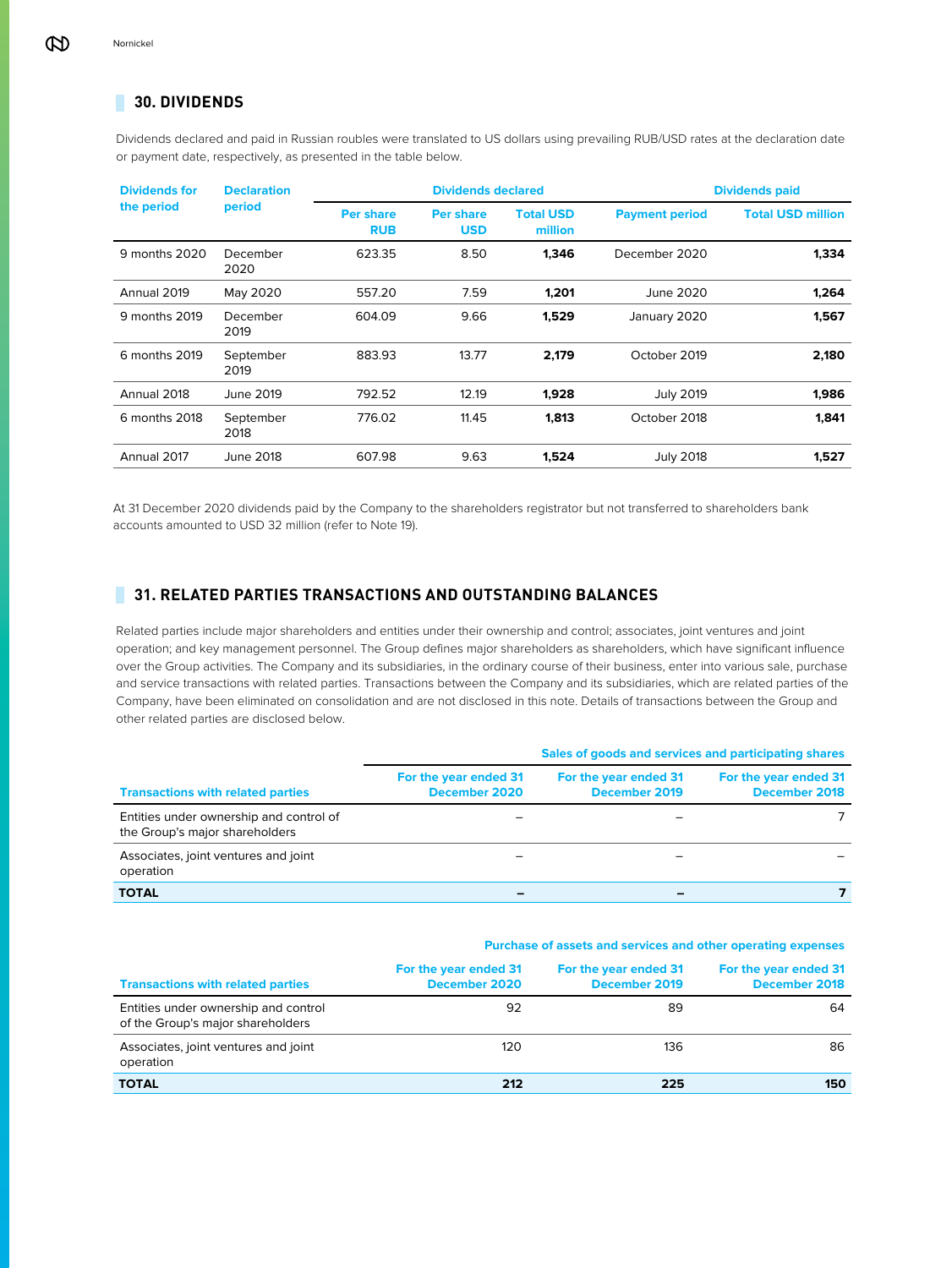| <b>Outstanding balances with</b><br>related parties                       | At 31 December 2020 | At 31 December 2019 | <b>Accounts receivable</b><br>At 31 December 2018 |
|---------------------------------------------------------------------------|---------------------|---------------------|---------------------------------------------------|
| Entities under ownership and control<br>of the Group's major shareholders |                     |                     |                                                   |
| Associates, joint ventures and joint<br>operation                         |                     | 10                  |                                                   |
| <b>TOTAL</b>                                                              |                     | 11                  | 9                                                 |

|                                                                              |                     |                     | <b>Accounts payable and lease liabilities</b> |
|------------------------------------------------------------------------------|---------------------|---------------------|-----------------------------------------------|
| <b>Outstanding balances with</b><br>related parties                          | At 31 December 2020 | At 31 December 2019 | At 31 December 2018                           |
| Entities under ownership and<br>control of the Group's major<br>shareholders | 19                  | 3                   |                                               |
| Associates, joint ventures and<br>joint operation                            | 15                  | 8                   |                                               |
| <b>TOTAL</b>                                                                 | 34                  | 11                  |                                               |

During the year ended 31 December 2020, the Group acquired from related party the Company, which holds the right-of-use assets and lease liabilities in the amount of USD 25 million.

Transactions with related parties are made on terms equivalent to those that prevail in arm's length transactions.

# **Compensation of key management personnel**

Key management personnel of the Group consists of members of the Management Board and the Board of Directors. For the year ended 31 December 2020 remuneration of key management personnel of the Group included salary and performance bonuses amounted to USD 78 million (for the year ended 31 December 2019: USD 134 million and for the year ended 31 December 2018: USD 109 million).

# **32. COMMITMENTS**

# **Capital commitments**

At 31 December 2020, contractual capital commitments amounted to USD 2,021 million (31 December 2019: USD 930 million and 31 December 2018: USD 544 million).

### **Leases**

The Group is a party to a number of lease contracts with variable lease payments that do not depend on an index or market rental rates, and hence are not recognised as lease liabilities. At 31 December 2020 total future non-discounted variable lease payments under such contracts with the maturity up to 2069 amounted to USD 316 million (31 December 2019: USD 310 million).

At 31 December 2020 future non-discounted lease payments for leased items not transferred to the lessee and not recognised as lease liabilities amounted to USD nil million (31 December 2019: USD 192 million).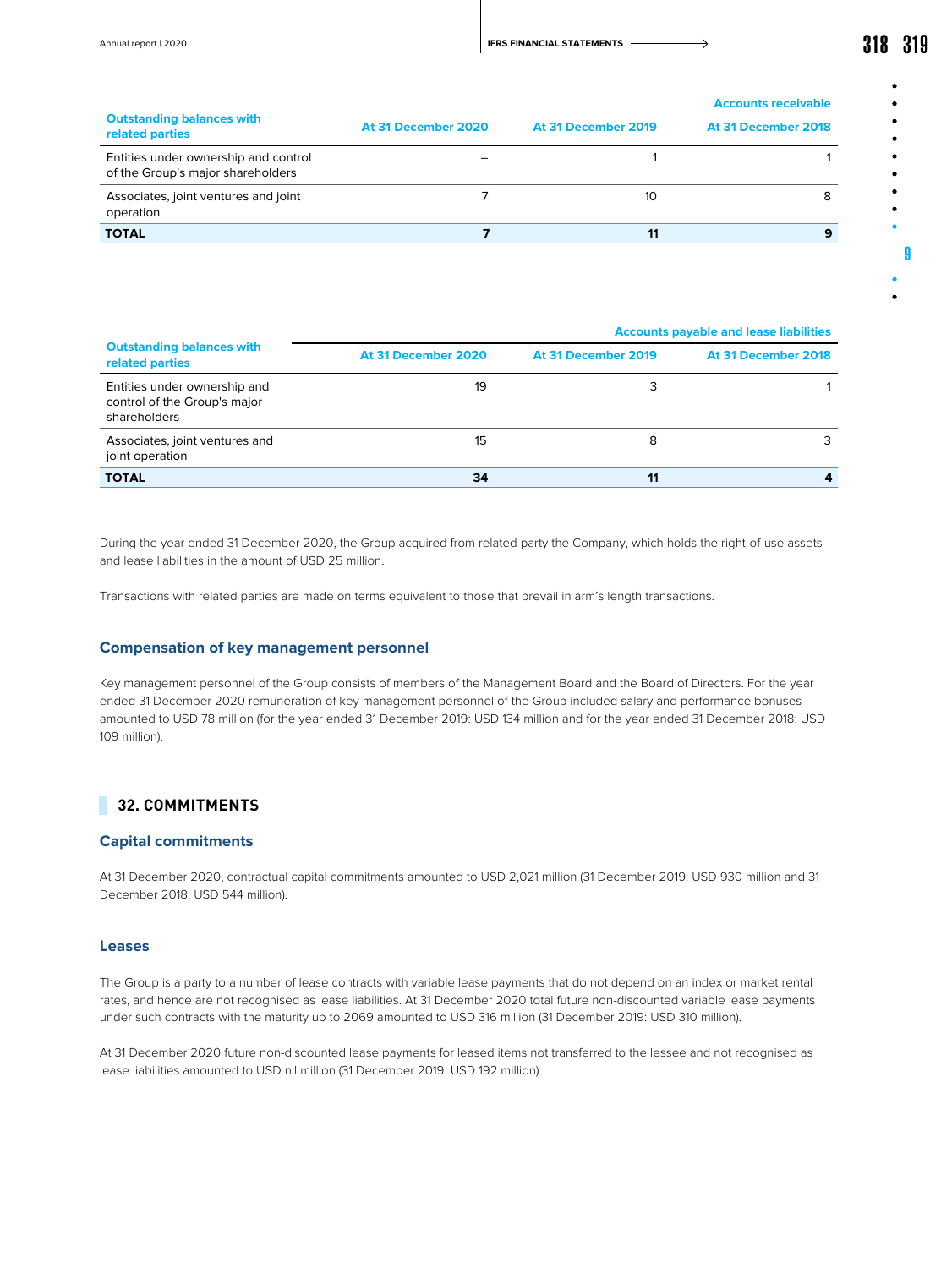# **Social commitments**

The Group contributes to mandatory and voluntary social programs and maintains social facilities in the locations in which it operates. The Group's social assets as well as local social programme benefit the community at large and are not normally restricted to the Group's employees.

# **33. CONTINGENCIES**

By their nature, contingencies will only be resolved when one or more future events occur or fail to occur. The assessment of such contingencies inherently involves the exercise of significant judgement and estimates of the outcome of future events.

# **Litigation**

At 31 December 2020 the Group is involved in legal disputes in the ordinary course of its operations, with the probability of their unfavorable resolution being assessed as possible. At 31 December 2020, total claims under unresolved litigation (except legal claims from Rosprirodnadzor which are dislosed in Note 26) amounted to approximately USD 7 million (31 December 2019: USD 14 million and 31 December 2018: USD 13 million).

# **Taxation contingencies in the Russian Federation**

The Russian Federation currently has a number of laws related to various taxes imposed by both federal and regional governmental authorities. Applicable taxes include value-added (VAT), income tax, mandatory social security contributions, mineral extraction tax and other levies. Tax returns, together with other legal compliance areas (for example, customs and currency control matters), are subject to review and investigation by government authorities, which are authorised by law to impose severe fines, penalties and interest charges. Generally, tax returns remain open and subject to inspection for a period of three years following the fiscal year.

While management of the Group believes that its has recognised adequate provisions for tax liabilities based on its interpretation of current and previous legislation, the risk remains that the tax authorities in the Russian Federation could take differing positions with regard to interpretive issues. This uncertainty may expose the Group to additional taxation, fines and penalties.

Transfer pricing legislation enacted in the Russian Federation starting from 1 January 2012 provides for major modifications making local transfer pricing rules closer to OECD guidelines, but creating additional uncertainty in practical application of tax legislation in certain circumstances.

A very limited number of publicly available transfer pricing court cases in Russia does not provide enough certainty as to the approach to applying transfer pricing rules in Russia. The impact of any transfer pricing assessment may be material to financial statements of the Group, however, the probability of such impact cannot be reliably assessed.

These transfer pricing rules provide for an obligation for the taxpayers to prepare transfer pricing documentation with respect to controlled transactions and prescribe the basis and mechanisms for accruing additional taxes and interest in case prices in the controlled transactions differ from the market level.

Current Russian transfer pricing legislation requires transfer pricing analysis for the majority of cross-border intercompany and major domestic intercompany transactions. Starting from 2019, transfer pricing control, as a general rule, is applied to domestic transactions only if both criteria are met: the parties apply different tax rates, and the annual turnover of transactions between them exceeds RUB 1 billion (USD 14 million at RUB/USD rate at 31 December 2020).

Russian tax authorities may review prices used in intra-group transactions, in addition to transfer pricing audits. They may assess additional taxes if they conclude that taxpayers have received unjustified tax benefits as a result of those transactions.

Russian tax authorities continue to exchange transfer pricing as well as other tax related information with tax authorities of other countries. This information may be used by the tax authorities to identify transactions for additional in-depth analysis.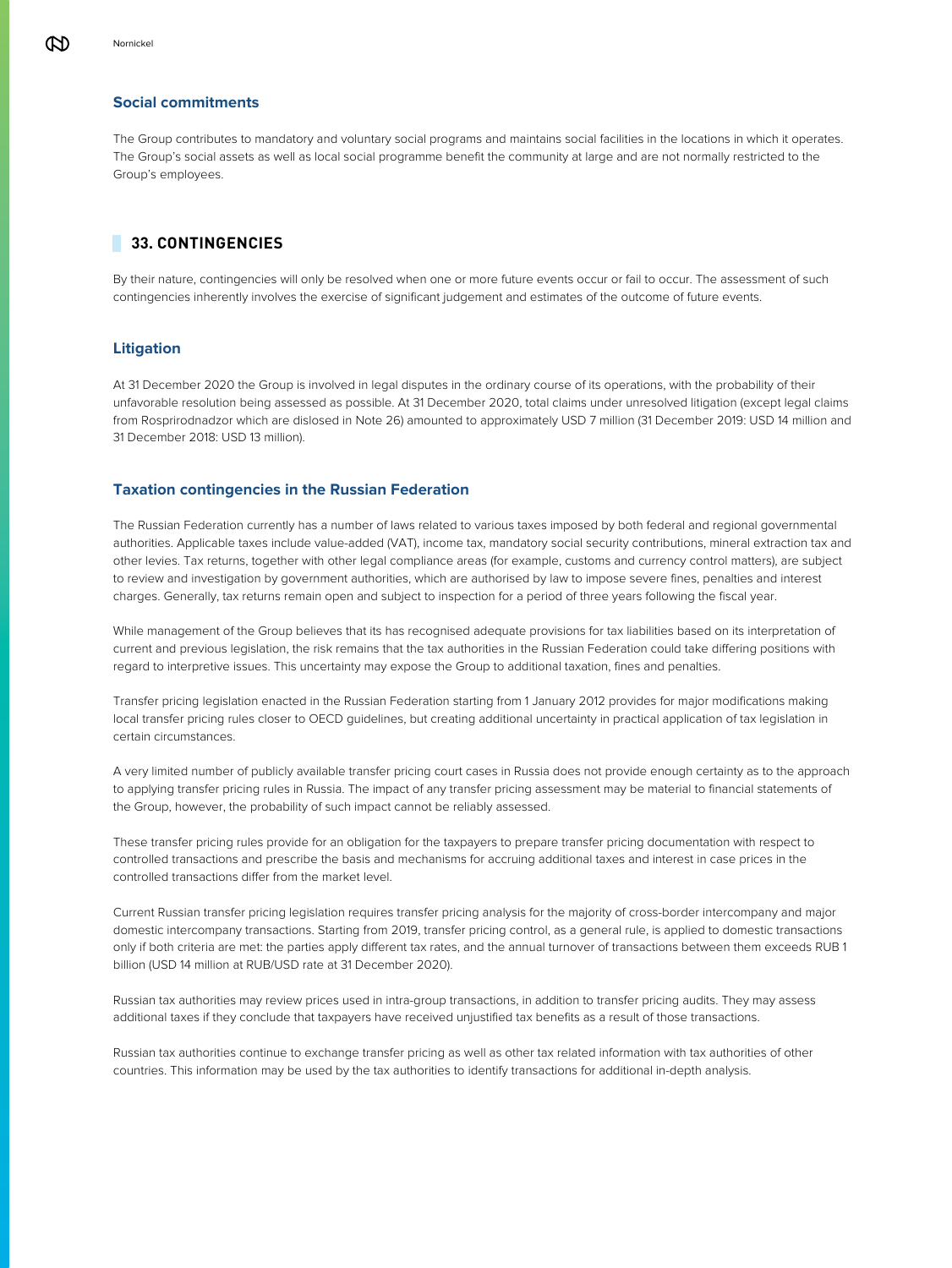### **Environmental matters**

The Group is subject to extensive federal, state and local environmental controls and regulations in the countries in which it operates. The Group's operations involve pollutant emissions to air and water bodies as well as generation and disposal of production waste.

The Group periodically evaluates its environmental provisions pursuant to the environmental legislation in the countries, in which it operates. Such provisions are recognised in the consolidated financial statements as and when obligating events occur. Management of the Group believes that there are no material obligations for environmental damage other than those recognised in the consolidated financial statements. However, potential liabilities, which could arise due to changes in environmental laws and regulations, cannot be reliably estimated but may be material. The Group is unable to predict the timing or extent to which environmental laws and regulations may change. Such change, if it occurs, may require that the Group modernise technology to meet more stringent standards.

# **Russian Federation risk**

As an emerging market, the Russian Federation does not possess a fully developed business and regulatory infrastructure including stable banking and judicial systems which would generally exist in a more mature market economy. The economy of the Russian Federation is characterised by a currency that is not freely convertible outside the country, currency controls, low liquidity levels for debt and equity markets, and continuing inflation. As a result, operations in the Russian Federation involve risks that are not typically associated with those in more developed markets. Stability and success of Russian economy and the Group's business mainly depend on the effectiveness of economic measures undertaken by the government as well as the development of legal system.

Starting 2014, the United States of America, the European Union and some other countries have imposed and expanded economic sanctions against a number of Russian individuals and legal entities. The imposition of the sanctions has led to increased economic uncertainty, including more volatile equity markets, a depreciation of the Russian rouble, a reduction in both local and foreign direct investment inflows and certain restrictions for operations with individuals and legal entities under sanctions, including financing and investment activities. Management assesses the changes in the Russian business environment did not significantly affect the operations, financial results and the financial position of the Group as of the date of issue of these consolidated financial statements. The longer-term effects of the imposed and possible additional sanctions are difficult to determine.

### **Impact of the COVID-19 outbreak on the Group's operations**

On 11 March 2020, the World Health Organization declared COVID-19 outbreak a pandemic. The spread of COVID-19 led to lockdown and business disruption in many countries, which triggered increased volatility of financial markets, including commodity markets, and general economic uncertainty.

The Group operates primarily in exploration, extraction, refining of ore and nonmetallic minerals and sale of base and precious metals produced from ore, which have not been subject to significant adverse impact by the outbreak of coronavirus. Revenue from metal sales increased during the year ended 31 December 2020, with the relative decrease of demand in certain markets for the Group's products offset by higher market prices. Respectively finished goods balance increased at the end of the reporting period.

The activities of the Group, including products deliveries, were not interrupted. According to the analysis of the Group's financial position, its liquidity and access to debt financing, including compliance with debt covenants, the above factors did not have a material effect on the Group's financial stability, hence the management of the Group believes that there is no uncertainty related to the Group's going concern.

Based on the results of the analysis of possible outcomes and their consequences for the economic environment and operations of the Group, the Group's management has developed and implemented a number of measures to ensure normal operating activities, including:

- ◾ administrative arrangements to ensure timely response to threats, caused by COVID-19, continuity of production, procurement and marketing of the Group's products and protection of health and safety of employees;
- ◾ establishing remote workplaces for employees in administrative functions, sales and procurement departments whose presence in the office is not necessary;
- ◾ training employees in operations to ensure strict compliance with work safety measures including social distancing;
- ◾ procurement of supplies to ensure compliance with the requirements of government authorities relating to wearing personal protective equipment and the use of antiseptics;
- providing financial support to the regional healthcare, including significant funding allocated to healthcare institutions through procurement of necessary medical equipment and medicines to prevent further spread of the epidemic;
- ◾ uninterrupted deliveries of supplies for operating and investing activities as per arrangements with the Group suppliers.

9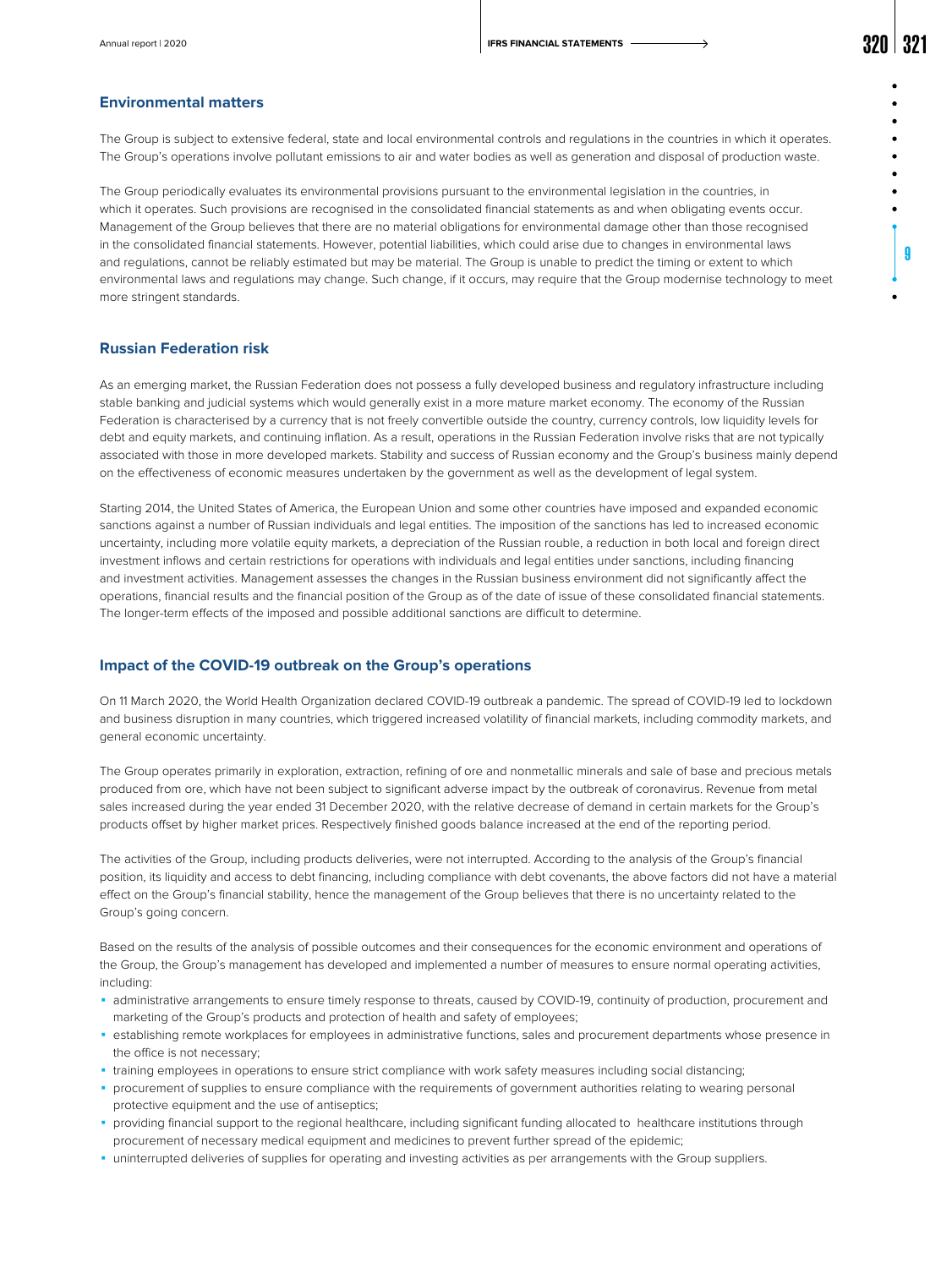For the year ended 31 December 2020 , the Group spent USD 157 million net of VAT to prevent and combat spread of COVID-19, including USD 123 million recognised as expenses for the year ended 31 December 2020, which are presented in the following line items of the consolidated income statement:

| Line items of consolidated income statement for the year ended 31 December 2020 | <b>USD million</b>          |    |
|---------------------------------------------------------------------------------|-----------------------------|----|
| Cost of metal sales                                                             | Labour                      | 45 |
|                                                                                 | Materials and supplies      | 5  |
|                                                                                 | Sundry costs                | 5  |
| Cost of other sales                                                             | Labour                      | 11 |
| General and administrative expenses                                             | Staff costs and other costs | 8  |
| Other operating expenses                                                        | Social expense              | 49 |

The remaining amount as at 31 December 2020 included capital expenditures of USD 12 million and inventories and prepayments for supplies in the amount of USD 22 million. The Group also granted rent waivers to businesses in the regions of its operations in the amount of USD 2 million.

Taking into account the above-mentioned measures and the Group's current operational and financial performance as well as other currently available public information, Group management does not expect a significant adverse impact on the financial position and operating results of the Group in a short-term perspective. The management will continue to monitor the situation closely and will implement necessary measures to respond to possible adverse events, as they occur.

# **34. FINANCIAL RISK MANAGEMENT**

# **Capital risk management**

The Group manages its capital in order to safeguard the Group's ability to continue as a going concern and to maximise the return to shareholders through the optimisation of debt (long and short-term borrowings) and equity (share capital and retained earnings) structure.

Management of the Group regularly reviews its level of leverage, calculated as the ratio of Net Debt to EBITDA, to ensure that it is in line with the Group's financial policy aimed at preserving investment grade credit ratings.

The Сompany maintains not lower than investment grade ratings, assigned by international rating agencies S&P's, Fitch and Moody's on BBB-/BBB-/Baa2 investment grade level.

### **Financial risk factors and risk management structure**

In the normal course of its operations, the Group is exposed to a variety of financial risks: market risk (including interest rate and currency risk), credit risk and liquidity risk. The Group has an explicit risk management structure aligned with internal control procedures that enable it to assess, evaluate and monitor the Group's exposure to such risks.

### **Interest rate risk**

Interest rate risk relates to changes in interest rates will adversely impact the financial results of the Group. The Group's interest rate risk arises from borrowings at floating rates.

The Group performs thorough analysis of its interest rate risk exposure regularly, primarily the sensitivity analysis of basic floating rate. In order to minimize and manage the risk, the Group carries out arrangements to maintain the structure of loans and borrowings with fixed and floating interest rates. The Group also considers impact of this factor together with macroeconomic environment changes, particularly stage of economic growth and increase in prices, generally leading to increase of base rates.

Management believes that the Group's exposure to interest rate risk fluctuations is at an acceptable level.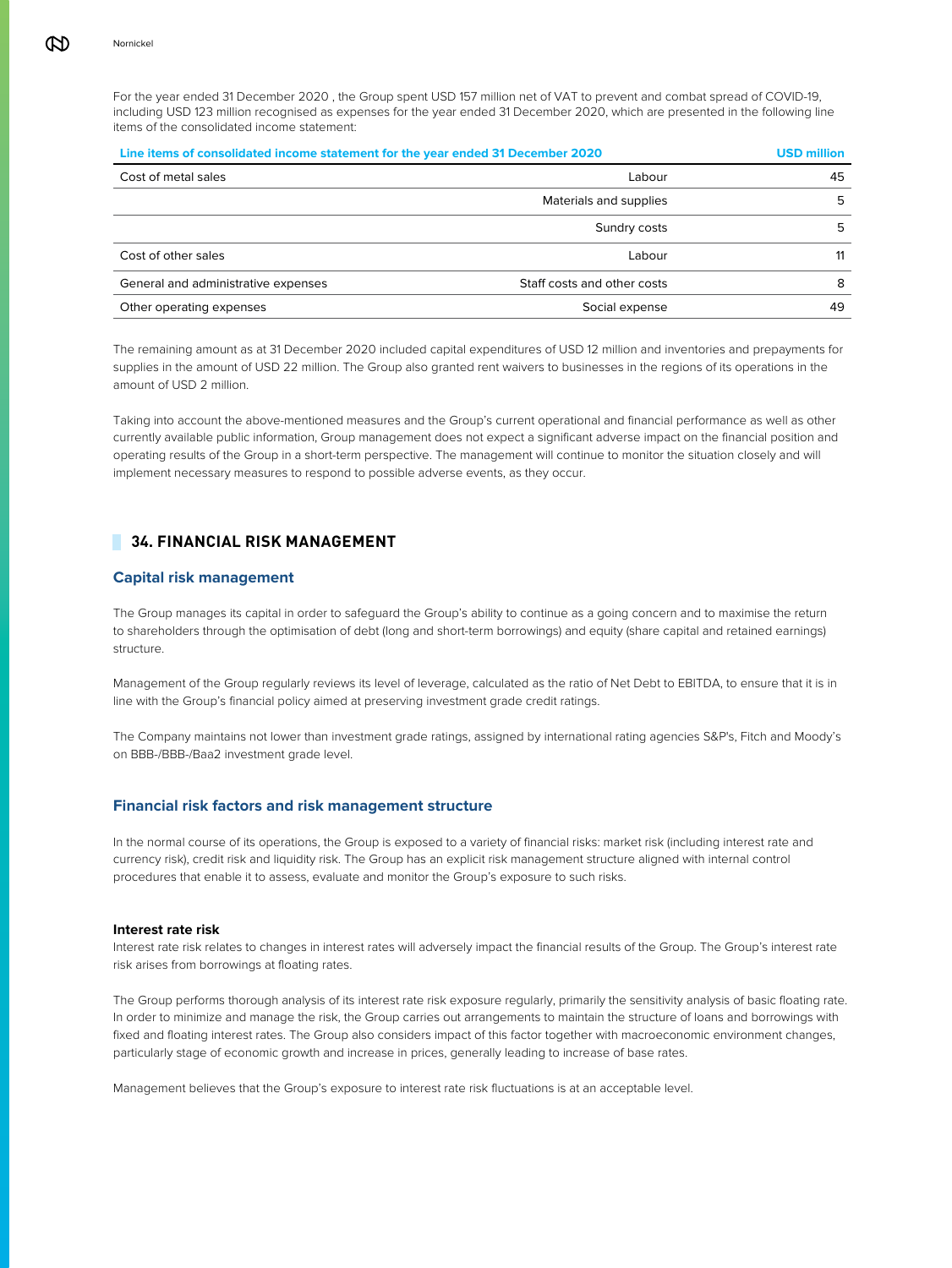9

### **Currency risk**

Currency risk relates to changes in the fair value or future cash flows of a financial instrument denominated in foreign currency because of changes in exchange rates.

The major part of the Group's revenue and related trade accounts receivable are denominated in US dollars while expenditure is primarily incurred in Russian roubles and therefore the Group is exposed to fluctuation of USD exchange rate.

Currency risk arising from other currencies is assessed by management of the Group as immaterial.

The currency risk is managed by analysis of currency position, efficiency control of currency exchange operations and the most possible matching of cash inflows and cash outflows denominated in the same currency.

The Group uses in appropriate cases derivative financial instruments primarily cross-currency interest rate swap to reduce exposure to currency risk by balancing revenue cash flows denominated in US Dollar and liabilities denominated in Russian Rouble.

The carrying amounts of monetary assets and liabilities denominated in foreign currencies other than functional currencies of the individual Group entities at 31 December 2020, 2019 and 2018 were as follows:

|                                    | At 31 December 2020 |            |                            |            |                |                            | At 31 December 2019 |            | At 31 December 2018  |
|------------------------------------|---------------------|------------|----------------------------|------------|----------------|----------------------------|---------------------|------------|----------------------|
|                                    | <b>USD</b>          | <b>EUR</b> | <b>Other</b><br>currencies | <b>USD</b> | <b>EUR</b>     | <b>Other</b><br>currencies | <b>USD</b>          | <b>EUR</b> | Other c<br>urrencies |
| Cash and cash<br>equivalents       | 4,940               | 19         | 110                        | 1,227      | 35             | 69                         | 1,234               | 13         | 74                   |
| Trade<br>and other<br>receivables  | 638                 | 15         | $\overline{\phantom{0}}$   | 398        | 13             | 4                          | 265                 | 3          | 4                    |
| Other assets                       | 32                  | -          | 12                         | 59         | $\overline{2}$ | 10                         | 380                 | 73         | 8                    |
| <b>Total assets</b>                | 5,610               | 34         | 122                        | 1,684      | 50             | 83                         | 1,879               | 89         | 86                   |
| Trade and<br>other payables        | 277                 | 99         | 7                          | 213        | 66             | 8                          | 249                 | 114        | 10                   |
| Loans and<br>borrowings            | 9,055               | 30         | -                          | 7,966      | 30             |                            | 7,308               | 19         | 3                    |
| Lease<br>liabilities               | 114                 | 20         | $\overline{2}$             | 147        | 3              | $\overline{2}$             |                     |            |                      |
| <b>Other liabilities</b>           | 16                  | 2          | -                          | 11         | 16             | -                          | 14                  | 19         |                      |
| <b>TOTAL</b><br><b>LIABILITIES</b> | 9,462               | 151        | 9                          | 8,337      | 115            | 10                         | 7,571               | 152        | 13                   |

Given that the Group's exposure to currency risk for the net USD-denominated monetary liabilities is offset by the revenue denominated in USD, management believes that the Group's exposure to currency risk is at an acceptable level.

### **The sensitivity analysis of interest rate and currency risks**

|                                          | Increase/(decrease) of profit before tax for the year ended 31<br><b>December</b> |         |          |  |
|------------------------------------------|-----------------------------------------------------------------------------------|---------|----------|--|
|                                          | 2020                                                                              | 2019    | 2018     |  |
| <b>INTEREST RATE RISK</b>                |                                                                                   |         |          |  |
| 1 p.p. RUB rate increase impact          | (18)                                                                              | (33)    | (20)     |  |
| 1 p.p. USD rate increase impact          | (34)                                                                              | (6)     | (15)     |  |
| <b>CURRENCY RISK</b>                     |                                                                                   |         |          |  |
| <b>USD 20% STRENGTHENING AGAINST RUB</b> | (1,034)                                                                           | (1,594) | (1, 315) |  |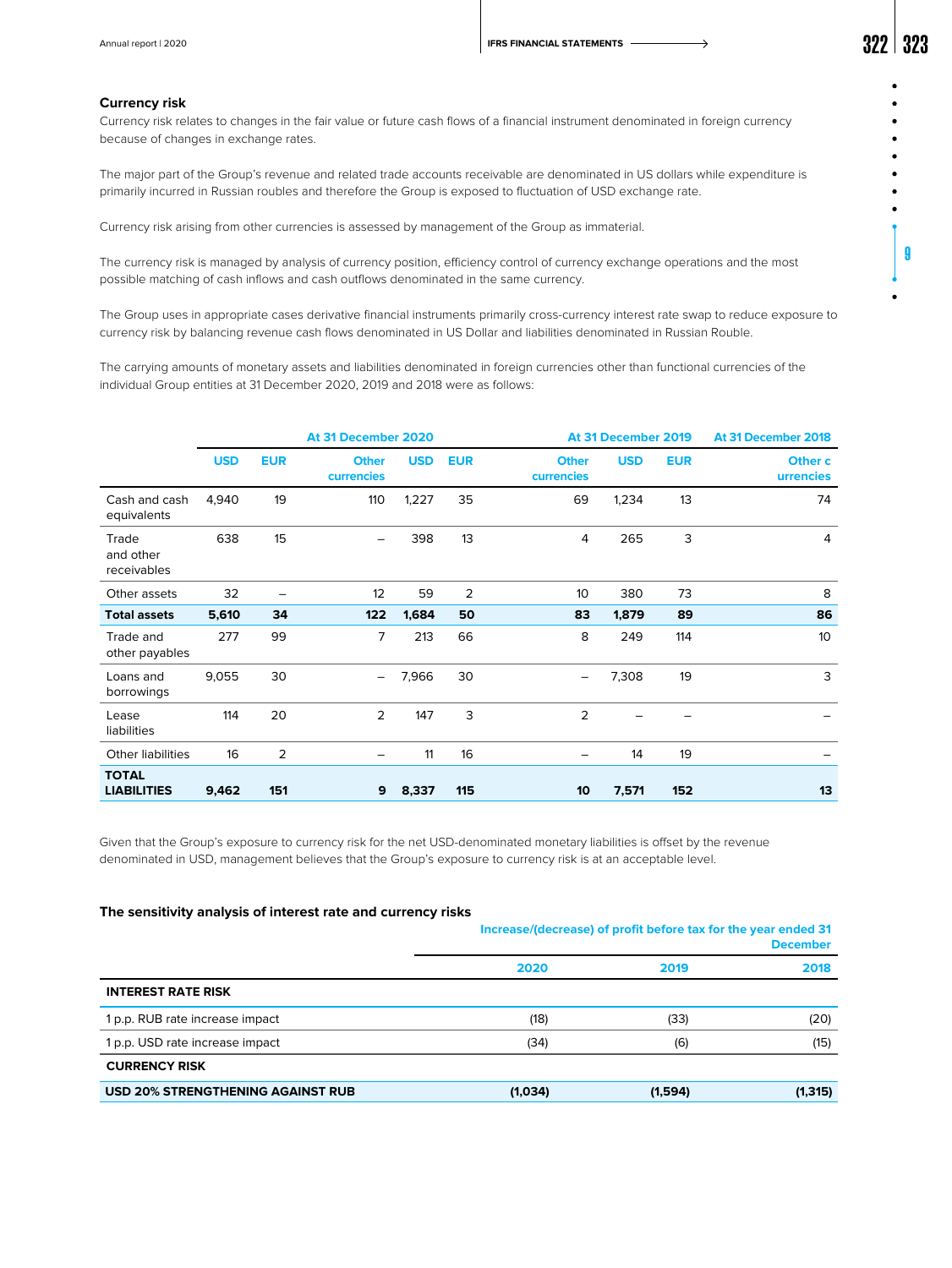The sensitivity analysis is prepared including cross-currency interest rate swap effects and assuming that the amount of loans and borrowings at floating rates outstanding at the reporting date was outstanding for the whole year.

### **Credit risk**

Credit risk refers to the risk that a debtor will default on its contractual obligations resulting in a financial loss to the Group. Credit risk arises from cash and cash equivalents, bank deposits as well as credit exposures to customers, including outstanding uncollateralised trade and other receivables as well as loans receivable.

The Group minimizes the credit risk through its allocation to a large number of customers and respective credit limits approval based on customers financial position analysis in addition to trade financing and insurance instruments, bank guarantees and documentary forms of payment.

The Group assesses customers creditworthiness using current and forecasted credit rating by international credit-rating agencies. In case of their absence, the Group performs the assessment of a customer's financial sustainability and general creditworthiness through analysis of its financial measures and financial statements of customers for several reporting periods.

The outstanding balances with 5 financial institutions and 5 largest customers are presented below. The banks have a minimum of BB+ credit rating.

|                                  |       | <b>Outstanding balance at 31 December</b> |       |
|----------------------------------|-------|-------------------------------------------|-------|
| <b>Cash and cash equivalents</b> | 2020  | 2019                                      | 2018  |
| Cash and cash equivalents        | 2,512 | 821                                       | 417   |
| Bank A                           | 800   | 715                                       | 402   |
| Bank B                           | 712   | 485                                       | 214   |
| Bank C                           | 170   | 162                                       | 75    |
| Bank D                           | 160   | 152                                       | 64    |
| Bank E                           | 837   | 449                                       | 216   |
| Other                            | 5,191 | 2,784                                     | 1,388 |
| <b>TOTAL</b>                     |       |                                           |       |
| Trade and other receivables      | 108   | 31                                        | 50    |
| Customer A                       | 32    | 24                                        | 38    |
| Customer B                       | 26    | 22                                        | 34    |
| Customer C                       | 21    | 21                                        | 20    |
| Customer D                       | 21    | 21                                        | 15    |
| Customer E                       | 329   | 243                                       | 47    |
| Other                            | 537   | 362                                       | 204   |
| <b>Total</b>                     |       |                                           |       |

The Group is not economically dependent on a limited number of customers because the majority of its products are industrial metals traded on the world commodity markets. Metal and other sales to the Group's customers are presented below:

|                                      | For the year ended<br>31 December 2020 |     | For the year ended<br>31 December 2019 |     | For the year ended<br>31 December 2018 |     |
|--------------------------------------|----------------------------------------|-----|----------------------------------------|-----|----------------------------------------|-----|
|                                      | <b>Revenue USD million</b>             | %   | <b>Revenue USD million</b>             | %   | <b>Revenue USD</b><br>million          | %   |
| Largest customer                     | 2,541                                  | 16  | 2,363                                  | 17  | 1,564                                  | 13  |
| Next 9 largest<br>customers          | 5,596                                  | 36  | 4.176                                  | 31  | 3,461                                  | 30  |
| <b>Total 10 largest</b><br>customers | 8,137                                  | 52  | 6,539                                  | 48  | 5,025                                  | 43  |
| Remaining<br>customers               | 7.408                                  | 48  | 7.024                                  | 52  | 6.645                                  | 57  |
| <b>TOTAL</b>                         | 15,545                                 | 100 | 13,563                                 | 100 | 11,670                                 | 100 |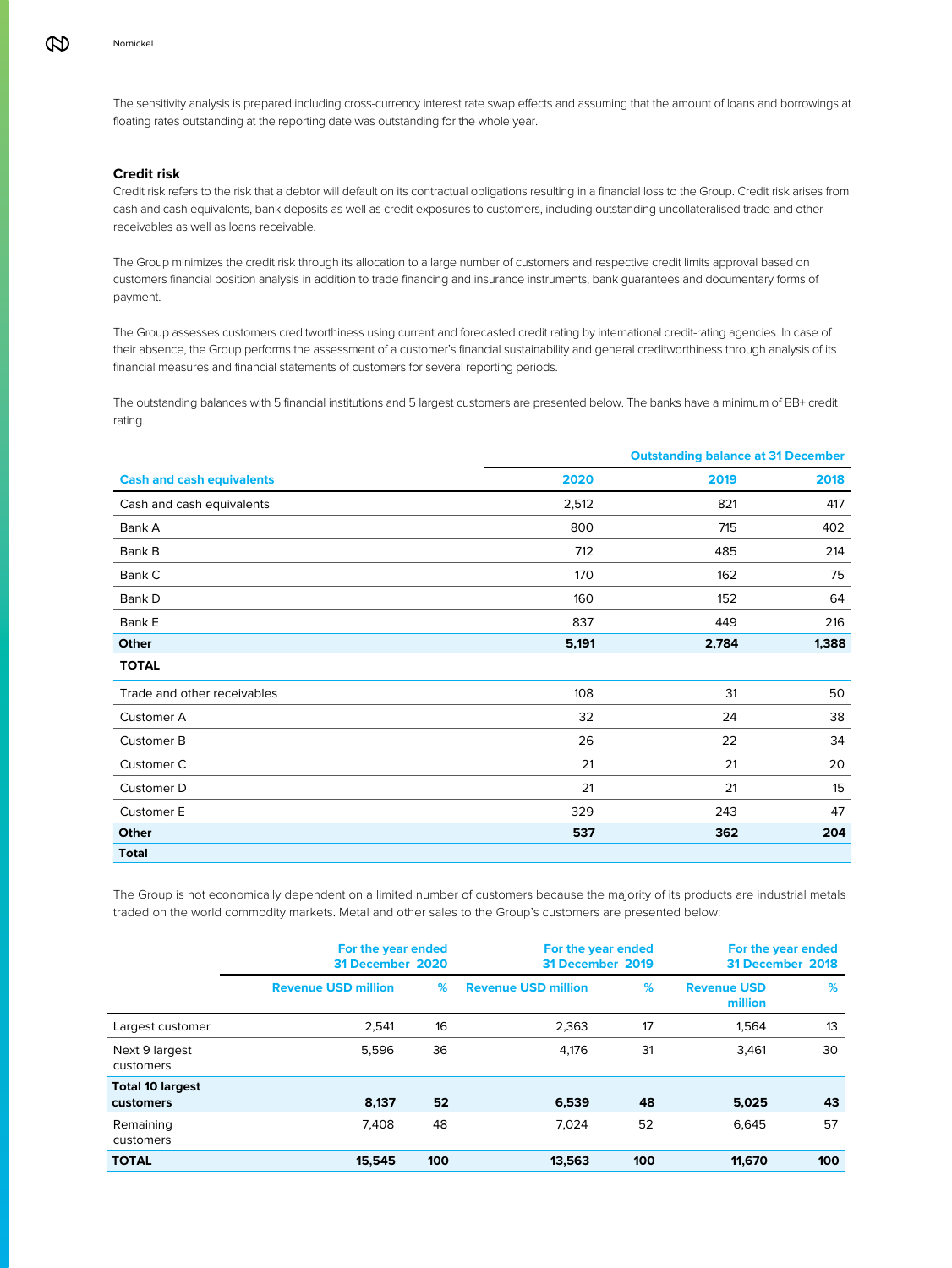9

Management of the Group believes that with the exception of the cash and cash equivalents in banks indicated above there is no significant concentration of credit risk.

The following table provides information about the exposure to credit risk for financial assets:

|                                                         | <b>Note</b> |       |       | <b>At 31 December</b> |
|---------------------------------------------------------|-------------|-------|-------|-----------------------|
|                                                         |             | 2020  | 2019  | 2018                  |
| Cash and cash equivalents                               | 20          | 5.191 | 2.784 | 1,388                 |
| Derivative financial instruments                        | 16          |       | 106   | 10                    |
| Loans and other long-term receivables                   | 16          | 113   | 160   | 187                   |
| Trade and other receivables                             | 19          | 537   | 362   | 204                   |
| Cover for irrevocable letters of credit                 | 15          | 14    | 52    | 197                   |
| Bank deposits not included in cash and cash equivalents | 16          | 11    | 8     | 91                    |

### **Liquidity risk**

Liquidity risk is the risk that the Group will not be able to settle all liabilities as they fall due.

The Group's Centralised treasury continuously monitors actual and forecast cash flow and performs analysis of maturity profiles of financial liabilities to take in time appropriate actions to minimize possible negative effects. These actions include liquidity management and proactive management of credit portfolio to minimise short term debt and maintain weighted average period of credit portfolio.

Liquidity management includes detailed budgeting procedures, maintainance of daily payment position for each currency and bank account for 30 days period and monthly planning of the Group's finance model for a period up to 12 months.

The Group manages liquidity risk by maintainance of liquid funds level and a portfolio of confirmed credit lines and overdrafts with numerous banks, sufficient to cover possible revenue fluctuations based on price, currency and interest rate risks. In particular, the Group had available committed bank facilities for the management of its day to day liquidity requirements of USD 3,313 million at 31 December 2020 (31 December 2019: USD 5,044 million and 31 December 2018: USD 4,290 million).

The following table contains the maturity profile of the Group's borrowings and lease liabilities (maturity profiles for trade and other payables are presented in note 27) based on contractual undiscounted payments, including interest:

| At 31<br><b>December</b><br>2020         | <b>Total</b> | Due in the first<br>vear                       | Due in the<br>second year | Due in the<br>third year | Due in the<br>fourth year | Due in the<br>fifth year | <b>Due</b><br>there- after |
|------------------------------------------|--------------|------------------------------------------------|---------------------------|--------------------------|---------------------------|--------------------------|----------------------------|
|                                          |              | <b>FIXED RATE BANK LOANS AND BORROWINGS</b>    |                           |                          |                           |                          |                            |
| Principal                                | 4,299        | 4                                              | 1,504                     | 1,000                    | 1,088                     | 500                      | 203                        |
| <b>Interest</b>                          | 656          | 213                                            | 203                       | 106                      | 86                        | 36                       | 12                         |
|                                          | 4,955        | 217                                            | 1,707                     | 1,106                    | 1,174                     | 536                      | 215                        |
|                                          |              | <b>FLOATING RATE BANK LOANS AND BORROWINGS</b> |                           |                          |                           |                          |                            |
| Principal                                | 5,387        | 7                                              | 345                       | 2,558                    | 2,055                     | 400                      | 22                         |
| <b>Interest</b>                          | 312          | 105                                            | 103                       | 74                       | 29                        | 1                        |                            |
|                                          | 5,699        | 112                                            | 448                       | 2,632                    | 2,084                     | 401                      | 22                         |
| <b>LEASE OBLIGATION</b>                  |              |                                                |                           |                          |                           |                          |                            |
| Lease<br>obligation                      | 288          | 61                                             | 61                        | 48                       | 41                        | 26                       | 51                         |
| <b>CROSS-CURRENCY INTEREST RATE SWAP</b> |              |                                                |                           |                          |                           |                          |                            |
| Payable                                  | 1,364        | 938                                            | 12                        | 12                       | 402                       |                          |                            |
| <b>Receivable</b>                        | (1, 305)     | (893)                                          | (24)                      | (24)                     | (364)                     | -                        |                            |
|                                          | 59           | 45                                             | (12)                      | (12)                     | 38                        | -                        |                            |
| <b>TOTAL</b>                             | 11,001       | 435                                            | 2,204                     | 3,774                    | 3,337                     | 963                      | 288                        |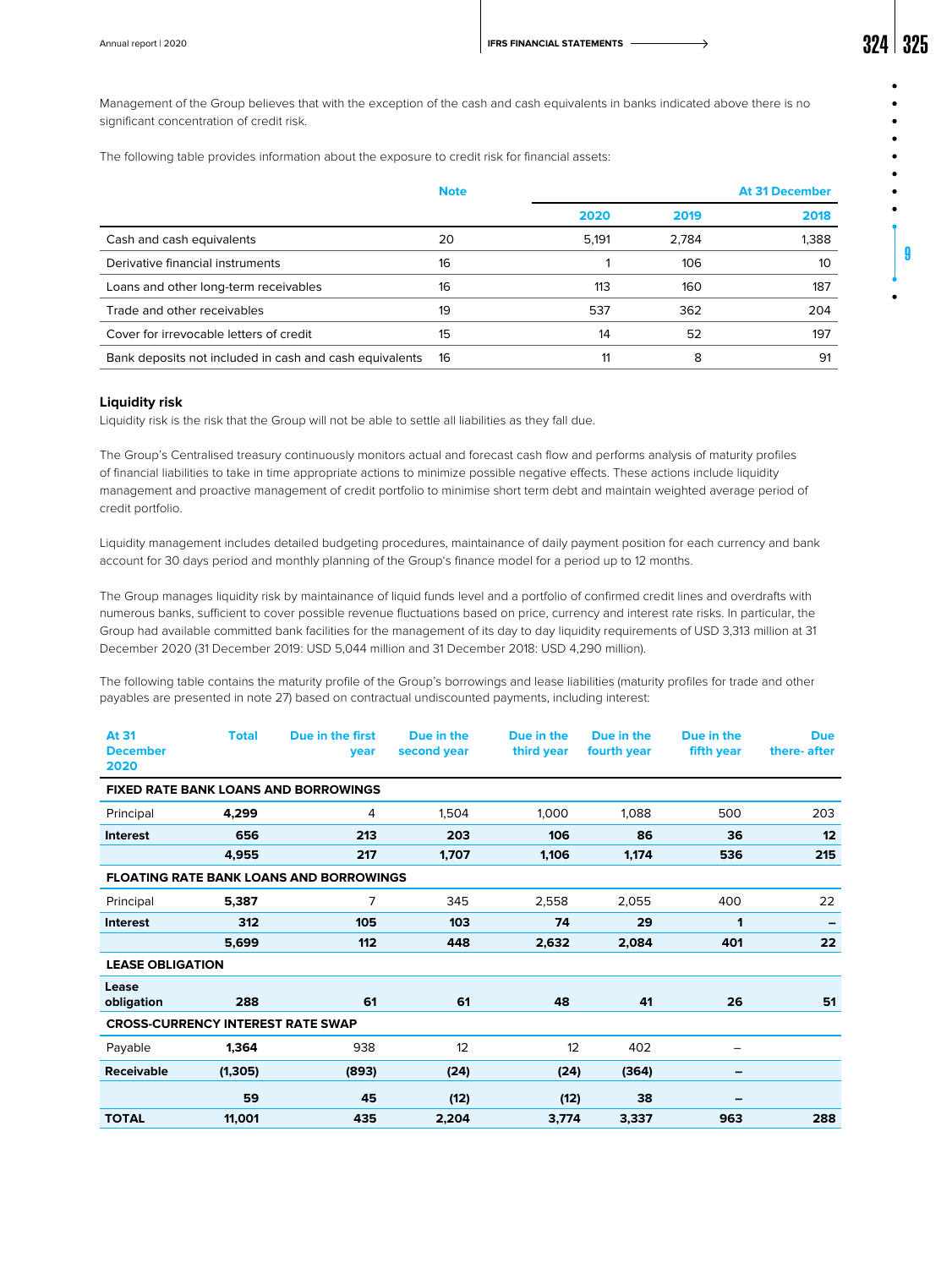| At 31<br>December 2019                         | <b>Total</b> | Due in the<br>first year | Due in the<br>second year | Due in the<br>third year | Due in the<br>fourth year | Due in the<br>fifth year | <b>Due there- after</b> |
|------------------------------------------------|--------------|--------------------------|---------------------------|--------------------------|---------------------------|--------------------------|-------------------------|
| <b>FIXED RATE BANK LOANS AND BORROWINGS</b>    |              |                          |                           |                          |                           |                          |                         |
| Principal                                      | 5,860        | 985                      | 974                       | 1,505                    | 1,000                     | 1,154                    | 242                     |
| <b>Interest</b>                                | 1,050        | 346                      | 277                       | 200                      | 103                       | 82                       | 42                      |
|                                                | 6,910        | 1,331                    | 1,251                     | 1,705                    | 1,103                     | 1,236                    | 284                     |
| <b>FLOATING RATE BANK LOANS AND BORROWINGS</b> |              |                          |                           |                          |                           |                          |                         |
| Principal                                      | 3,797        | 104                      | 1,204                     | 1,541                    | 833                       | 100                      | 15                      |
| <b>Interest</b>                                | 346          | 143                      | 118                       | 68                       | 16                        | 1                        |                         |
|                                                | 4,143        | 247                      | 1,322                     | 1,609                    | 849                       | 101                      | 15                      |
| <b>LEASE OBLIGATION</b>                        |              |                          |                           |                          |                           |                          |                         |
| Lease<br>obligation                            | 274          | 55                       | 48                        | 44                       | 41                        | 37                       | 49                      |
| <b>CROSS-CURRENCY INTEREST RATE SWAP</b>       |              |                          |                           |                          |                           |                          |                         |
| Payable                                        | 1,415        | 51                       | 938                       | 12                       | 12                        | 402                      |                         |
| Receivable                                     | (1,665)      | (109)                    | (1,065)                   | (29)                     | (29)                      | (433)                    |                         |
|                                                | (250)        | (58)                     | (127)                     | (17)                     | (17)                      | (31)                     |                         |
| <b>TOTAL</b>                                   | 11,077       | 1,575                    | 2,494                     | 3,341                    | 1,976                     | 1,343                    | 348                     |
|                                                |              |                          |                           |                          |                           |                          |                         |
| At 31<br><b>December 201</b>                   | <b>Total</b> | Due in the<br>first year | Due in the<br>second year | Due in the<br>third year | Due in the<br>fourth year | Due in the<br>fifth year | Due there- after        |
| <b>FIXED RATE BANK LOANS AND BORROWINGS</b>    |              |                          |                           |                          |                           |                          |                         |
| Principal                                      | 4,595        | 5                        | 987                       | 871                      | 1,507                     | 1,003                    | 222                     |
| <b>Interest</b>                                | 1,022        | 279                      | 280                       | 213                      | 142                       | 46                       | 62                      |
|                                                | 5,617        | 284                      | 1,267                     | 1,084                    | 1,649                     | 1,049                    | 284                     |
| <b>FLOATING RATE BANK LOANS AND BORROWINGS</b> |              |                          |                           |                          |                           |                          |                         |
| Principal                                      | 3,883        | 210                      | 957                       | 1.202                    | 1,302                     | 202                      | 10 <sup>°</sup>         |
| Interest                                       | 363          | 127                      | 123                       | 77                       | 33                        | 3                        |                         |
|                                                | 4,246        | 337                      | 1,080                     | 1,279                    | 1,335                     | 205                      | 10                      |
| <b>CROSS-CURRENCY INTEREST RATE SWAP</b>       |              |                          |                           |                          |                           |                          |                         |
| Payable                                        | 1,008        | 41                       | 41                        | 926                      |                           |                          |                         |
| Receivable                                     | (1,067)      | (72)                     | (72)                      | (923)                    |                           |                          |                         |
|                                                | (59)         | (31)                     | (31)                      | 3                        |                           |                          |                         |
| <b>TOTAL</b>                                   | 9,804        | 590                      | 2,316                     | 2,366                    | 2,984                     | 1,254                    | 294                     |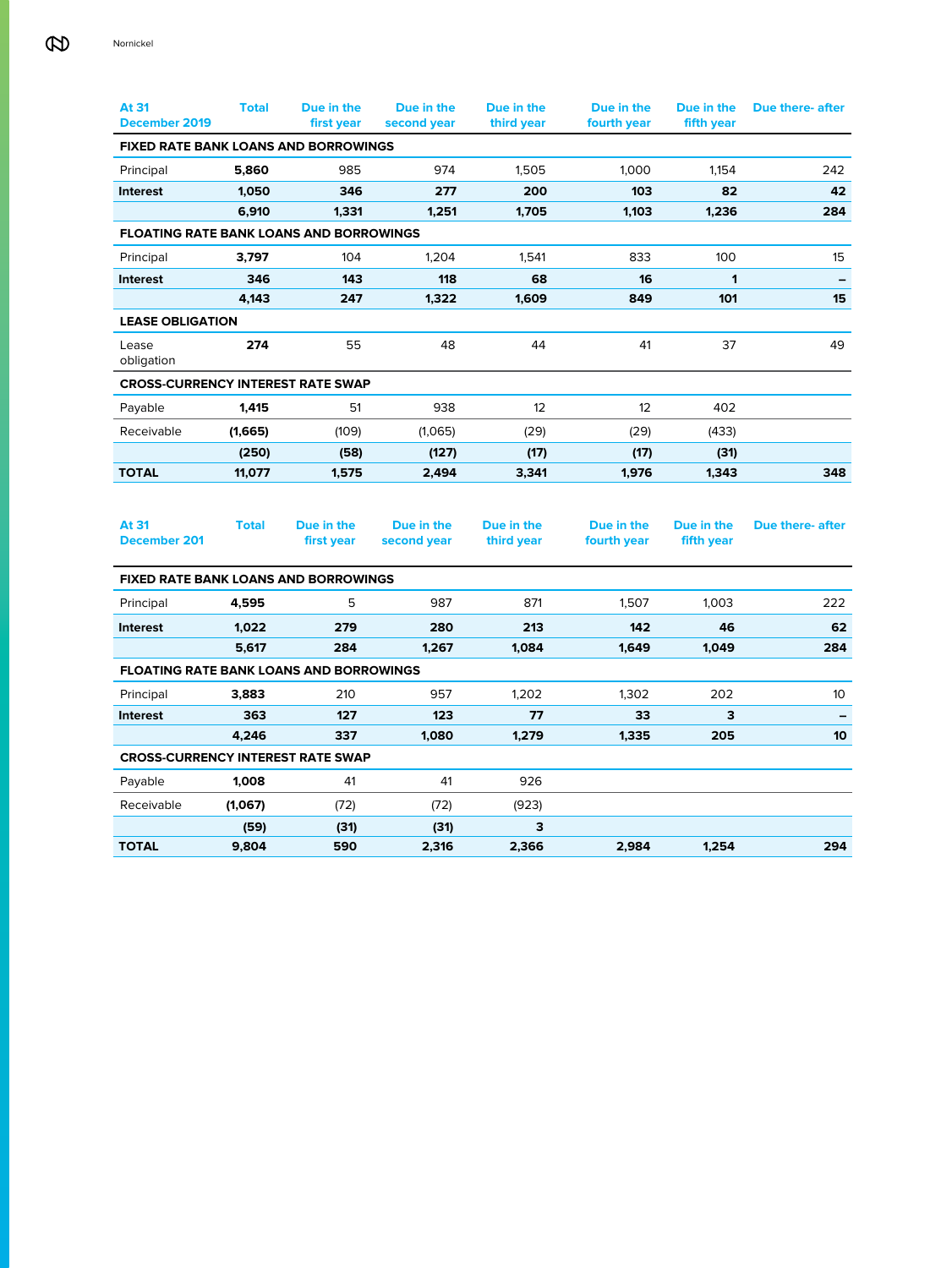9

# **35. FAIR VALUE OF FINANCIAL INSTRUMENTS**

Financial instruments that are measured at fair value subsequent to initial recognition, are grouped into Levels 1 to 3 of fair value hierarchy based on the degree to which their fair value is observable as follows:

- **•** Level 1 fair value measurements are those derived from quoted prices (unadjusted) in active markets for identical assets or liabilities;
- ◾ Level 2 fair value measurements are those derived from inputs other than quoted prices included within Level 1 that are observable for the assets or liability, either directly or indirectly; and
- ◾ Level 3 fair value measurements are those derived from valuation techniques that include inputs for the asset or liability that are not based on observable market data.

Management believes that the carrying value of financial instruments such as cash and cash equivalents (refer to note 20), other financial assets (refer to note 16), trade and other accounts receivable (refer to note 19) and current accounts payable (refer to note 27) and lease liabilities (refer to note 25) either approximates to their fair value or may not significantly differ from it.

At 31 December 2020 other current liabilities classified as measured at fair value through profit or loss include a liability on the execution of a put option related to transactions with owners of non-controlling interest, holding 13.3% of share capital in GRK Bystrinskoe in the amount of USD 428 million (non-current liability at 31 December 2019: USD 210 million and at 31 December 2018: USD 146 million). Reclassification to current liabilities was carried out due to the fact that the put option is exercisable on demand at the reporting date. The fair value of the liability is determined based on the discounted cash flow of the asset less net debt taking into account the amount of working capital at the reporting date and application of lack of control discount reflecting the ownership interest. The fair value estimate is within Level 3 of fair value hierarchy. The most significant estimates and assumptions used in determination of the fair value at 31 December 2020, 2019 and 2018 are as follows:

- Future cash flows are forecast up to 2044 based on budgeted amounts, taking into account actual results for the previous years as well as capital expenditure budgets;
- ◾ Prices for metal concentrates (gold, copper) and iron ore are estimated using consensus forecasts for commodity prices;
- ◾ Metals concentrate (copper, gold and iron ore concentrates) production and sales forecast is based on production reports available at the reporting date and the life of mine plan taking into account the current production capacity and current estimates of metal content in ore reserves;
- ◾ The inflation and exchange rate forecasts are based on Oxford Economics data, consistent with a consensus forecast of investment banks. Forecast for exchange rate is made based on expected RUB and USD inflation indices.
- ◾ An after-tax nominal RUB discount rate of 13.8% (31 December 2019: 14.3%, 31 December 2018: 16.34%) was estimated by reference to the weighted average cost of capital and management's estimates of the risks specific to the asset.

Change in the fair value of the liability on the execution of the put option for 2020 amounted up to USD 262 million and was presented in the financial costs of the consolidated income statement (31 December 2019: USD 64 million and 31 December 2018: USD 46 million). The estimation of fair value of the liability on the execution of the put option is sensitive to changes in the number of key assumptions The sensitivity analysis at the reporting date is disclosed in the table below:

|                                                                               |                                           |                                                              |                                          | <b>Change of parameters</b>      |
|-------------------------------------------------------------------------------|-------------------------------------------|--------------------------------------------------------------|------------------------------------------|----------------------------------|
| Increase in fair value of the liability on the<br>execution of the put option | Decrease in<br>discount rate<br>by 1 p.p. | <b>Weakening</b><br>of RUB/USD<br>exchange rate<br>by $10\%$ | Increase of<br>copper price<br>by $10\%$ | Increase of gold price by<br>10% |
| At 31 December 2020                                                           | 25                                        | 70                                                           | 37                                       | 36                               |
| At 31 December 2019                                                           | 15                                        | 68                                                           | 33                                       | 30                               |
| At 31 December 2018                                                           | 6                                         | 44                                                           | 22                                       | 18                               |

The information below presents financial instruments not measured at fair value, including loans and borrowings (refer to note 24), trade and other long-term payables (refer to note 27).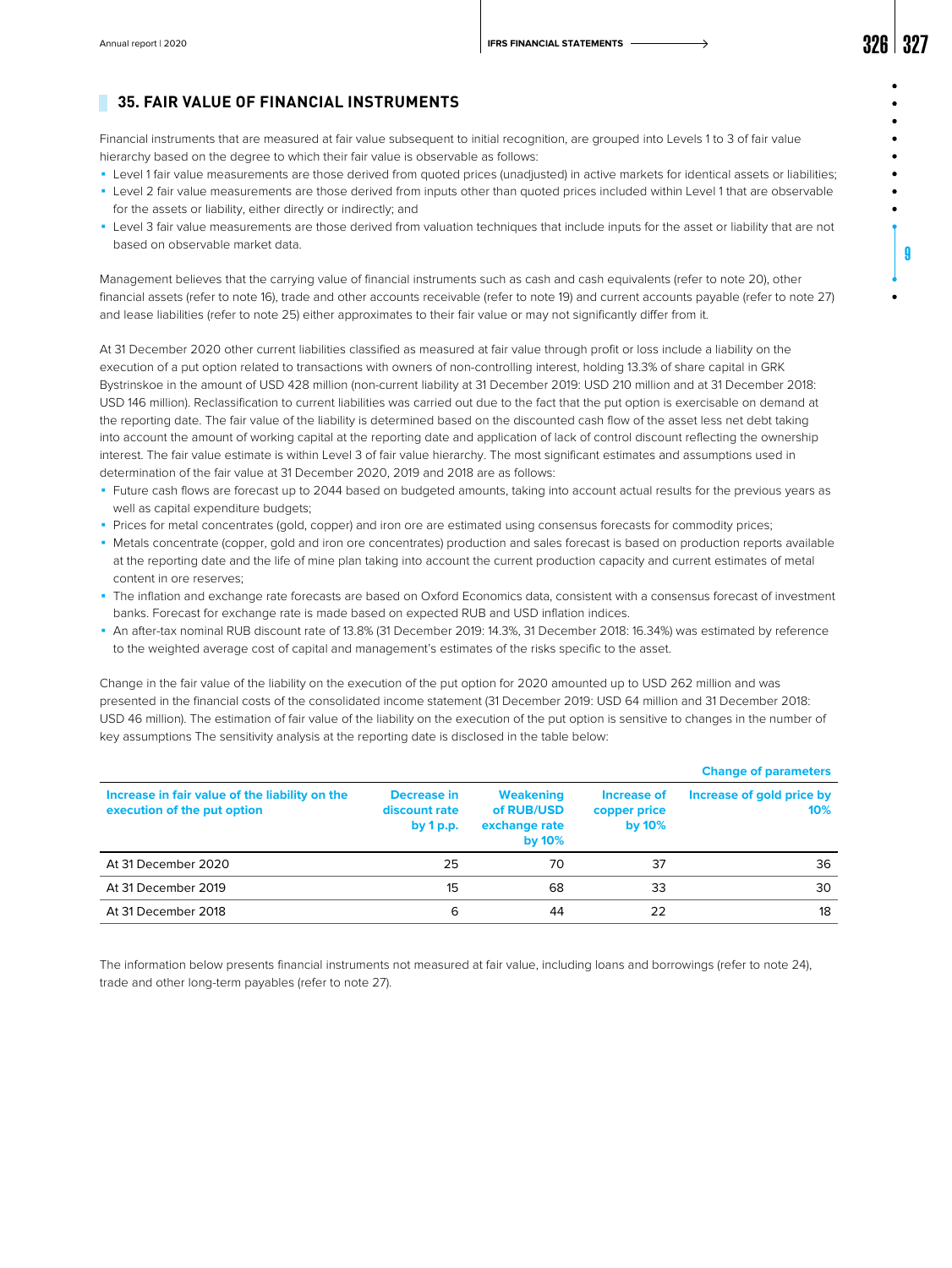|                                       | Carrying<br>value | <b>Fair value</b><br>Level 1            | Carrying<br>value | <b>Fair value</b><br>Level 1            | Carrying<br>value | <b>Fair value</b><br>Level 1            |
|---------------------------------------|-------------------|-----------------------------------------|-------------------|-----------------------------------------|-------------------|-----------------------------------------|
| Fixed rate bonds                      | 4.277             | 4.512                                   | 4.865             | 5.100                                   | 3.688             | 3.705                                   |
| <b>TOTAL</b>                          | 4.277             | 4.512                                   | 4.865             | 5,100                                   | 3.688             | 3.705                                   |
| Loans, including:                     | Carrying<br>value | Fair value<br>Level <sub>2</sub>        | Carrying<br>value | Fair value<br>Level 2                   | Carrying<br>value | <b>Fair value</b><br>Level <sub>2</sub> |
| Floating rate loans                   | 5,349             | 5,309                                   | 3,776             | 3,814                                   | 3,856             | 3,654                                   |
| Fixed rate loans                      | 8                 | 8                                       | 979               | 1.007                                   | 873               | 861                                     |
| <b>TOTAL</b>                          | 5,357             | 5,317                                   | 4.755             | 4.821                                   | 4.729             | 4.515                                   |
|                                       | Carrying<br>value | <b>Fair value</b><br>Level <sub>2</sub> | Carrying<br>value | <b>Fair value</b><br>Level <sub>2</sub> | Carrying<br>value | <b>Fair value</b><br>Level <sub>2</sub> |
| Trade and other<br>long-term payables | 32                | 32                                      | 37                | 37                                      | 200               | 210                                     |
| <b>TOTAL</b>                          | 32                | 32                                      | 37                | 37                                      | 200               | 210                                     |

# **At 31 December 2020 At 31 December 2019 At 31 December 2018**

The fair value of financial liabilities presented in table above is determined as follows:

• the fair value of corporate bonds was determined as their market price at the reporting dates;

◾ the fair value of floating rate and fixed rate loans and borrowings at 31 December 2020, 2019 and 2018 was determined as the present value of future cash flows (principal and interest), discounted at the market interest rates, which are determined as of the reporting date based on the currency of a loan, its expected maturity and credit risks attributable to the Group;

◾ the fair value of trade and other long-term payables at 31 December 2020, 2019 and 2018 was determined as the present value of future cash flows, discounted at the best management estimation of market interest rates.

# **36. INVESTMENTS IN SIGNIFICANT SUBSIDIARIES**

| <b>Subsidiaries by operating</b>               |                       |                                               |                  |                  | <b>Effective % held</b> |
|------------------------------------------------|-----------------------|-----------------------------------------------|------------------|------------------|-------------------------|
| segments                                       | <b>Country</b>        | <b>Nature of</b><br><b>business</b>           | 31 December 2020 | 31 December 2019 | 31 December 2018        |
| <b>GMK GROUP</b>                               |                       |                                               |                  |                  |                         |
| JSC "Norilsky Kombinat"                        | Russian<br>Federation | Rental of<br>property                         | 100              | 100              | 100                     |
| JSC "Taimyrgaz"                                | Russian<br>Federation | Gas extraction                                |                  |                  | 100                     |
| JSC "Norilskgazprom"                           | Russian<br>Federation | Gas extraction                                | 100              | 100              | 100                     |
| JSC "Norilsktransgaz"                          | Russian<br>Federation | Gas<br>transportation                         | 100              | 100              | 100                     |
| JSC "Taimyrenergo"                             | Russian<br>Federation | Rental of<br>equipment                        |                  |                  | 100                     |
| <b>JSC "NTEK"</b>                              | Russian<br>Federation | Electricity<br>production and<br>distribution | 100              | 100              | 100                     |
| LLC "ZSC"                                      | Russian<br>Federation | Construction                                  | 100              | 100              | 100                     |
| LLC "Norilsknickelremont"                      | Russian<br>Federation | Repairs                                       | 100              | 100              | 100                     |
| LLC "Norilskyi<br>obespechivaushyi<br>complex" | Russian<br>Federation | Production of<br>spare parts                  | 100              | 100              | 100                     |